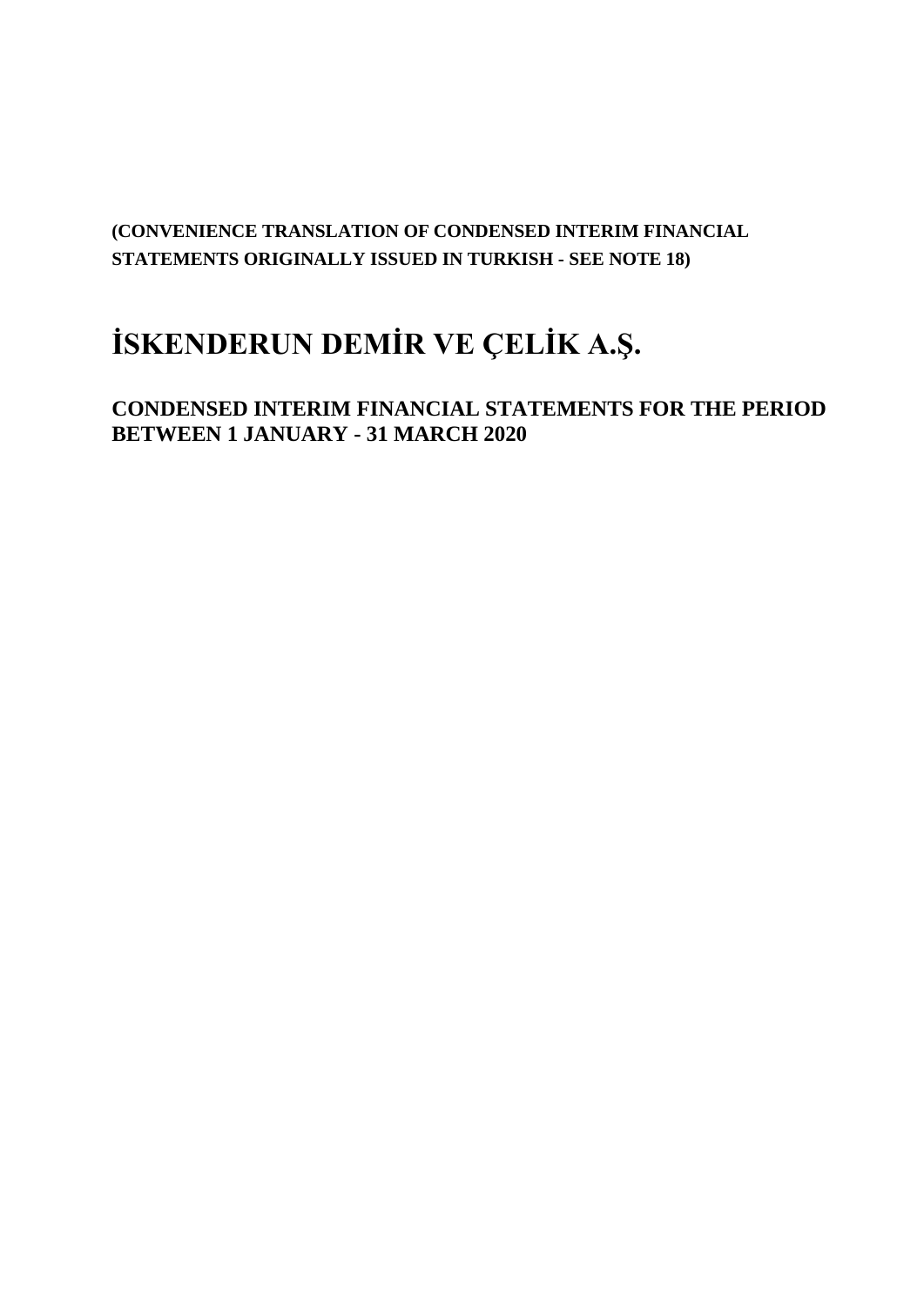| <b>TABLE OF CONTENTS</b> | <b>PAGE</b>      |
|--------------------------|------------------|
|                          | $1 - 2$          |
|                          | 3                |
|                          | $\boldsymbol{4}$ |
|                          |                  |
|                          | 6                |
|                          | 7-37             |

|                                                                   | $\overline{7}$ |
|-------------------------------------------------------------------|----------------|
|                                                                   | $7 - 11$       |
|                                                                   | $12 - 15$      |
|                                                                   | 15             |
|                                                                   | -16            |
|                                                                   | $17-18$        |
|                                                                   | $19-20$        |
|                                                                   | $20 - 21$      |
|                                                                   | $22 - 24$      |
|                                                                   | $24 - 25$      |
|                                                                   | 25-27          |
|                                                                   | 27             |
|                                                                   | 28             |
| OPERATING EXPENSES ACCORDING TO THEIR NATURE AND OTHER OPERATING  |                |
|                                                                   | 29-30          |
|                                                                   | 30             |
| NATURE AND LEVEL OF RISKS DERIVED FROM FINANCIAL INSTRUMENTS      | 31-36          |
|                                                                   | 37             |
| OTHER ISSUES AFFECTING THE CONDENSED INTERIM FINANCIAL STATEMENTS |                |
| MATERIALLY OR THOSE REQUIRED TO BE DISCLOSED FOR A CLEAR,         |                |
| UNDERSTANDABLE AND INTERPRETABLE PRESENTATION                     | 37             |
|                                                                   |                |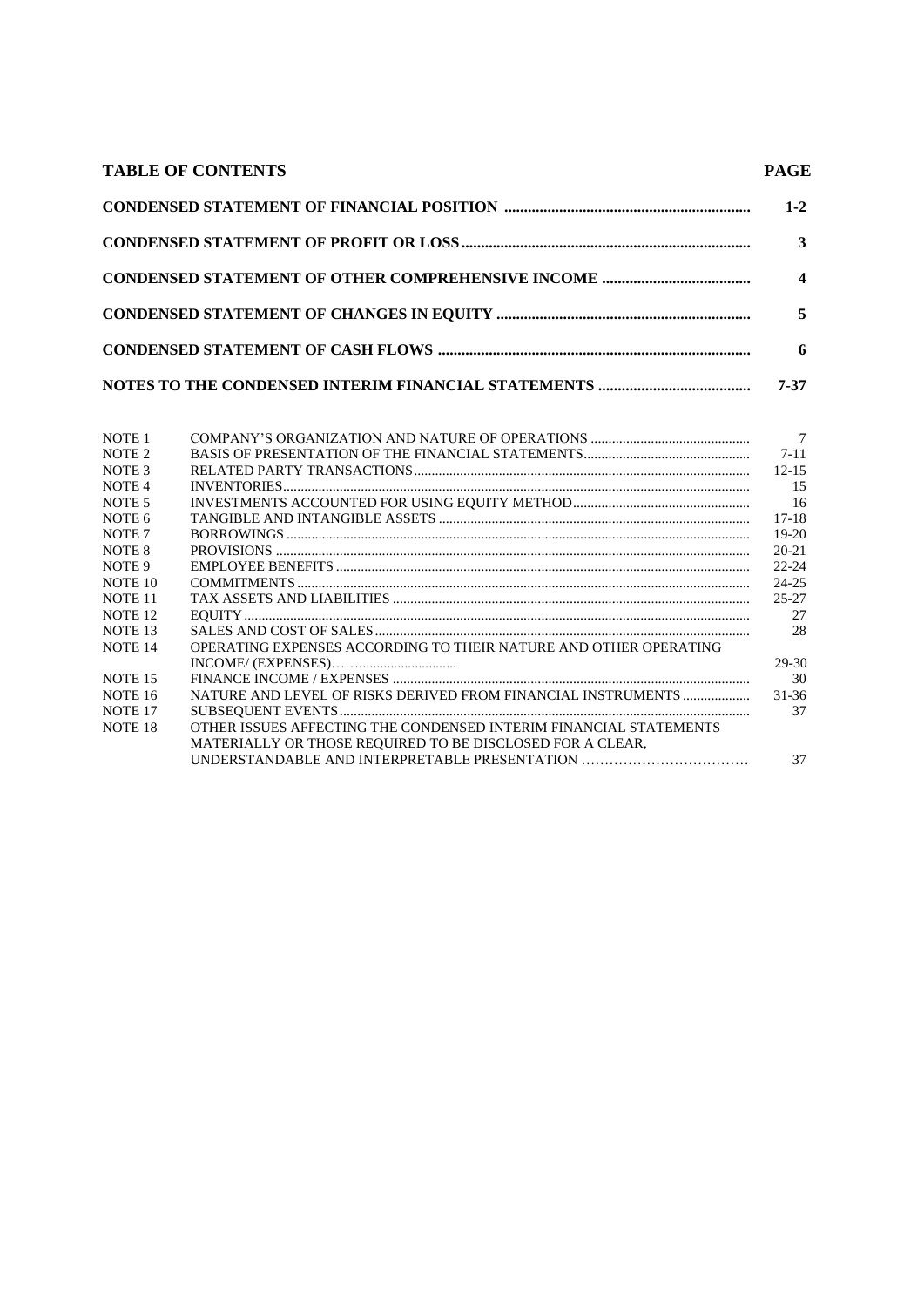CONDENSED STATEMENT OF FINANCIAL POSITION AS OF 31 MARCH 2020

(Amounts are expressed as Turkish Lira ("TRY Thousand") unless otherwise indicated.)

|                                               |                | (Unaudited)    | (Unaudited)                          | (Audited)                       | (Audited)      |
|-----------------------------------------------|----------------|----------------|--------------------------------------|---------------------------------|----------------|
|                                               |                |                | <b>Current Period Current Period</b> | Previous Period Previous Period |                |
|                                               |                | 31 March       | 31 March                             | 31 December                     | 31 December    |
|                                               |                | 2020           | 2020                                 | 2019                            | 2019           |
| <b>ASSETS</b>                                 | <b>Note</b>    | <b>USD'000</b> | <b>TRY'000</b>                       | <b>USD'000</b>                  | <b>TRY'000</b> |
| <b>Current Assets</b>                         |                | 1.696.964      | 11.057.413                           | 1.646.222                       | 9.778.890      |
| Cash and Cash Equivalents                     |                | 5.009          | 32.637                               | 9.797                           | 58.197         |
| <b>Trade Receivables</b>                      |                | 182.377        | 1.188.364                            | 178.925                         | 1.062.852      |
| Due From Related Parties                      | 3              | 152.540        | 993.948                              | 133.954                         | 795.715        |
| Other Trade Receivables                       |                | 29.837         | 194.416                              | 44.971                          | 267.137        |
| Other Receivables                             |                | 912.247        | 5.944.201                            | 761.354                         | 4.522.594      |
| Due From Related Parties                      | $\mathfrak{Z}$ | 911.974        | 5.942.420                            | 761.071                         | 4.520.915      |
| <b>Other Receivables</b>                      |                | 273            | 1.781                                | 283                             | 1.679          |
| Inventories                                   | $\overline{4}$ | 574.550        | 3.743.770                            | 677.282                         | 4.023.192      |
| Prepaid Expenses                              |                | 8.022          | 52.273                               | 4.556                           | 27.065         |
| Due From Related Parties                      | $\mathfrak{Z}$ | 1.062          | 6.919                                | 1.062                           | 6.308          |
| <b>Other Prepaid Expenses</b>                 |                | 6.960          | 45.354                               | 3.494                           | 20.757         |
| <b>Other Current Assets</b>                   |                | 14.759         | 96.168                               | 14.308                          | 84.990         |
| <b>Non Current Assets</b>                     |                | 1.988.627      | 12.957.898                           | 1.993.756                       | 11.843.311     |
| <b>Financial Investments</b>                  |                | 27             | 177                                  | 27                              | 161            |
| <b>Other Receivables</b>                      |                | 1.735          | 11.306                               | 1.903                           | 11.306         |
| Investments Accounted For Using Equity Method | 5              | 29.566         | 192.654                              | 33.807                          | 200.820        |
| Property, Plant and Equipment                 | 6              | 1.844.769      | 12.020.516                           | 1.851.998                       | 11.001.236     |
| <b>Right of Use Assets</b>                    |                | 38.930         | 253.669                              | 38.681                          | 229.773        |
| <b>Intagible Assets</b>                       | 6              | 41.811         | 272.441                              | 42.330                          | 251.448        |
| Prepaid Expenses                              |                | 31.789         | 207.135                              | 25.010                          | 148.567        |
| Due From Related Parties                      | $\mathfrak{Z}$ | 1.753          | 11.423                               | 1.754                           | 10.421         |
| <b>Other Prepaid Expenses</b>                 |                | 30.036         | 195.712                              | 23.256                          | 138.146        |
| <b>TOTAL ASSETS</b>                           |                | 3.685.591      | 24.015.311                           | 3.639.978                       | 21.622.201     |

The details of presentation currency translation to TRY explained in Note 2.1.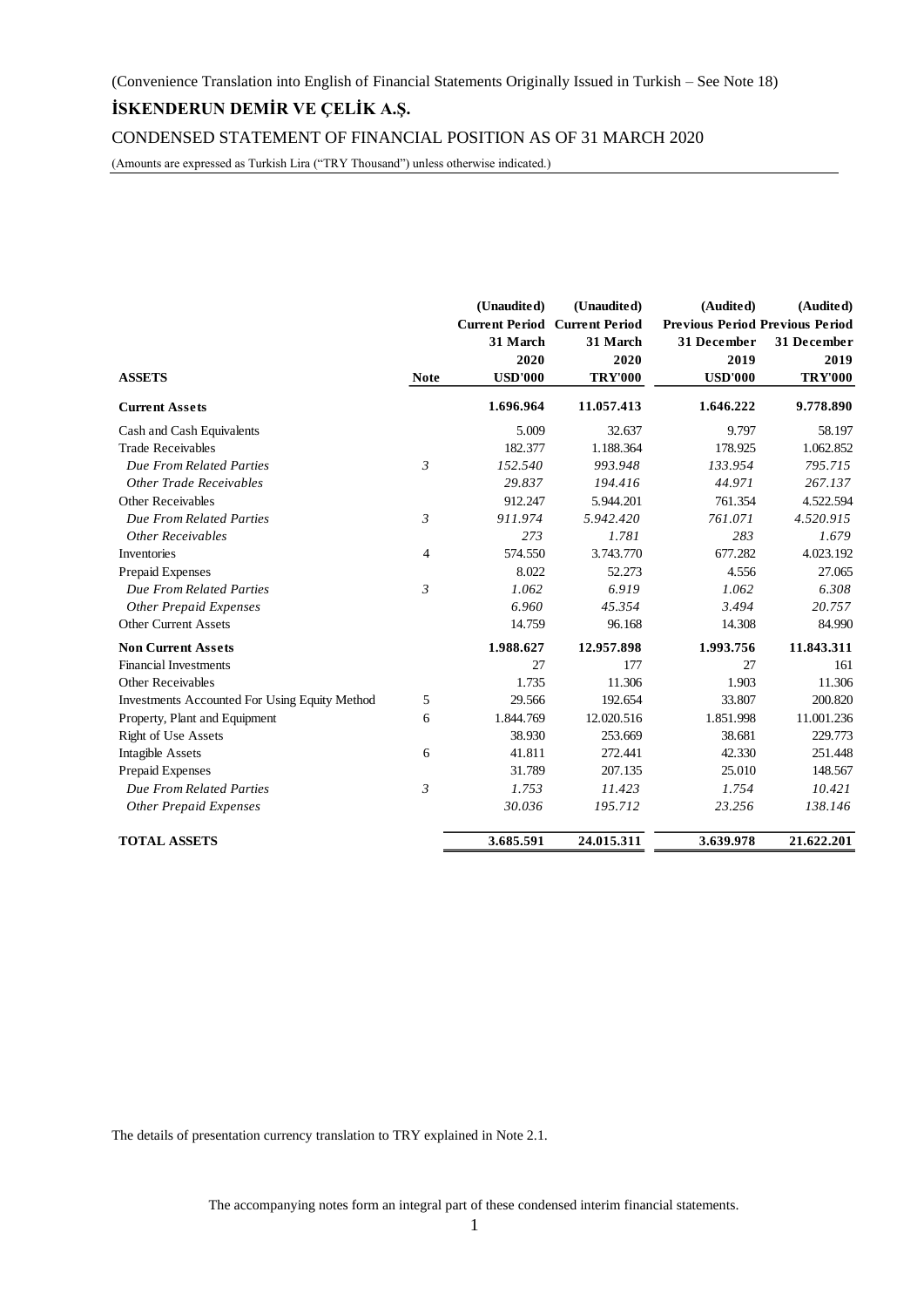CONDENSED STATEMENT OF FINANCIAL POSITION AS OF 31 MARCH 2020

(Amounts are expressed as Turkish Lira ("TRY Thousand") unless otherwise indicated.)

|                                              |                | (Unaudited)    | (Unaudited)                          | (Audited)                              | (Audited)      |
|----------------------------------------------|----------------|----------------|--------------------------------------|----------------------------------------|----------------|
|                                              |                |                | <b>Current Period Current Period</b> | <b>Previous Period Previous Period</b> |                |
|                                              |                | 31 March       | 31 March                             | 31 December                            | 31 December    |
|                                              |                | 2020           | 2020                                 | 2019                                   | 2019           |
| <b>LIABILITIES</b>                           | <b>Note</b>    | <b>USD'000</b> | <b>TRY'000</b>                       | <b>USD'000</b>                         | <b>TRY'000</b> |
| <b>Current Liabilities</b>                   |                | 505.829        | 3.295.990                            | 495.453                                | 2.943.097      |
| <b>Short Term Borrowings</b>                 | $\overline{7}$ | 224.022        | 1.459.729                            | 205.588                                | 1.221.234      |
| Short Term Portion of Long Term Borrowings   | 7              | 30.437         | 198.330                              | 32.693                                 | 194.205        |
| <b>Trade Payables</b>                        |                | 157.687        | 1.027.490                            | 201.201                                | 1.195.179      |
| Due to Related Parties                       | 3              | 31.178         | 203.156                              | 36.277                                 | 215.495        |
| <b>Other Trade Payables</b>                  |                | 126.509        | 824.334                              | 164.924                                | 979.684        |
| Payables for Employee Benefits               | 9              | 10.996         | 71.650                               | 10.218                                 | 60.695         |
| Other Payables                               |                | 6.551          | 42.685                               | 3.515                                  | 20.882         |
| Derivative Financial Instruments             |                | 8              | 51                                   | 15                                     | 87             |
| Deferred Revenue                             |                | 10.963         | 71.432                               | 7.888                                  | 46.858         |
| <b>Current Tax Liabilities</b>               | 11             | 35.947         | 234.231                              | 25.375                                 | 150.732        |
| <b>Short Term Provisions</b>                 | 8              | 7.601          | 49.531                               | 7.968                                  | 47.331         |
| Other Current Liabilities                    |                | 21.617         | 140.861                              | 992                                    | 5.894          |
| <b>Non Current Liabilities</b>               |                | 419.359        | 2.732.540                            | 418.736                                | 2.487.377      |
| Long Term Borrowings                         | $\overline{7}$ | 62.301         | 405.956                              | 68.044                                 | 404.197        |
| Long Term Provisions                         | 9              | 51.661         | 336.620                              | 56.354                                 | 334.757        |
| Long Term Provisions for Employee Benefits   |                | 51.661         | 336.620                              | 56.354                                 | 334.757        |
| Deferred Tax Liabilities                     | 11             | 305.397        | 1.989.964                            | 294.338                                | 1.748.423      |
| <b>EQUITY</b>                                |                | 2.760.403      | 17.986.781                           | 2.725.789                              | 16.191.727     |
| Ödenmiş Sermaye                              | 12             | 1.474.105      | 2.900.000                            | 1.474.105                              | 2.900.000      |
| Inflation Adjustment to Capital              |                | 85             | 164                                  | 85                                     | 164            |
| Other Comprehensive Income/Expense Not to be |                |                | 11.271.870                           |                                        | 9.687.698      |
| Reclassified to Profit/Loss)                 |                | (18.743)       |                                      | (18.743)                               |                |
| Actuarial (Loss) / Gain Funds                |                | (18.743)       | (48.664)                             | (18.743)                               | (48.664)       |
| Foreign Currency Translation Reserves        |                |                | 11.320.534                           |                                        | 9.736.362      |
| Restricted Reserves Assorted from Profit     |                | 339.211        | 1.364.160                            | 339.211                                | 1.364.160      |
| <b>Accumulated Profit or Loss</b>            |                | 931.131        | 2.239.705                            | 550.951                                | 84.277         |
| Period Net Income/Loss                       |                | 34.614         | 210.882                              | 380.180                                | 2.155.428      |
| <b>TOTAL LIABILITIES AND EQUITY</b>          |                | 3.685.591      | 24.015.311                           | 3.639.978                              | 21.622.201     |

The details of presentation currency translation to TRY explained in Note 2.1.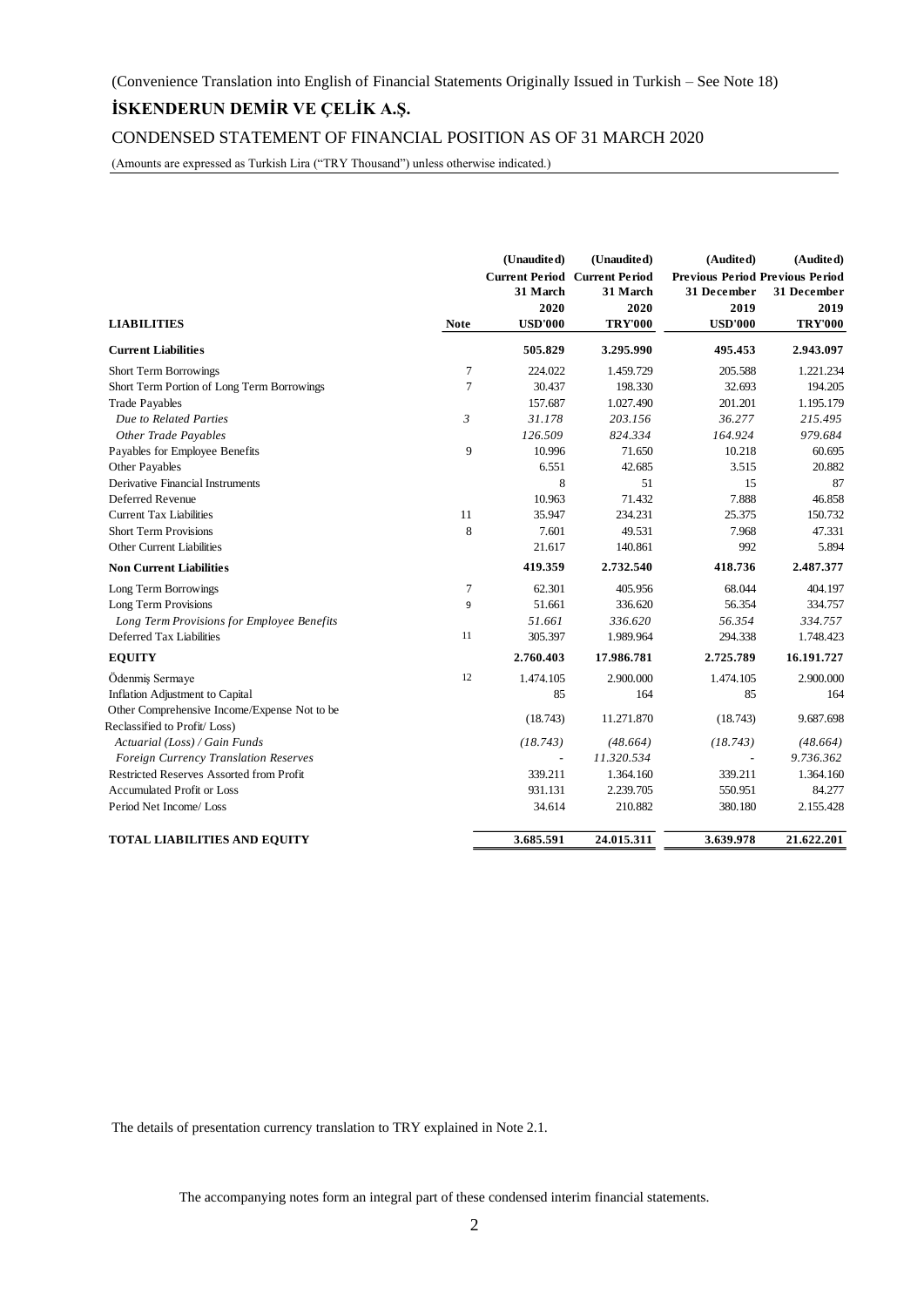### CONDENSED STATEMENT OF PROFIT OR LOSS FOR THE THREE MONTHS PERIOD ENDED 31 MARCH 2020

(Amounts are expressed as Turkish Lira ("TRY Thousand") unless otherwise indicated.)

|                                                                   |             | (Unaudited)<br><b>Current Period</b> | (Unaudited)<br><b>Current Period</b> | (Unaudited)<br><b>Previous Period</b> | (Unaudited)<br><b>Previous Period</b> |
|-------------------------------------------------------------------|-------------|--------------------------------------|--------------------------------------|---------------------------------------|---------------------------------------|
|                                                                   |             | 1 January -                          | 1 January -                          | 1 January -                           | 1 January -                           |
|                                                                   | <b>Note</b> | 31 March 2020<br><b>USD'000</b>      | 31 March 2020<br><b>TRY'000</b>      | 31 March 2019<br><b>USD'000</b>       | 31 March 2019<br><b>TRY'000</b>       |
| Revenue                                                           | 13          | 606.859                              | 3.697.229                            | 757.769                               | 4.059.974                             |
| Cost of Sales                                                     | 13          | (506.619)                            | (3.086.527)                          | (604.777)                             | (3.240.276)                           |
| <b>GROSS PROFIT</b>                                               |             | 100.240                              | 610.702                              | 152.992                               | 819.698                               |
| Marketing, Sales and Distribution Expenses                        | 14          | (4.098)                              | (24.969)                             | (4.957)                               | (26.560)                              |
| General Administrative Expenses                                   | 14          | (7.376)                              | (44.938)                             | (7.017)                               | (37.596)                              |
| <b>Research and Development Expenses</b>                          |             | (9)                                  | (52)                                 | (15)                                  | (78)                                  |
| Other Operating Income                                            | 14          | 2.045                                | 12.459                               | 3.871                                 | 20.742                                |
| <b>Other Operating Expenses</b>                                   | 14          | (1.264)                              | (7.699)                              | (3.765)                               | (20.172)                              |
| <b>OPERATING PROFIT</b>                                           |             | 89.538                               | 545.503                              | 141.109                               | 756.034                               |
| Income from Investing Activities                                  |             |                                      |                                      |                                       | 3                                     |
| Expenses from Investing Activities                                |             | (278)                                | (1.695)                              | (632)                                 | (3.387)                               |
| Share of Investments' Profit Accounted by Using The Equity Method | 5           | (664)                                | (4.044)                              | 356                                   | 1.905                                 |
| <b>OPERATING PROFIT BEFORE FINANCE INCOME (EXPENSES)</b>          |             | 88.596                               | 539.764                              | 140.834                               | 754.555                               |
| Finance Income                                                    | 15          | 3.387                                | 35.889                               | 22.427                                | 133.176                               |
| Finance Expense                                                   | 15          | (10.305)                             | (62.782)                             | (5.291)                               | (28.350)                              |
| PROFIT BEFORE TAX                                                 |             | 81.678                               | 512.871                              | 157.970                               | 859.381                               |
| Tax (Expense) Income                                              | 11          | (47.064)                             | (301.989)                            | (60.350)                              | (336.352)                             |
| Current Corporate Tax (Expense) Income                            |             | (36.005)                             | (234.611)                            | (48.063)                              | (270.520)                             |
| Deferred Tax (Expense) Income                                     |             | (11.059)                             | (67.378)                             | (12.287)                              | (65.832)                              |
| <b>NET PROFIT FOR THE PERIOD</b>                                  |             | 34.614                               | 210.882                              | 97.620                                | 523.029                               |
| <b>EARNINGS PER SHARE</b>                                         |             |                                      | 0,0727                               |                                       | 0,1804                                |
| (TRY 1 Nominal value per share)                                   |             |                                      |                                      |                                       |                                       |

The details of presentation currency translation to TRY explained in Note 2.1.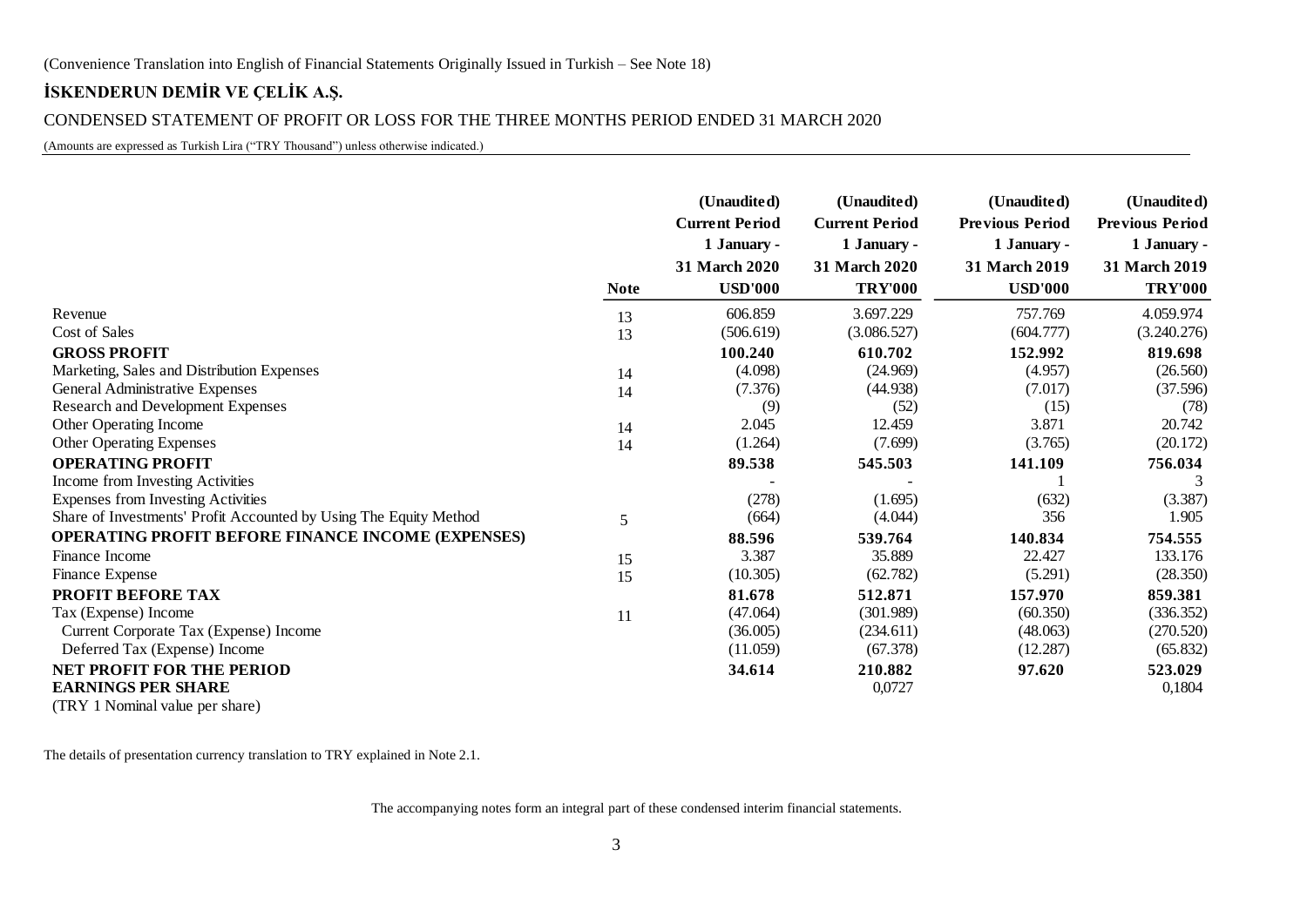CONDENSED STATEMENT OF OTHER COMPREHENSIVE INCOME FOR THE THREE MONTHS PERIOD ENDED 31 MARCH 2020

(Amounts are expressed as of Turkish Lira ("TRY Thousand") unless otherwise indicated.)

|                                                       | (Unaudited)<br><b>Current Period</b><br>1 January - | (Unaudited)<br><b>Current Period</b><br>1 January - | (Unaudited)<br><b>Previous Period</b><br>1 January - | (Unaudited)<br><b>Previous Period</b><br>1 January - |
|-------------------------------------------------------|-----------------------------------------------------|-----------------------------------------------------|------------------------------------------------------|------------------------------------------------------|
|                                                       | 31 March 2020                                       | 31 March 2020                                       | 31 March 2019                                        | 31 March 2019                                        |
|                                                       | <b>USD'000</b>                                      | <b>TRY'000</b>                                      | <b>USD'000</b>                                       | <b>TRY'000</b>                                       |
| PROFIT FOR THE PERIOD                                 | 34.614                                              | 210.882                                             | 97.620                                               | 523.029                                              |
| OTHER COMPREHENSIVE INCOME                            |                                                     |                                                     |                                                      |                                                      |
| Not to be reclassified subsequently to profit or loss |                                                     |                                                     |                                                      |                                                      |
| Foreign Currency Translation Gain                     | $\overline{\phantom{a}}$                            | 1.584.172                                           |                                                      | 1.023.466                                            |
| <b>OTHER COMPREHENSIVE INCOME</b>                     | $\blacksquare$                                      | 1.584.172                                           | ۰.                                                   | 1.023.466                                            |
| TOTAL COMPREHENSIVE INCOME                            | 34.614                                              | 1.795.054                                           | 97.620                                               | 1.546.495                                            |

The details of presentation currency translation to TRY explained in Note 2.1.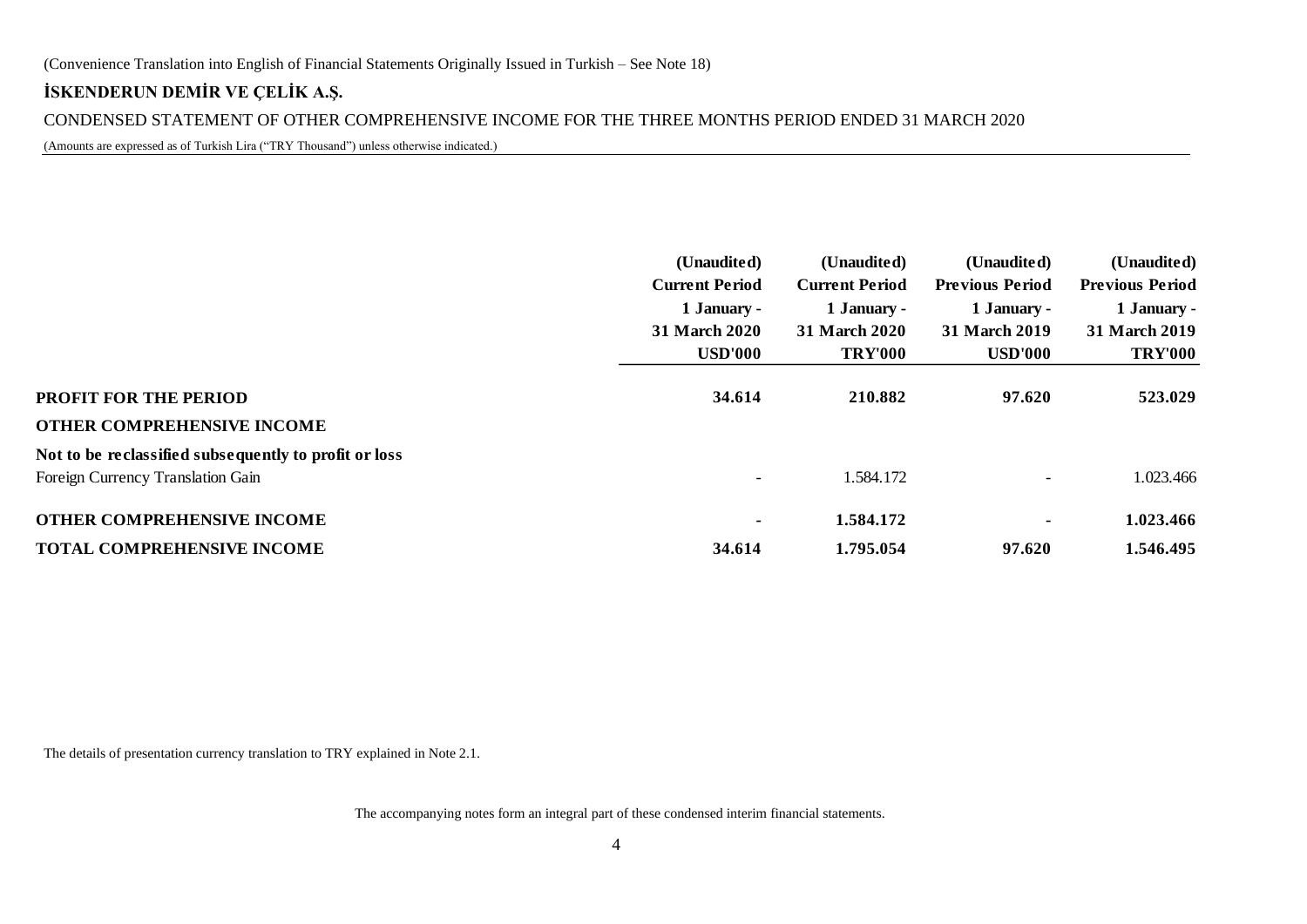### CONDENSED STATEMENT OF CHANGES IN EQUITY FOR THE THREE MONTHS PERIOD ENDED 31 MARCH 2020

(Amounts are expressed as Turkish Lira ("TRY Thousand") unless otherwise indicated.)

|                                      |               |                                       | Other Comprehensive Income/Expense Not<br>to be<br>Reclassified to Profit/Loss) |                                 |                                                   | <b>Retained Earnings</b>      |                           |                                                |
|--------------------------------------|---------------|---------------------------------------|---------------------------------------------------------------------------------|---------------------------------|---------------------------------------------------|-------------------------------|---------------------------|------------------------------------------------|
| (Unaudited)                          | Share Capital | Inflation<br>Adjustment to<br>Capital | Foreign Currency<br><b>Translation Reserves</b>                                 | Actuarial (Loss)/<br>Gain Funds | Restricted<br>Reserves<br>Assorted from<br>Profit | Accumulated<br>Profit or Loss | Period Net<br>Income/Loss | <b>Total</b><br>Shareholders'<br><b>Equity</b> |
| <b>1 January 2020</b>                | 2.900.000     | 164                                   | 9.736.362                                                                       | (48.664)                        | 1.364.160                                         | 84.277                        | 2.155.428                 | 16.191.727                                     |
| Net profit for the period            |               |                                       |                                                                                 |                                 |                                                   | $\overline{\phantom{a}}$      | 210.882                   | 210.882                                        |
| Other comprehensive income/(loss)    |               |                                       | 1.584.172                                                                       |                                 |                                                   |                               |                           | 1.584.172                                      |
| Total comprehensive income/(loss)    |               |                                       | 1.584.172                                                                       |                                 | $\overline{\phantom{0}}$                          | $\blacksquare$                | 210.882                   | 1.795.054                                      |
| Transfers                            |               |                                       |                                                                                 |                                 |                                                   | 2.155.428                     | (2.155.428)               |                                                |
| 31 March 2020                        | 2.900.000     | 164                                   | 11.320.534                                                                      | (48.664)                        | 1.364.160                                         | 2.239.705                     | 210.882                   | 17.986.781                                     |
| (Unaudited)<br><b>1 January 2019</b> | 2.900.000     | 164                                   | 7.904.416                                                                       | (34.249)                        | 771.641                                           | 76.917                        | 4.108.879                 | 15.727.768                                     |
| Net profit for the period            |               |                                       |                                                                                 |                                 |                                                   |                               | 523.029                   | 523.029                                        |
| Other comprehensive income/(loss)    | ۰             |                                       | 1.023.466                                                                       |                                 |                                                   |                               |                           | 1.023.466                                      |
| Total comprehensive income/(loss)    |               |                                       | 1.023.466                                                                       |                                 |                                                   |                               | 523.029                   | 1.546.495                                      |
| Dividends                            |               |                                       |                                                                                 |                                 | $\overline{\phantom{a}}$                          | (3.509.000)                   | $\overline{\phantom{a}}$  | (3.509.000)                                    |
| <b>Transfers</b>                     |               |                                       |                                                                                 |                                 | 592.519                                           | 3.516.360                     | (4.108.879)               |                                                |
| 31 March 2019                        | 2.900.000     | 164                                   | 8.927.882                                                                       | (34.249)                        | 1.364.160                                         | 84.277                        | 523.029                   | 13.765.263                                     |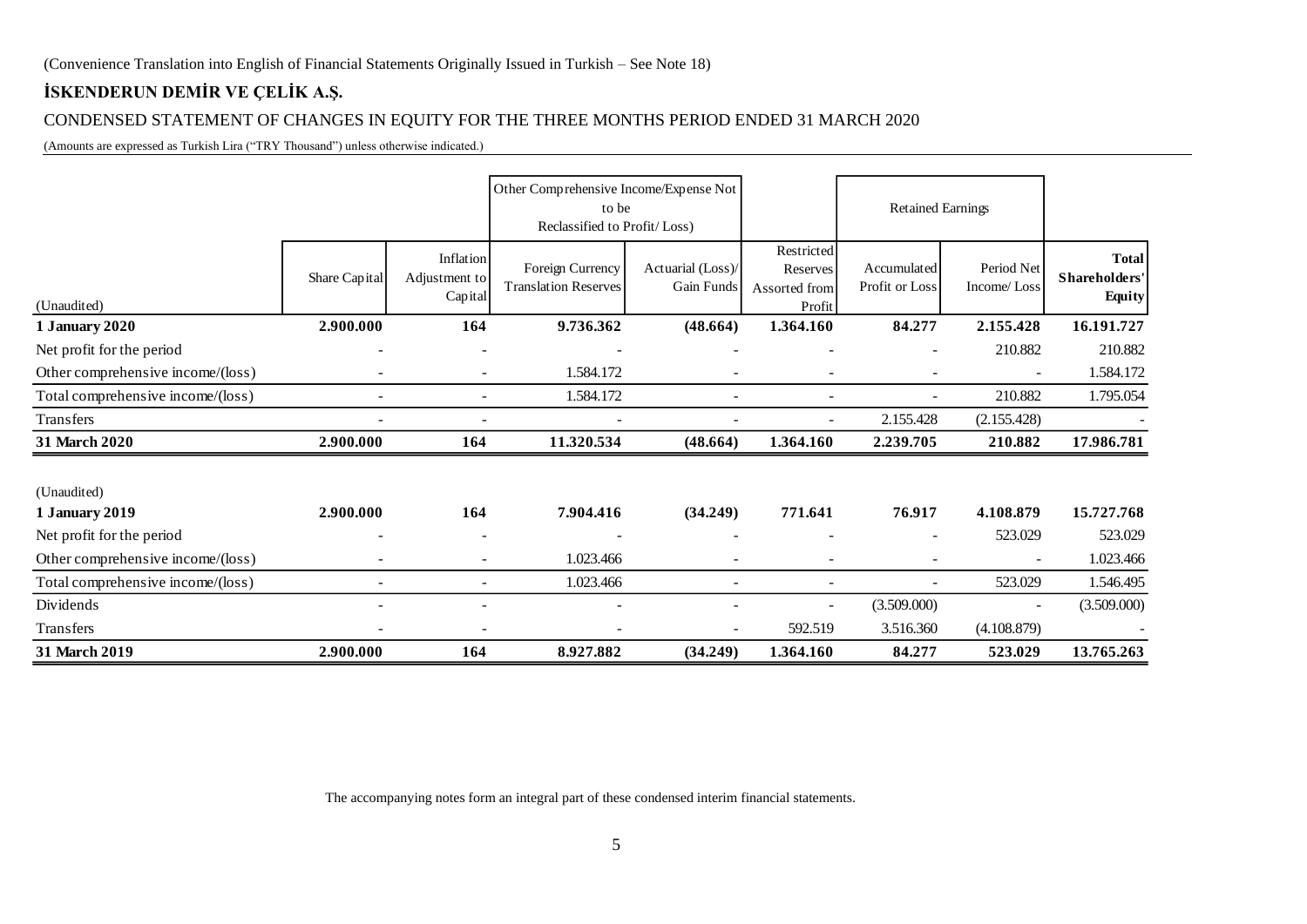### CONDENSED STATEMENT OF CASH FLOWS FOR THE THREE MONTHS PERIOD ENDED 31 MARCH 2020

(Amounts are expressed as Turkish Lira ("TRY Thousand") unless otherwise indicated.)

|                                                                                                                                                 |                | (Unaudited)<br>1 January - | (Unaudited)<br><b>Current Period Current Period</b><br>1 January -<br>31 March 2020 31 March 2020 | (Unaudited)<br>1 January -<br>31 March 2019 31 March 2019 | (Unaudited)<br><b>Current Period Current Period</b><br>1 January - |
|-------------------------------------------------------------------------------------------------------------------------------------------------|----------------|----------------------------|---------------------------------------------------------------------------------------------------|-----------------------------------------------------------|--------------------------------------------------------------------|
| CASH FLOWS FROM OPERATING ACTIVITIES                                                                                                            | <b>Note</b>    | <b>USD'000</b><br>162.722  | <b>TRY'000</b><br>1.045.061                                                                       | <b>USD'000</b><br>273.220                                 | <b>TRY'000</b><br>1.532.604                                        |
| Profit (Loss) for The Period                                                                                                                    |                | 34.614                     | 210.882                                                                                           | 97.620                                                    | 523.029                                                            |
| <b>Adjustments to Reconcile Profit (Loss)</b>                                                                                                   |                | 73.337                     | 462.071                                                                                           | 83.867                                                    | 462.354                                                            |
| Adjustments for Depreciation and Amortisation Expenses                                                                                          | 13/14          | 26.995                     | 164.461                                                                                           | 29.605                                                    | 158.616                                                            |
| Adjustments for Impairment Loss (Reversal of Impairment Loss)                                                                                   |                | 697                        | 4.258                                                                                             | 1.058                                                     | 5.671                                                              |
| Adjustments for Provision (Reversal of Provision) for Receivables                                                                               |                | 294                        | 1.793                                                                                             | 646                                                       | 3.461                                                              |
| Adjustments for Provision (Reversal of Provision) for Inventories<br>Adjustments for Provisions                                                 | $\overline{4}$ | 403<br>2.009               | 2.465<br>12.244                                                                                   | 412<br>3.101                                              | 2.210<br>16.610                                                    |
| Adjustments for Provision (Reversal of Provision) for Employee Termination Benefits                                                             | 9              | 1.729                      | 10.532                                                                                            | 2.216                                                     | 11.870                                                             |
| Adjustments for Provision (Reversal of Provision) for Pending Claims and/or Lawsuits                                                            | 8              | 280                        | 1.712                                                                                             | 885                                                       | 4.740                                                              |
| Adjustments for Interest (Income) and Expenses                                                                                                  |                | (1.363)                    | (8.309)                                                                                           | (9.322)                                                   | (49.942)                                                           |
| Adjustments for Interest Income                                                                                                                 | 15             | (3.387)                    | (20.637)                                                                                          | (10.108)                                                  | (54.157)                                                           |
| Adjustments for Interest Expense                                                                                                                | 15             | 3.376                      | 20.567                                                                                            | 2.905                                                     | 15.567                                                             |
| <b>Unearned Financial Income from Credit Sales</b>                                                                                              |                | (1.352)                    | (8.239)                                                                                           | (2.119)                                                   | (11.352)                                                           |
| Adjustments for Unrealised Foreign Exchange Differences                                                                                         |                | (3.007)                    | (18.311)                                                                                          | (1.200)                                                   | (6.432)                                                            |
| Adjustments for Undistributed Profits of Investments Accounted for Using Equity Method                                                          | $\sqrt{5}$     | 664                        | 4.044                                                                                             | (356)                                                     | (1.905)                                                            |
| Adjustments for Tax (Income) Expenses                                                                                                           | 11             | 47.064                     | 301.989                                                                                           | 60.350                                                    | 336.352                                                            |
| Adjustments for Losses (Gains) on Disposal of Non-Current Assets                                                                                |                | 278                        | 1.695                                                                                             | 631                                                       | 3.384                                                              |
| Adjustments for Losses (Gains) on Disposal of Property, Plant and Equipment                                                                     |                | 278                        | 1.695                                                                                             | 631                                                       | 3.384                                                              |
| <b>Changes in Working Capital</b>                                                                                                               |                | 81.631                     | 531.906                                                                                           | 126.682                                                   | 713.391                                                            |
| Adjustments for Decrease (Increase) in Trade Receivables                                                                                        |                | (2.111)                    | (13.755)                                                                                          | 18.169                                                    | 102.261                                                            |
| Decrease (Increase) in Trade Receivables from Related Parties                                                                                   |                | (18.586)                   | (121.106)                                                                                         | (12.676)                                                  | (71.346)                                                           |
| Decrease (Increase) in Trade Receivables from Third Parties<br>Adjustments for Decrease (Increase) in Other Receivables Related from Operations |                | 16.475                     | 107.351                                                                                           | 30.845                                                    | 173.607                                                            |
| Decrease (Increase) in Other Receivables from Operations from Third Parties                                                                     |                | 1.114                      | 7.260<br>7.260                                                                                    | 417<br>417                                                | 2.348<br>2.348                                                     |
| Adjustments for Decrease (Increase) in Inventories                                                                                              |                | 1.114<br>103.490           | 674.338                                                                                           | 66.886                                                    | 376.461                                                            |
| Decrease (Increase) in Prepaid Expenses                                                                                                         |                | (4.404)                    | (28.696)                                                                                          | (1.775)                                                   | (9.616)                                                            |
| Adjustments for Increase (Decrease) in Trade Payables                                                                                           |                | (43.514)                   | (283.537)                                                                                         | (20.728)                                                  | (116.665)                                                          |
| Increase (Decrease) in Trade Payable to Related Parties                                                                                         |                | (5.099)                    | (33.225)                                                                                          | 12.689                                                    | 71.419                                                             |
| Increase (Decrease) in Trade Payable to Third Parties                                                                                           |                | (38.415)                   | (250.312)                                                                                         | (33.417)                                                  | (188.084)                                                          |
| Adjustments for Increase (Decrease) in Other Payables Related from Operations                                                                   |                | 3.814                      | 24.852                                                                                            | 36.952                                                    | 207.981                                                            |
| Increase (Decrease) in Other Payables to Third Parties Related from Operations                                                                  |                | 3.814                      | 24.852                                                                                            | 36.952                                                    | 207.981                                                            |
| Increase (Decrease) in Derivative Liabilities                                                                                                   |                | (7)                        | (46)                                                                                              | (5)                                                       | (28)                                                               |
| Adjustments for Other Increase (Decrease) in Working Capital                                                                                    |                | 23.249                     | 151.490                                                                                           | 26.766                                                    | 150.649                                                            |
| Decrease (Increase) in Other Assets Related from Operations                                                                                     |                | (451)                      | (2.939)                                                                                           | 11.517                                                    | 64.822                                                             |
| Increase (Decrease) in Other Payables Related from Operations                                                                                   |                | 23.700                     | 154.429                                                                                           | 15.249                                                    | 85.827                                                             |
| <b>Cash Flows Provided by Operating Activities</b>                                                                                              |                | 189.582                    | 1.204.859                                                                                         | 308.169                                                   | 1.698.774                                                          |
| Payments Related to Provisions for Employee Termination Benefits                                                                                | 9              | (1.399)                    | (8.520)                                                                                           | (1.146)                                                   | (6.138)                                                            |
| Payments Related to Other Provisions                                                                                                            | 8              | (27)                       | (166)                                                                                             |                                                           |                                                                    |
| Income Taxes Refund (Paid)                                                                                                                      | 11             | (25.434)                   | (151.112)                                                                                         | (33.803)                                                  | (160.032)                                                          |
| <b>CASH FLOWS FROM INVESTING ACTIVITIES</b><br>Cash Inflow from Sales of Property, Plant, Equipment and Intangible Assets                       |                | (26.115)<br>5              | (175.975)<br>32                                                                                   | (14.913)<br>433                                           | (84.271)<br>2.317                                                  |
| Cash Inflow from Sales of Property, Plant and Equipment                                                                                         |                | 5                          | 32                                                                                                | 433                                                       | 2.317                                                              |
| Cash Outflow from Purchase of Property, Plant, Equipment and Intangible Assets                                                                  |                | (20.279)                   | (123.550)                                                                                         | (18.968)                                                  | (101.626)                                                          |
| Cash Outflow from Purchase of Property, Plant and Equipment                                                                                     | 6              | (20.182)                   | (122.956)                                                                                         | (18.907)                                                  | (101.300)                                                          |
| Cash Outflow from Purchase of Intangible Assets                                                                                                 | 6              | (97)                       | (594)                                                                                             | (61)                                                      | (326)                                                              |
| Cash Advances and Debts Given                                                                                                                   |                | (5.841)                    | (52.457)                                                                                          | 3.019                                                     | 11.833                                                             |
| Cash Advance and Debts Given to Related Parties                                                                                                 |                |                            |                                                                                                   | 2.890                                                     | 13.559                                                             |
| Other Cash Advances and Debts Given                                                                                                             |                | (5.841)                    | (52.457)                                                                                          | 129                                                       | (1.726)                                                            |
| Dividends Received                                                                                                                              |                |                            |                                                                                                   | 603                                                       | 3.205                                                              |
| CASH FLOWS FROM FINANCING ACTIVITIES                                                                                                            |                | (134.534)                  | (1.159.911)                                                                                       | (245.631)                                                 | (1.323.558)                                                        |
| Cash Inflow from Borrowings                                                                                                                     |                | 110.561                    | 691.759                                                                                           | 70.870                                                    | 379.614                                                            |
| Cash Inflow from Loans                                                                                                                          |                | 110.561                    | 691.759                                                                                           | 70.870                                                    | 379.614                                                            |
| Cash Outflow from Repayments of Borrowings                                                                                                      |                | (98.807)                   | (457.901)                                                                                         | (122.203)                                                 | (544.044)                                                          |
| Cash Outflow from Loan Repayments<br>Decrease in Other Payables to Related Parties                                                              |                | (98.807)                   | (457.901)                                                                                         | (122.203)                                                 | (544.044)                                                          |
| Finansal Kiralama Sözleşmelerinden Kaynaklanan Borç Ödemelerine İlişkin Nakit Çıkışları                                                         |                | (147.325)                  | (1.399.520)                                                                                       | (202.231)                                                 | (1.200.813)                                                        |
| <b>Interest Paid</b>                                                                                                                            |                | (169)<br>(2.182)           | (1.033)<br>(13.861)                                                                               | (2.354)                                                   | (13.430)                                                           |
| <b>Interest Received</b>                                                                                                                        |                | 3.388                      | 20.645                                                                                            | 10.287                                                    | 55.115                                                             |
| NET INCREASE (DECREASE) IN CASH AND CASH EQUIVALENTS BEFORE                                                                                     |                | 2.073                      | (290.825)                                                                                         | 12.676                                                    | 124.775                                                            |
| <b>EFFECT OF EXCHANGE RATE CHANGES</b>                                                                                                          |                |                            |                                                                                                   |                                                           |                                                                    |
| Effect of Exchange Rate Changes on Cash and Cash Equivalents                                                                                    |                | (6.861)                    | 265.265                                                                                           | (4.741)                                                   | (75.750)                                                           |
| NET INCREASE (DECREASE) IN CASH AND CASH EQUIVALENTS                                                                                            |                | (4.788)<br>9.797           | (25.560)<br>58.197                                                                                | 7.935<br>11.874                                           | 49.025<br>62.468                                                   |
| CASH AND CASH EQUIVALENTS AT THE BEGINNING OF THE PERIOD<br>CASH AND CASH EQUIVALENTS AT THE END OF THE PERIOD                                  |                | 5.009                      | 32.637                                                                                            | 19.809                                                    | 111.493                                                            |
|                                                                                                                                                 |                |                            |                                                                                                   |                                                           |                                                                    |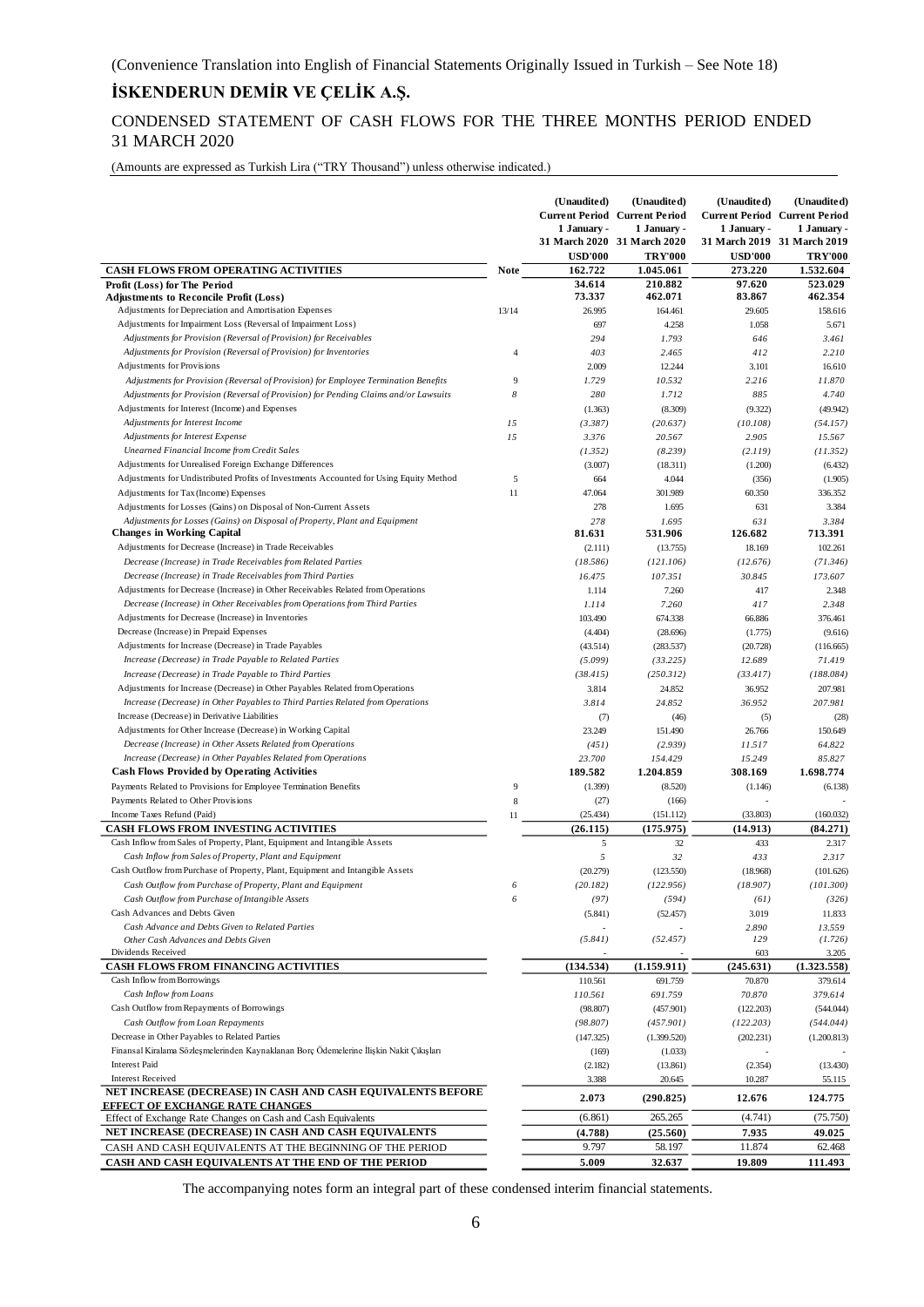### **İSKENDERUN DEMİR VE ÇELİK A.Ş.**

NOTES TO THE CONDENSED INTERIM FINANCIAL STATEMENTS FOR THE THREE MONTHS PERIOD ENDED 31 MARCH 2020

(Amounts are expressed as Turkish Lira ("TRY Thousand") unless otherwise indicated.)

### **NOTE 1 – COMPANY'S ORGANIZATION AND NATURE OF OPERATIONS**

İskenderun Demir ve Çelik A.Ş. ("the Company") registered in 12 November 1968 and published at 19 November 1968 in the trade registry gazette. The Company established in 3 October 1970 in the southern of Turkey on the Mediterranean coast in the distance of 17 km from İskenderun in Payas region. The principal activities of the Company are production and sale of iron products, flat and long steel products and their by-products. The Company's main products are billet,slab,coil,plate,wire rod and by-products are coke,benzol,ammonium sulphate and slag.

The Company had become an affiliated company of the Turkish Iron and Steel Administration with the decision no 93/T-85 dated 10 September 1993 of Supreme Planning Committee.Then with the decision no 98/20 of Privatization Committee dated 2 March 1998, the Company was transferred to Turkish Privatization Administration.Ultimately, shares of the Company were transferred to Ereğli Demir ve Çelik Fabrikaları T.A.Ş. ("Erdemir") in 31 January 2002 by the Turkish Privatization Administration with the decision no 2001/08 which dated 8 February 2001. The immediate parent of Ereğli Demir ve Çelik Fabrikaları T.A.Ş is Ataer Holding A.Ş. The ultimate controlling party is Ordu Yardımlaşma Kurumu (OYAK).

The main operations of the subsidiaries of the Company and the share percentages of İsdemir for these companies are as follows:

| Name Of Company                  | Country of<br>Operation | Operation                                    | 2020<br>Share% | 2019<br>Share % |
|----------------------------------|-------------------------|----------------------------------------------|----------------|-----------------|
| Teknopark Hatay A.S.             | Turkey                  | R&D Centre                                   |                |                 |
| Isdemir Linde Gaz Ortaklığı A.Ş. | Turkey                  | <b>Industrial Gas</b><br>Production and Sale | 50             | 50              |

The registered address of the Company is Karayılan Beldesi, 31319 İskenderun/HATAY.

The number of the personnel employed by the Company as at 31 March 2020 are as follows:

|                               | 31 March 2020 | 31 December 2019 |
|-------------------------------|---------------|------------------|
|                               | Personnel     | Personnel        |
| Paid Hourly Personnel         | 2.854         | 2.886            |
| <b>Paid Monthly Personnel</b> | 1.726         | 1.725            |
|                               | 4.580         | 4.611            |

### **NOTE 2 – BASIS OF PRESENTATION OF THE FINANCIAL STATEMENTS**

#### **2.1 Basis of Presentation**

The Company in Turkey maintain their legal books of account and prepare their statutory financial statements ("Statutory Financial Statements") in accordance with accounting principles issued by the Turkish Commercial Code ("TCC") and tax legislation.

The accompanying condensed financial statements are prepared in accordance with the requirements of Capital Markets Board ("CMB") Communiqué Serial II, No: 14.1 "Basis of Financial Reporting in Capital Markets", which was published in the Official Gazette No:28676 on 13 June 2013. The accompanying financial statements are prepared based on the Turkish Accounting Standards and interpretations ("TAS") that have been put into effect by the Public Oversight Accounting and Auditing Standards Authority ("POA") under Article 5 of the Communiqué.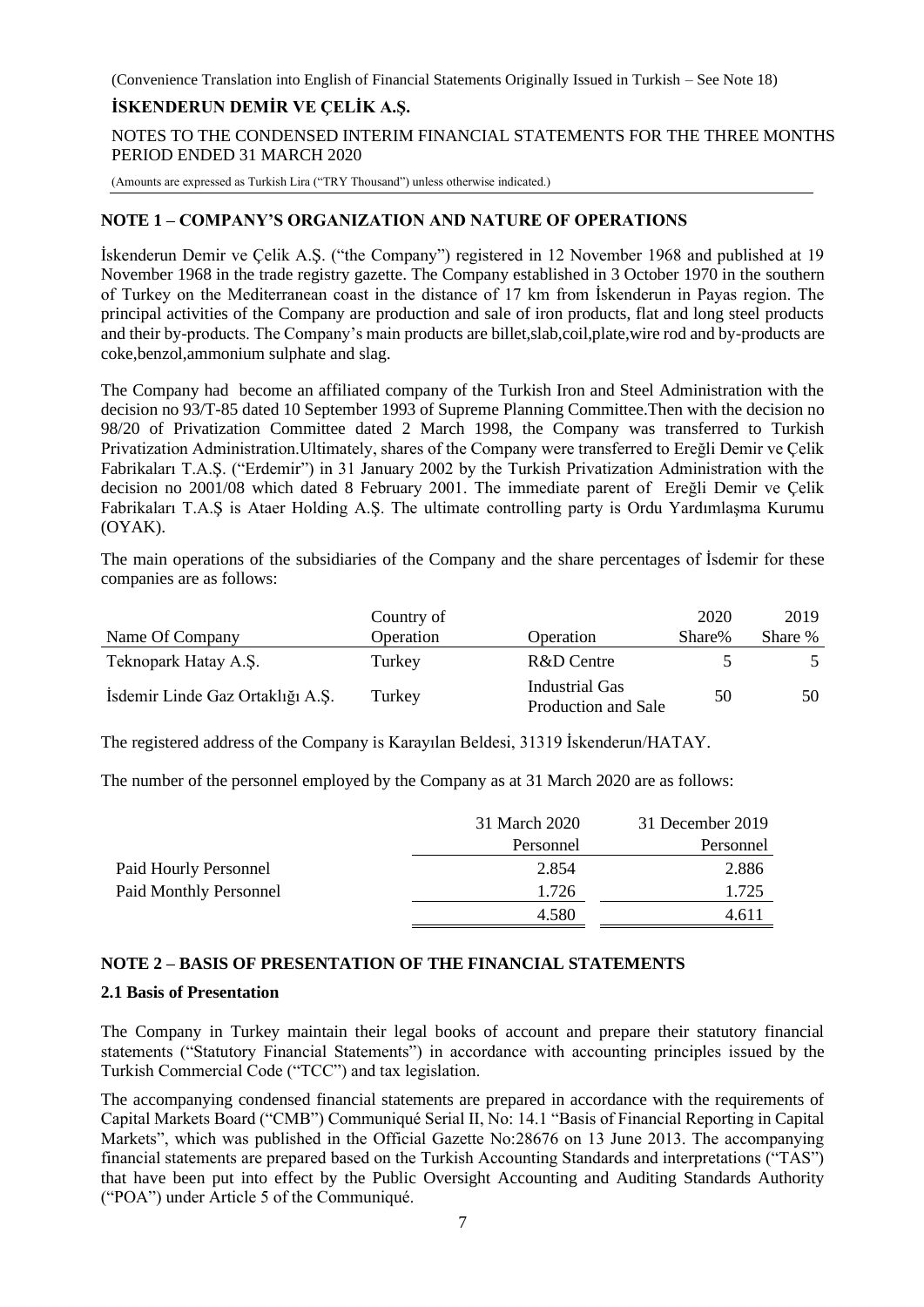### **İSKENDERUN DEMİR VE ÇELİK A.Ş.**

NOTES TO THE CONDENSED INTERIM FINANCIAL STATEMENTS FOR THE THREE MONTHS PERIOD ENDED 31 MARCH 2020

(Amounts are expressed as Turkish Lira ("TRY Thousand") unless otherwise indicated.)

### **NOTE 2 – BASIS OF PRESENTATION OF THE FINANCIAL STATEMENTS (cont'd)**

### **2.1 Basis of Presentation (cont'd)**

In accordance with the Turkish Accounting Standard No: 34 "Interim Financial Reporting", entities are allowed to prepare a complete or condensed set of interim financial statements. In this respect, the Company has preferred to prepare condensed financial statements in the interim period. Accordingly, these condensed financial statements should be read in conjunction with the annual financial statements for the year ended 31 December 2019.

The financial statements and disclosures have been prepared in accordance with the resolution of CMB dated 15 April 2019 about the "illustrations of financial statements and application guidance".

### Functional and Reporting Currency

Although the currency of the country in which is the Company is domiciled is Turkish Lira (TRY), the Company and has a significant impact on the operations of the Company and reflects the economic substance of the underlying events and circumstances relevant to the Company. Therefore, the Company uses the US Dollar in measuring items in its financial statements and as the functional currency.

The accompanying financial statements are prepared in Turkish Lira (TRY) in accordance with the requirements of Capital Markets Board ("CMB") Communiqué Serial II, No: 14.1 "Basis of Financial Reporting in Capital Markets", which was published in the Official Gazette No:28676 on 13 June 2013.

### *Functional currency of the joint venture*

The functional currency of the Company's joint venture İsdemir Linde Gaz Ortaklığı A.Ş. is US Dollars.

### Presentation currency translation

According to TAS 21 ("The Effects of Changes in Foreign Exchange Rates") financial statements that are prepared in US Dollars for the Company have been translated in TRY as the following method:

- a) The assets and liabilities on condensed financial position as of 31 March 2020 are translated from US Dollars into TRY using the Central Bank of Turkey's exchange rate which is TRY 6,5160=US \$ 1 on the balance sheet date (31 December 2019: TRY 5,9402= US \$ 1).
- b) For the three months period ended 31 March 2020, condensed profit or loss statements are translated from the 3 months average TRY 6,0924 = US \$ 1 rates of 2019 January - March period (31 March 2019: TRY 5,3578 = US \$ 1 ).
- c) Exchange differences are shown in other comprehensive income as of foreign currency translation reserve.
- d) The differences between presentation of statutory and historical figures are recognised as translation differences under equity. All capital, capital measures and other measures are represented with their statutory figures, other equity accounts are represented with their historic cost figures in the accompanying financial statements.

### USD amounts presented in the condensed interim financial statements

The figures in USD amounts presented in the accompanying condensed interim financial statements comprising the statements of financial position as of 31 March 2020 and 31 December 2019, condensed statement of income and other comprehensive income and statement of cash flows for the interim period ended 31 March 2020 and 31 December 2019 represent the financial statements prepared according to USD reporting currency within the frame of functional currency change that the Company has made, which is effective as of July 1, 2013, prepared in accordance with the TAS 21- Effects of Changes in Foreign Exchange Rates.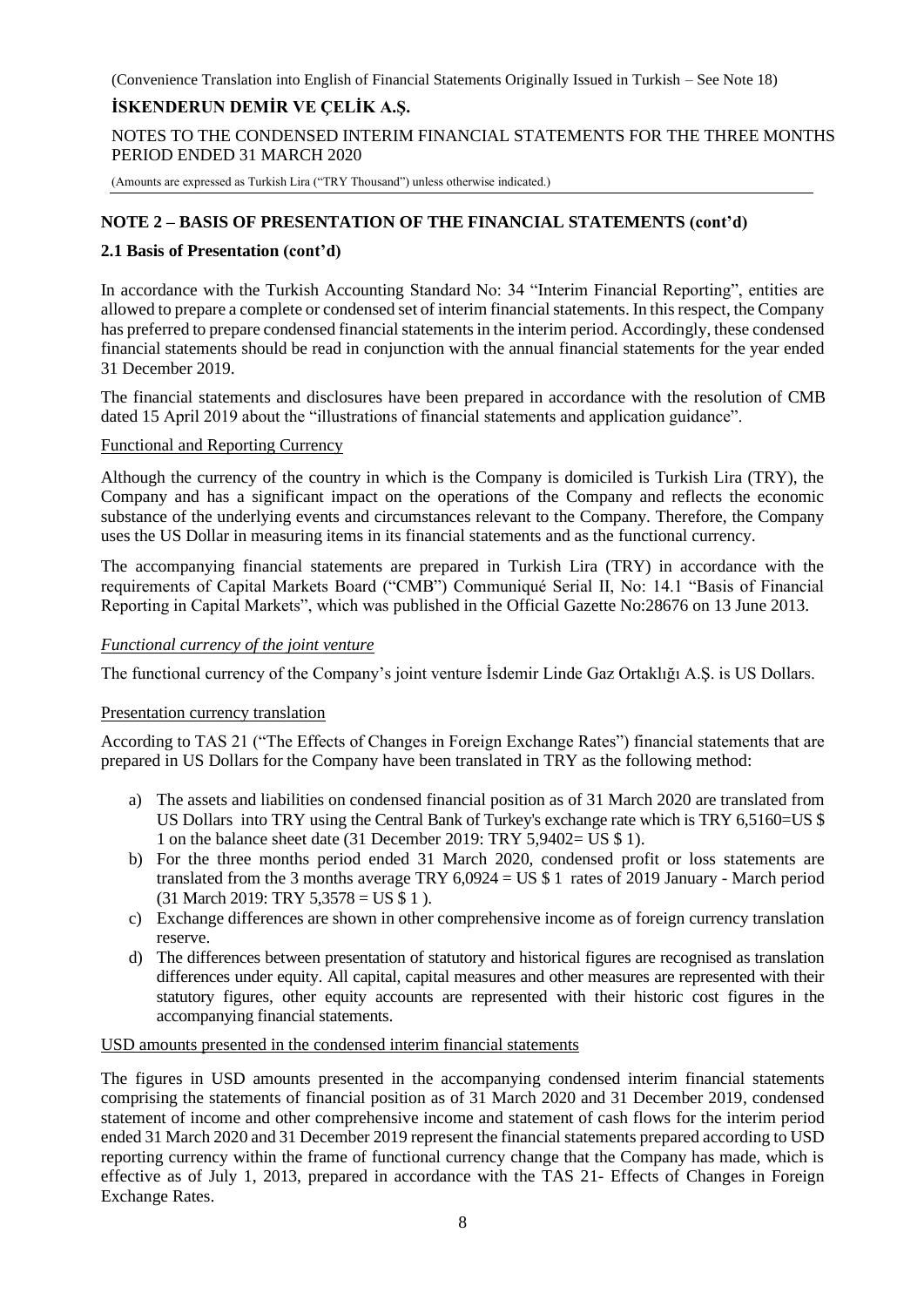### **İSKENDERUN DEMİR VE ÇELİK A.Ş.**

NOTES TO THE CONDENSED INTERIM FINANCIAL STATEMENTS FOR THE THREE MONTHS PERIOD ENDED 31 MARCH 2020

(Amounts are expressed as Turkish Lira ("TRY Thousand") unless otherwise indicated.)

### **NOTE 2 – BASIS OF PRESENTATION OF THE FINANCIAL STATEMENTS (cont'd)**

### **2.1 Basis of Presentation (cont'd)**

#### Going concern

The Company prepared its condensed interim financial statements in accordance with the going concern assumption.

#### Approval of the financial statements

The condensed interim financial statements have been approved on 29 April 2020 by the Board of Directors. The General Assembly has the authority to revise the financial statements.

### **2.2 Comparative Information and Restatement of Financial Statements with Prior Periods**

The Company's condensed financial statements are presented in accordance with the communiqué numbered II-14,1 "Communiqué on the Principles of Financial Reporting In Capital Markets" ("the Communiqué") announced by the Capital Markets Board ("CMB"). The Company's condensed financial statements are prepared in comparison with the previous period in order to allow for the determination of the financial position and performance trends in accordance with a new illustrative financial statements and guidance that has been effective from the interim periods ended after 30 June 2013.

Reclassification of condensed statement of financial position is as follows:

|                               | (Previously Reported)    | (Restated)    | (Difference)  |
|-------------------------------|--------------------------|---------------|---------------|
|                               | 31 March 2019            | 31 March 2019 | 31 March 2019 |
| Right of Use Assets           | $\overline{\phantom{0}}$ | 177.984       | 177.984       |
| Property, Plant and Equipment | 10.748.954               | 10.570.970    | (177.984)     |

(1) Interest income from sales with maturities amounting to TRY 177.984 thousand reported in "Property, Plant and Equipment" was reclassified to "Right of Use Assets" on the statement of financial position for 31 March 2019.

### **2.3 Adoption of New and Revised Financial Reporting Standards**

The accounting policies adopted in preparation of the interim condensed financial statements as at 31 March 2020 are consistent with those of the previous financial year, except for the adoption of new and amended TFRS and TFRIC interpretations effective as of 1 January 2020 summarized below

### **The new standards, amendments and interpretations which are effective from 2020 are as follows**

| Amendments to TFRS 3                    | Definition of a Business       |
|-----------------------------------------|--------------------------------|
| Amendments to TAS 1 and TAS 8           | Definition of Material         |
| Amendments to TFRS 9, TAS 39 and TFRS 7 | Interest Rate Benchmark Reform |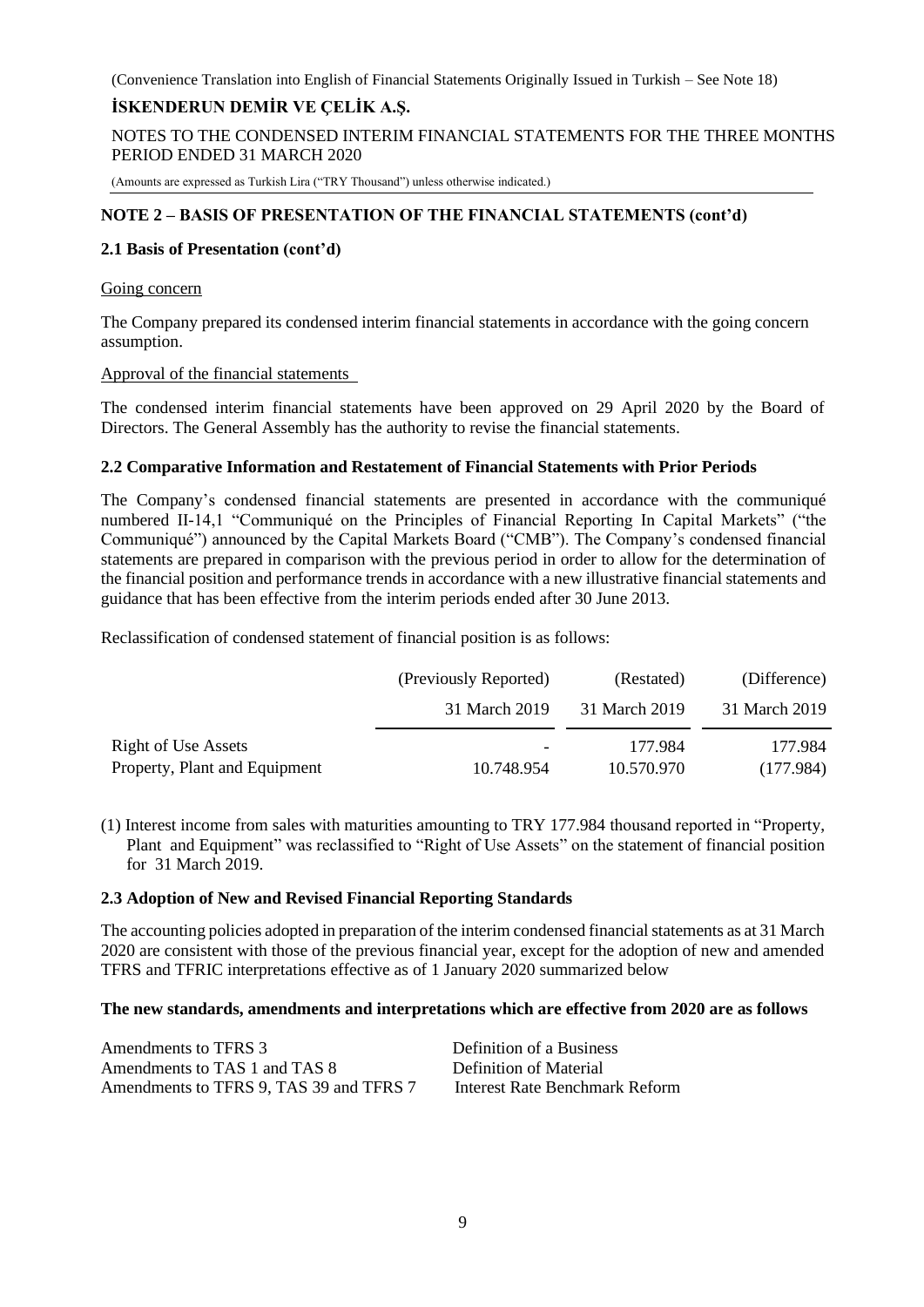### **İSKENDERUN DEMİR VE ÇELİK A.Ş.**

NOTES TO THE CONDENSED INTERIM FINANCIAL STATEMENTS FOR THE THREE MONTHS PERIOD ENDED 31 MARCH 2020

(Amounts are expressed as Turkish Lira ("TRY Thousand") unless otherwise indicated.)

### **NOTE 2 – BASIS OF PRESENTATION OF THE FINANCIAL STATEMENTS (cont'd)**

### **2.3 Adoption of New and Revised Financial Reporting Standards (cont'd)**

### **The new standards, amendments and interpretations which are effective from 2020 are as follows (cont'd)**

### **Amendments to TFRS 3 Definition of a Business**

The definition of "business" is important because the accounting for the acquisition of an activity and asset group varies depending on whether the group is a business or only an asset group. The definition of "business" in TFRS 3 Business Combinations standart has been amended. With this change:

- By confirming that a business should include inputs and a process; clarified that the process should be essential and that the process and inputs should contribute significantly to the creation of outputs.
- The definition of a business has been simplified by focusing on the definition of goods and services offered to customers and other income from ordinary activities.
- An optional test has been added to facilitate the process of deciding whether a company acquired a business or a group of assets.

### **Amendments to TAS 1 and TAS 8 Definition of Material**

The amendments in Definition of Material (Amendments to TAS 1 and TAS 8) clarify the definition of 'material' and align the definition used in the Conceptual Framework and the standards.

### **Amendments to TFRS 9, TAS 39 and TFRS 7 Interest Rate Benchmark Reform**

The amendments clarify that entities would continue to apply certain hedge accounting requirements assuming that the interest rate benchmark on which the hedged cash flows and cash flows from the hedging instrument are based will not be altered as a result of interest rate benchmark reform.

These standards, amendments and improvements are evaluated on the condensed financial position and performance of the Company.

### **New and revised TFRSs in issue but not yet effective**

The Company has not yet adopted the following standards and amendments and interpretations to the existing standards:

| TFRS 17             | Insurance Contracts                                     |
|---------------------|---------------------------------------------------------|
| Amendments to TAS 1 | Classification of Liabilities as Current or Non-Current |

### **TFRS 17 Insurance Contracts**

TFRS 17 requires insurance liabilities to be measured at a current fulfillment value and provides a more uniform measurement and presentation approach for all insurance contracts. These requirements are designed to achieve the goal of a consistent, principle-based accounting for insurance contracts. TFRS 17 will supersede TFRS 4 Insurance Contracts as of 1 January 2023.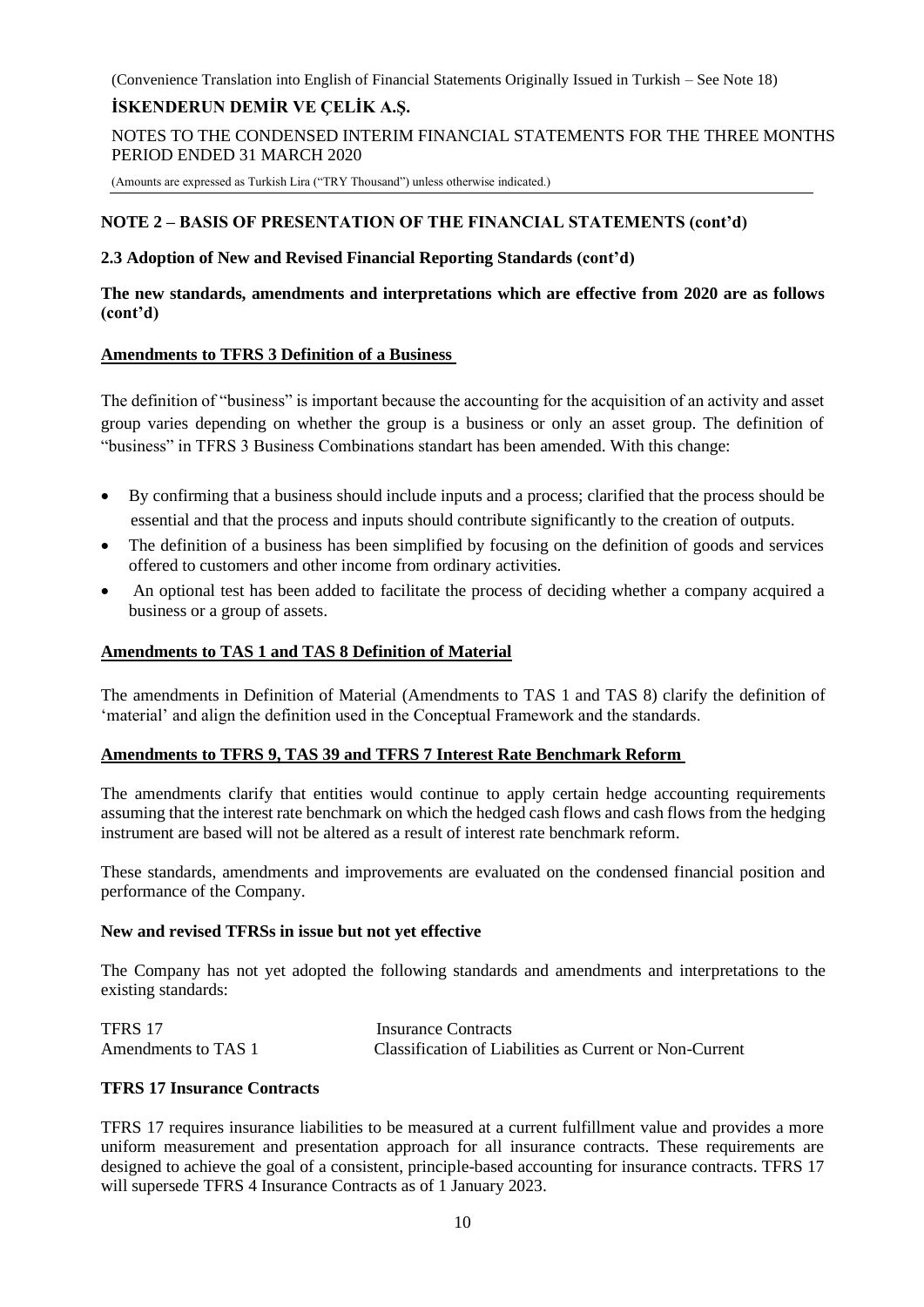### **İSKENDERUN DEMİR VE ÇELİK A.Ş.**

NOTES TO THE CONDENSED INTERIM FINANCIAL STATEMENTS FOR THE THREE MONTHS PERIOD ENDED 31 MARCH 2020

(Amounts are expressed as Turkish Lira ("TRY Thousand") unless otherwise indicated.)

### **NOTE 2 – BASIS OF PRESENTATION OF THE FINANCIAL STATEMENTS (cont'd)**

#### **2.3 Adoption of New and Revised Financial Reporting Standards (cont'd)**

#### **New and revised TFRSs in issue but not yet effective (cont'd)**

### **Amendments to TAS 1** *Classification of Liabilities as Current or Non-Current*

The amendments aim to promote consistency in applying the requirements by helping companies determine whether, in the statement of financial position, debt and other liabilities with an uncertain settlement date should be classified as current (due or potentially due to be settled within one year) or non-current.

### **2.4 Summary of Significant Accounting Policies**

The condensed interim financial statements for the three months period ended 31 March 2020 have been prepared in accordance with TAS 34. The accounting policies used in the preparation of these condensed interim financial statements for the period ended 31 March 2020 are consistent with those used in the preperation of annual financial statements for the year ended 31 December 2019. Accordingly, these condensed interim financial statements should be read in conjunction with the annual financial statements for the year ended 31 December 2019.

There has been no change in total ownership interests and effective interests of the subsidiaries, included in the scope as of 31 March 2020, from the interests reported as of 31 December 2019.

### **2.5 Restatement and errors in the accounting policies and estimates**

Any change in the accounting policies resulted from the first time adoption of a new standards is made either retrospectively or prospectively in accordance with the transition requirements of the standards. Changes without any transition requirement, material changes in accounting policies or material errors are corrected, retrospectively by restating the prior period financial statements. If changes in accounting estimates are related to only one period, they are recognized in the period when changes are applied; if changes in estimates are related to future periods, they are recognized both in the period where the change is applied and future periods prospectively.

### **2.6 Segment Reporting**

The segments with similar economic characteristics have been combined into a single operating segment considering the nature of the products and the production processes, methods to allocate the products and the type of customers or to provide services.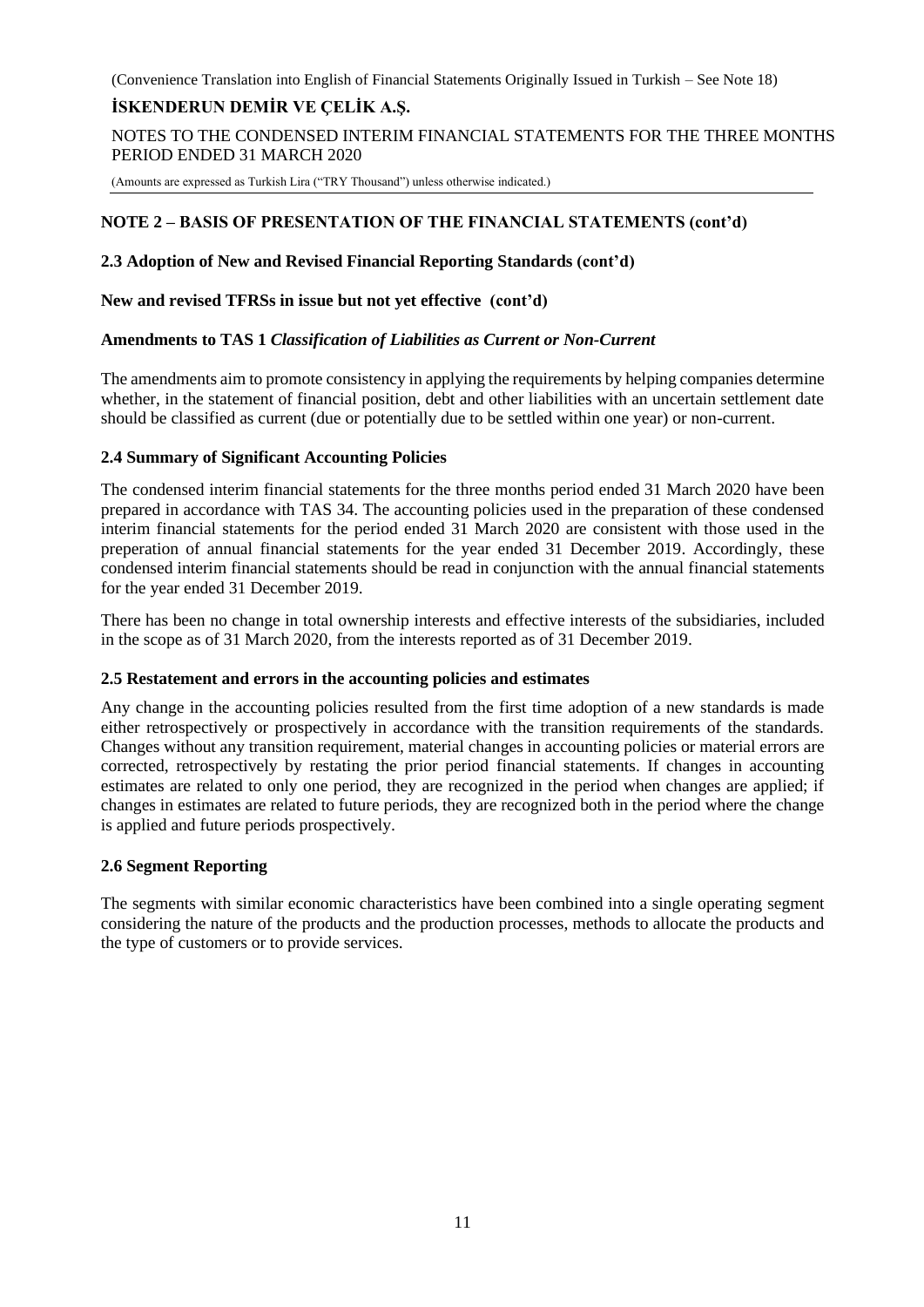### **İSKENDERUN DEMİR VE ÇELİK A.Ş.**

NOTES TO THE CONDENSED INTERIM FINANCIAL STATEMENTS FOR THE THREE MONTHS PERIOD ENDED 31 MARCH 2020

(Amounts are expressed as Turkish Lira ("TRY Thousand") unless otherwise indicated.)

### **NOTE 3 –RELATED PARTY TRANSACTIONS**

The immediate parent and ultimate controlling parent of the Company are Ereğli Demir ve Çelik Fabrikaları T.A.Ş. and Ordu Yardımlaşma Kurumu respectively (Note 1).

The details of receivables between the Company and other related parties are disclosed below:

| Due from related parties (short term)        | 31 March<br>2020 | 31 December<br>2019 |
|----------------------------------------------|------------------|---------------------|
| Ereğli Demir ve Çelik Fabrikaları T.A.Ş. (1) | 980.583          | 789.183             |
| Adana Cimento Sanayi T.A.S. <sup>(3)</sup>   | 9.141            | 5.865               |
| OYAK Beton A.S. (3)                          | 206              | 289                 |
| İsdemir Linde Gaz Ortaklığı A.Ş. (4)         | 4.018            | 378                 |
|                                              | 993.948          | 795.715             |

The trade receivables from related parties mainly arise from sales of iron, steel and by- products.

The details of transactions between the Company and other receivables from related parties are disclosed below:

| Other receivables from related parties (short term) | 31 March<br>2020 | 31 December<br>2019 |
|-----------------------------------------------------|------------------|---------------------|
| Ereğli Demir ve Çelik Fabrikaları T.A.Ş. (1)        | 5.919.114        | 4.520.915           |
| Isdemir Linde Gaz Ortaklığı A.Ş. (4)                | 23.306           |                     |
|                                                     | 5.942.420        | 4.520.915           |

Erdemir's personnel, data system infrastructure and marketing management system are used by The Company for selling flat products to third parties. Flat products which are produced in İsdemir, directly selling over Erdemir and Erdemir takes these inventories as a "Trade goods". Erdemir sells such products through their buying price and date, without adding any profit. Accordingly, in the financial statements, balances of trade receivables and other receivables are arisen from centralized selling.

Ordinary General Assembly of İsdemir Linde Gaz Ortaklığı A.Ş. held on February 27, 2020 depending on the decisions taken regarding capital reduction and cash dividend distribution (Note 5) monetary receivables are recorded.

- (1) Immediate parent company
- (2) Subsidiaries of the immediate parent company
- (3) Subsidiaries of the ultimate company
- (4) Joint venture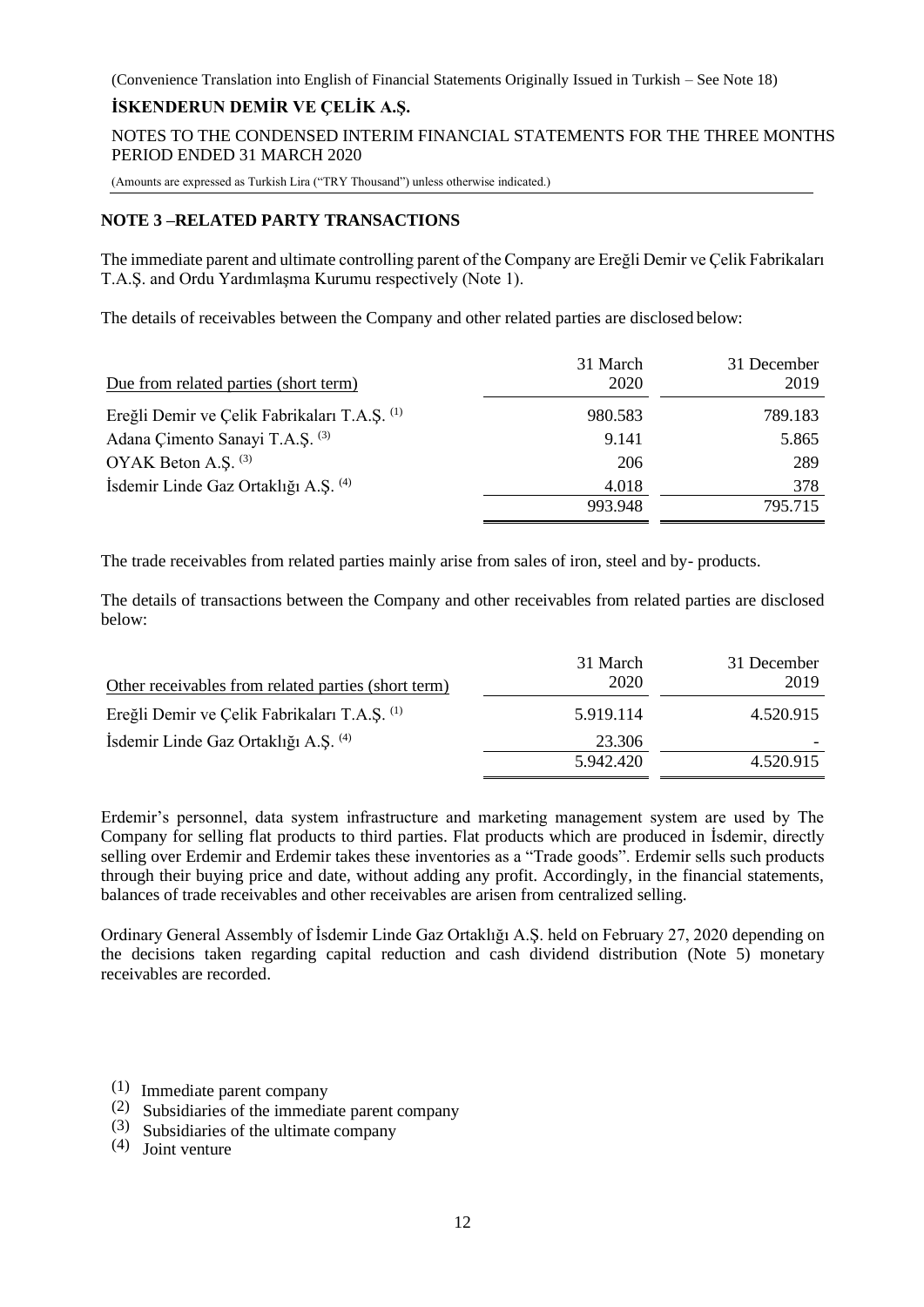### **İSKENDERUN DEMİR VE ÇELİK A.Ş.**

NOTES TO THE CONDENSED INTERIM FINANCIAL STATEMENTS FOR THE THREE MONTHS PERIOD ENDED 31 MARCH 2020

(Amounts are expressed as Turkish Lira ("TRY Thousand") unless otherwise indicated.)

### **NOTE 3 –RELATED PARTY TRANSACTIONS (cont'd)**

The details of prepaid expenses between the Company and other related parties are disclosed below:

| Prepaid expenses (short term)                 | 31 March<br>2020 | 31 December<br>2019 |
|-----------------------------------------------|------------------|---------------------|
| Omsan Lojistik A.S. (3)                       | 48               | 44                  |
| OYAK Denizcilik ve Liman İşletmeleri A.Ş. (3) | 6.871            | 6.264               |
|                                               | 6.919            | 6.308               |
| Prepaid expenses (long term)                  | 31 March<br>2020 | 31 December<br>2019 |
|                                               |                  |                     |
| OYAK Pazarlama Hizmet ve Turizm A.S. (3)      |                  | 8                   |
| OYAK Savunma ve Güvenlik Sistemleri A.Ş. (3)  | 11.423           | 10.413              |
|                                               | 11.423           | 10.421              |

Prepaid expenses to related parties arise from advances given for tangible assets and port services.

The details of payables of the Company to the related parties are disclosed below**:** 

| Due to related parties (short term)                | 31 March<br>2020 | 31 December<br>2019 |
|----------------------------------------------------|------------------|---------------------|
| Erdemir Madencilik San. ve Tic. A.S. (2)           | 92.990           | 79.240              |
| OYAK Pazarlama Hizmet ve Turizm A.S. (3)           | 8.710            | 7.008               |
| Erdemir Asia Pacific PTE LTD <sup>(2)</sup>        | 72.633           | 105.623             |
| Omsan Lojistik A.S. <sup>(3)</sup>                 | 6.103            | 6.497               |
| OYAK Savunma ve Güvenlik Sistemleri A.Ş. (3)       | 2.914            | 2.841               |
| OYAK Denizcilik ve Liman İşletmeleri A.Ş. (3)      | 5.709            | 5.797               |
| Erdemir Çelik Servis Merkezi San. ve Tic. A.Ş. (2) | 3.132            | 756                 |
| Erdemir Müh. Yön. ve Dan. Hiz. A.Ş. (2)            | 2.581            | 2.954               |
| Other                                              | 8.384            | 4.779               |
|                                                    | 203.156          | 215.495             |

The trade payables from related parties are generally due to the purchase of raw material and service transactions.

(1) Immediate parent company

- (2) Subsidiaries of the immediate parent company
- (3) Subsidiaries of the ultimate company

 $^{(4)}$  Joint venture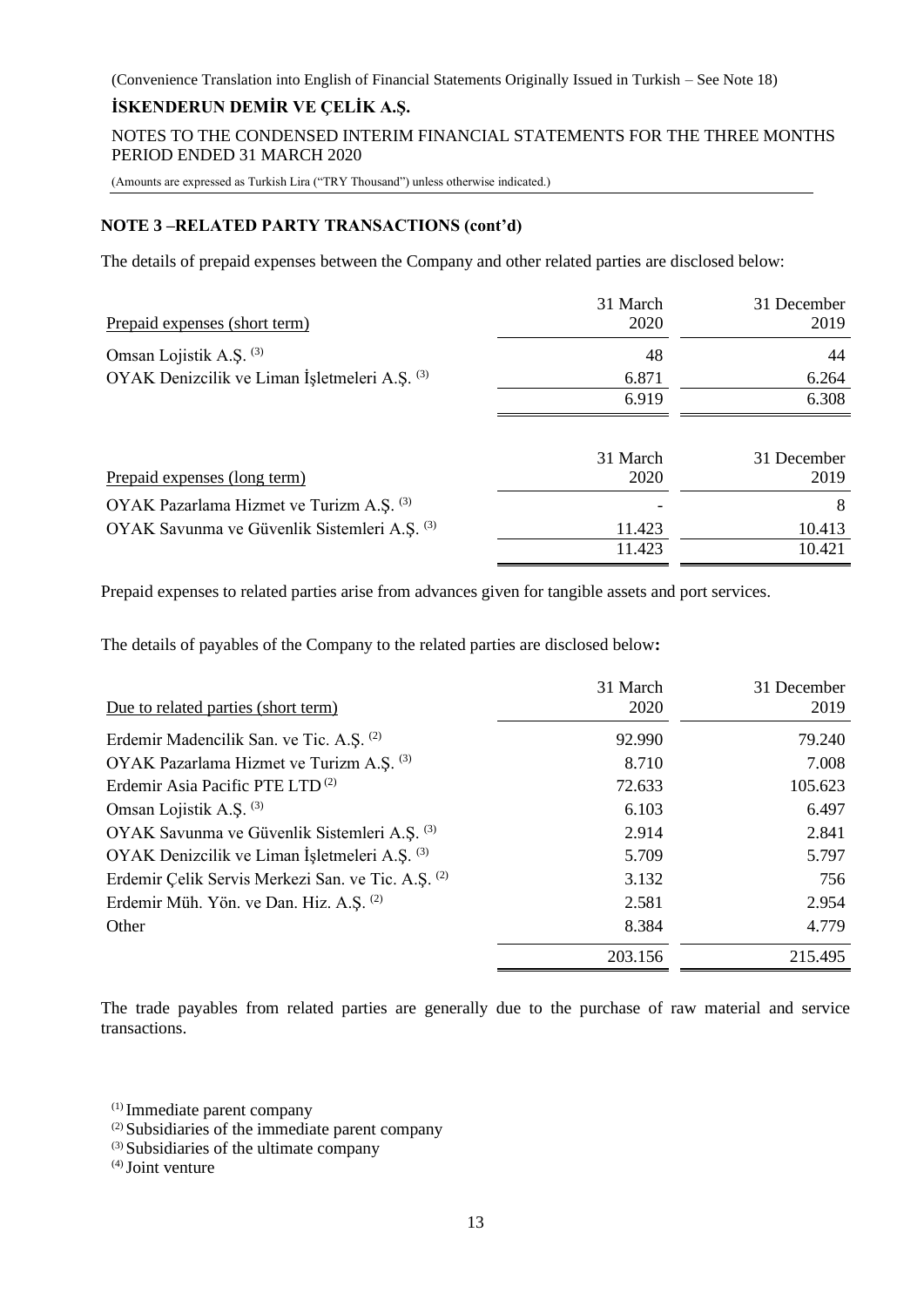### **İSKENDERUN DEMİR VE ÇELİK A.Ş.**

NOTES TO THE CONDENSED INTERIM FINANCIAL STATEMENTS FOR THE THREE MONTHS PERIOD ENDED 31 MARCH 2020

(Amounts are expressed as Turkish Lira ("TRY Thousand") unless otherwise indicated.)

### **NOTE 3 –RELATED PARTY DISCLOSURES (cont'd)**

The details of sales between the Company and related parties are disclosed below:

|                                                    | 1 January $-$ | 1 January $-$ |
|----------------------------------------------------|---------------|---------------|
| Major sales to related parties                     | 31 March 2020 | 31 March 2019 |
| Ereğli Demir ve Çelik Fabrikaları T.A.Ş. (1)       | 2.550.681     | 2.281.656     |
| Erdemir Çelik Servis Merkezi San. ve Tic. A.Ş. (2) | 478           | 329           |
| Adana Çimento Sanayi T.A.Ş. <sup>(3)</sup>         | 6.587         | 4.321         |
| Omsan Lojistik A.Ş. (3)                            | 8             | 125           |
| Aslan Cimento A.S. <sup>(3)</sup>                  |               | 225           |
| OYAK Denizcilik ve Liman İşletmeleri A.Ş. (3)      | 253           | 781           |
| OYAK Savunma ve Güvenlik Sistemleri A.Ş. (3)       | 207           | 174           |
| İsdemir Linde Gaz Ortaklığı A.Ş. (4)               | 10.623        | 12.215        |
| Other                                              | 588           | 398           |
|                                                    | 2.569.425     | 2.300.224     |

The major sales to related parties are generally due to the sales transactions of iron, steel, service, energy and by- products.

The details of purchases between the Company and related parties are disclosed below:

|                                                     | 1 January $-$ | 1 January $-$ |
|-----------------------------------------------------|---------------|---------------|
| Major purchases from related parties                | 31 March 2020 | 31 March 2019 |
| Erdemir Madencilik San. ve Tic. A.Ş. <sup>(2)</sup> | 234.341       | 259.381       |
| Erdemir Asia Pacific PTE LTD <sup>(2)</sup>         | 7.643         | 87.345        |
| Ereğli Demir ve Çelik Fabrikaları T.A.Ş. (1)        | 24.943        | 19.956        |
| OYAK Pazarlama Hizmet ve Turizm A.S. (3)            | 19.089        | 11.689        |
| Omsan Denizcilik A.S. (3)                           | 11.351        | 16.218        |
| OYAK Savunma ve Güvenlik Sistemleri A.Ş. (3)        | 9.599         | 24.851        |
| Omsan Lojistik A.S. <sup>(3)</sup>                  | 14.641        | 14.727        |
| Erdemir Çelik Servis Merkezi San. ve Tic. A.Ş. (2)  | 3.047         | 2.126         |
| Erdemir Müh. Yön. ve Dan. Hiz. A.Ş. <sup>(2)</sup>  | 7.079         | 6.098         |
| Isdemir Linde Gaz Ortaklığı A.Ş. <sup>(4)</sup>     | 20.863        | 20.739        |
| OYAK Denizcilik ve Liman İşletmeleri A.Ş. (3)       | 15.601        | 13.160        |
| Diğer                                               | 58            | 2.408         |
|                                                     | 368.255       | 478.698       |

The major purchases from related parties are generally due to the purchased service transactions and raw material.

- (1) Immediate parent company
- (2) Subsidiaries of the immediate parent company
- $(3)$  Subsidiaries of the ultimate company

Joint venture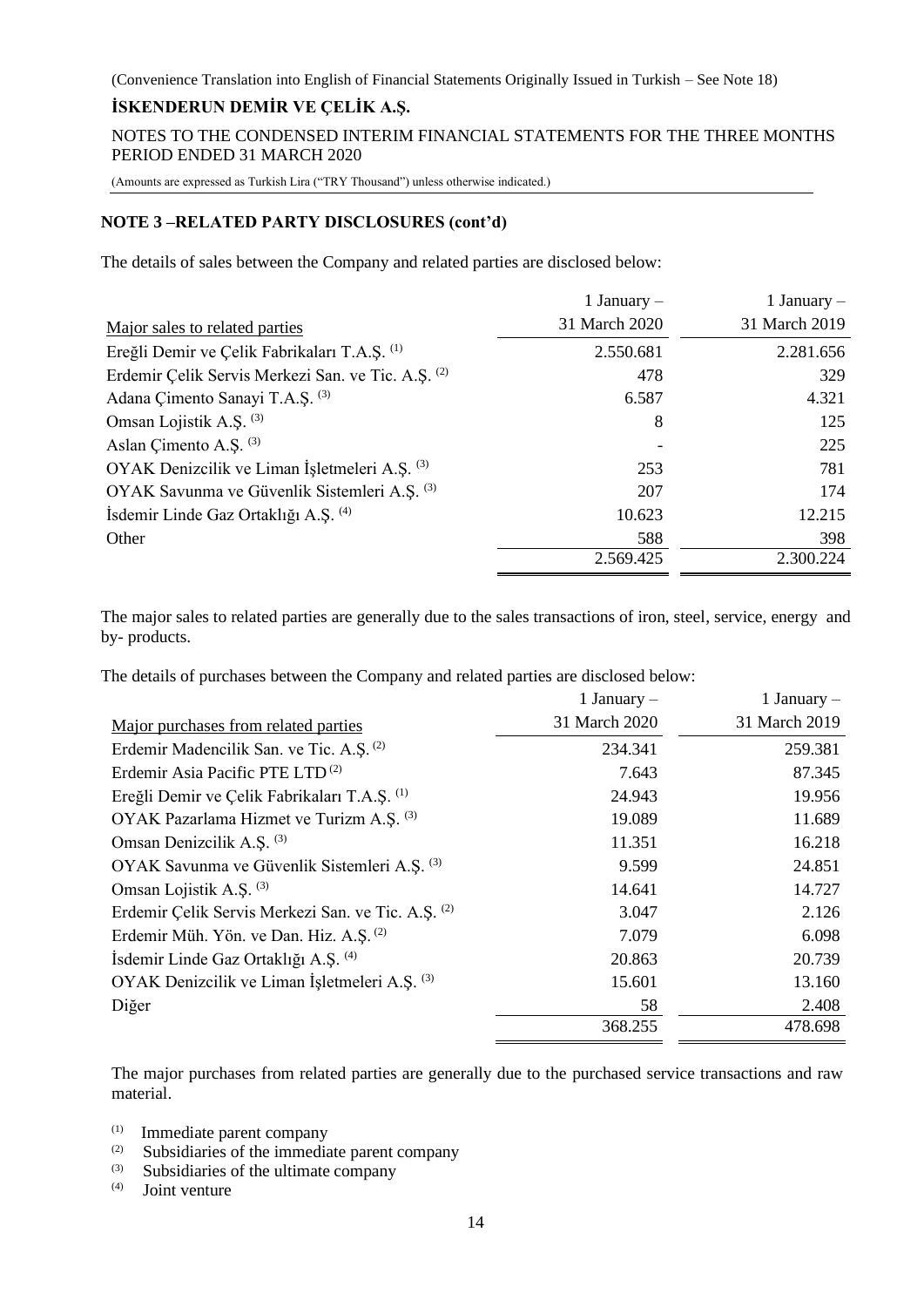### **İSKENDERUN DEMİR VE ÇELİK A.Ş.**

NOTES TO THE CONDENSED INTERIM FINANCIAL STATEMENTS FOR THE THREE MONTHS PERIOD ENDED 31 MARCH 2020

(Amounts are expressed as Turkish Lira ("TRY Thousand") unless otherwise indicated.)

### **NOTE 3 –RELATED PARTY DISCLOSURES (cont'd)**

The Company earned TRY 27.604 thousand of revenue from related party transactions of the three- months period ended 31 March 2020, amounting to TRY 20.154 thousand of interest income and TRY 7.450 thousand of interest accrued on term. (31 March 2019: TRY 64.296 thousand)

The terms and policies applied to the transactions with related parties performed:

For the three months period end balances are secured and their collections will be done in cash. Other receivables from related parties balances are non-secured, interest free and their collections will be done in cash. As of 31 March 2020, the Company provides no provision for the receivables from related parties (31 December 2019: None).

#### Benefits provided to executive managers:

For the three months period ended 31 March 2020, the total compensation consisting of short term benefits such as salaries, bonuses and other benefits of the key management of the Company is TRY 669 thousand (31 March 2019: TRY 661 thousand).

### **NOTE 4 – INVENTORIES**

The details of the Company's inventories for the reporting period are as follows:

|                                             | 31 March<br>2020 | 31 December<br>2019 |
|---------------------------------------------|------------------|---------------------|
| Raw materials                               | 1.137.925        | 1.368.156           |
| Work in progress                            | 810.980          | 799.362             |
| Finished goods                              | 657.996          | 591.802             |
| Spare parts                                 | 528.706          | 472.016             |
| Goods in transit                            | 481.644          | 667.288             |
| Other inventories                           | 305.572          | 285.396             |
| Allowance for impairment on inventories (-) | (179.053)        | (160.828)           |
|                                             | 3.743.770        | 4.023.192           |

The movement of the allowance for impairment on inventories:

|                               | 1 January $-$ | 1 January $-$ |
|-------------------------------|---------------|---------------|
|                               | 31 March 2020 | 31 March 2019 |
| Opening balance               | 160.828       | 137.246       |
| Provision for the period      | 2.465         | 2.210         |
| <b>Translation difference</b> | 15.760        | 9.699         |
| Closing balance               | 179.053       | 149.155       |

The Company has provided an allowance for the impairment on the inventories of finished goods, work in progress and raw materials within the scope of aging reports in the cases when their net realizable values are lower than their costs or for slow moving inventories. The provision released has been recognized under cost of sales (Note 13).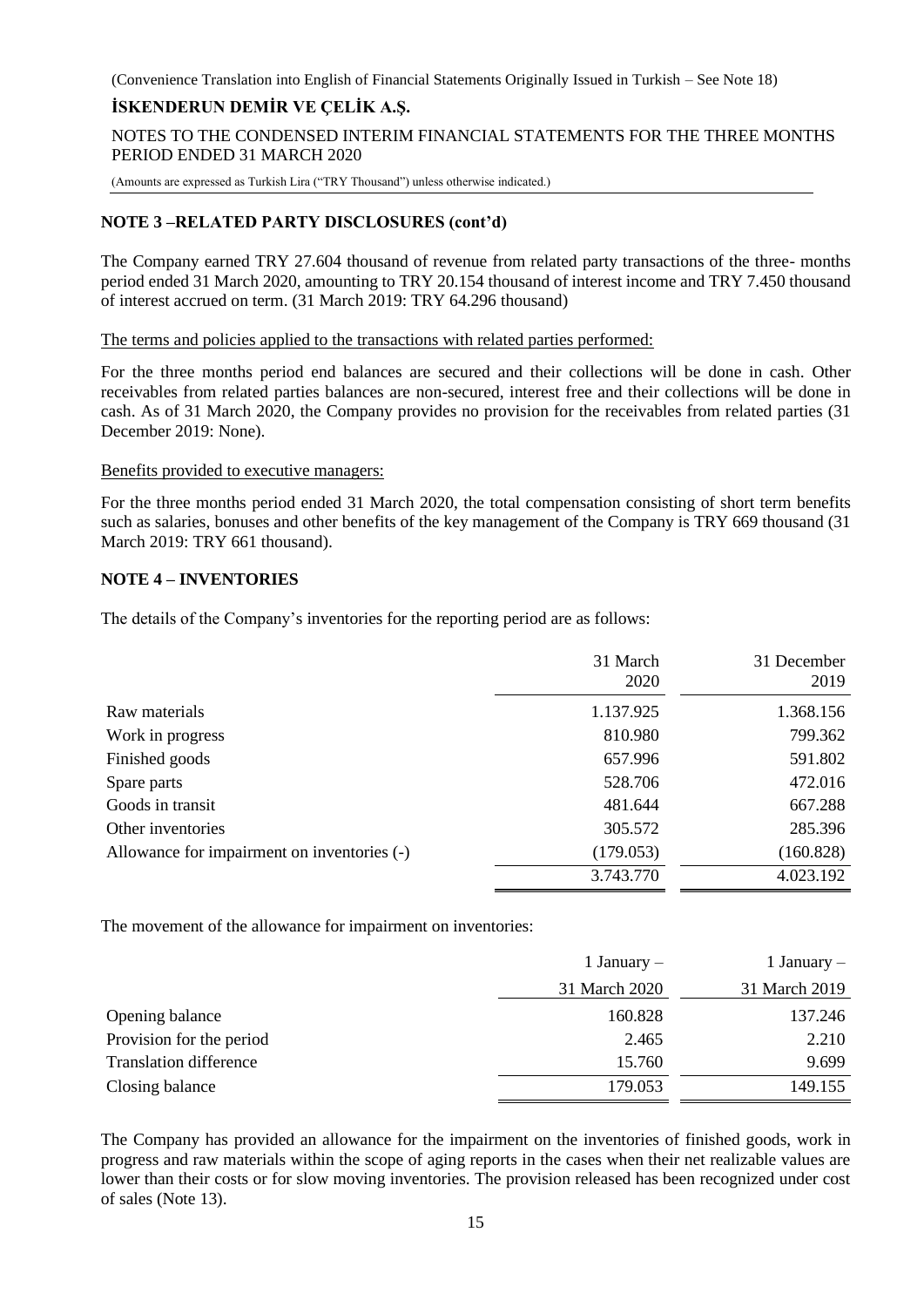### **İSKENDERUN DEMİR VE ÇELİK A.Ş.**

NOTES TO THE CONDENSED INTERIM FINANCIAL STATEMENTS FOR THE THREE MONTHS PERIOD ENDED 31 MARCH 2020

(Amounts are expressed as Turkish Lira ("TRY Thousand") unless otherwise indicated.)

### **NOTE 5 – INVESTMENTS ACCOUNTED FOR USING EQUITY METHOD**

The detail of the investments accounted for using equity method is follows:

|                                  |              | Right to 31 March |              | Right to 31 December | <b>Business</b>     |
|----------------------------------|--------------|-------------------|--------------|----------------------|---------------------|
| Joint Venture                    | vote ratio % | 2020              | vote ratio % | 2019                 | segment             |
| Isdemir Linde Gaz Ortaklığı A.Ş. | 50           | 192.654           | 50           | 200.820              | Industrial Gas      |
|                                  |              |                   |              |                      | Production and Sale |

Company's share on net assets of investments accounted for using equity method is as follows:

|                               | 31 March<br>2020 | 31 December<br>2019 |
|-------------------------------|------------------|---------------------|
| Total assets                  | 444.797          | 408.249             |
| Total liabilities             | 59.489           | 6.609               |
| Net assets                    | 385.308          | 401.640             |
| Company's share on net assets | 192.654          | 200.820             |
|                               | 31 March<br>2020 | 31 December<br>2019 |
| Share capital                 | 175.000          | 201.667             |

At the Ordinary General Assembly Meeting of İsdemir Linde Gaz Ortaklığı A.Ş., dated 27 February 2020, more cash than needed and payment of this cash to partners through capital reduction with the aim of reducing capital by 26.667 thousand TRY and decisions regarding the distribution of cash dividend of TRY 17.302 thousand from the net profit of 2019 have been unanimously approved.As of the reporting date, General Meeting registration procedures are ongoing and payment to the partners was not realized.

Company's share on profit of investments accounted for using equity method is as follows:

|                                      | 1 January $-$ | 1 January $-$ |
|--------------------------------------|---------------|---------------|
|                                      | 31 March 2020 | 31 March 2019 |
| Revenue                              | 26.280        | 22.316        |
| Operating income                     | 4.743         | 3.671         |
| Net profit (loss) for the period     | (8.088)       | 3.810         |
| Company's share on net profit (loss) | (4.044)       | l.905         |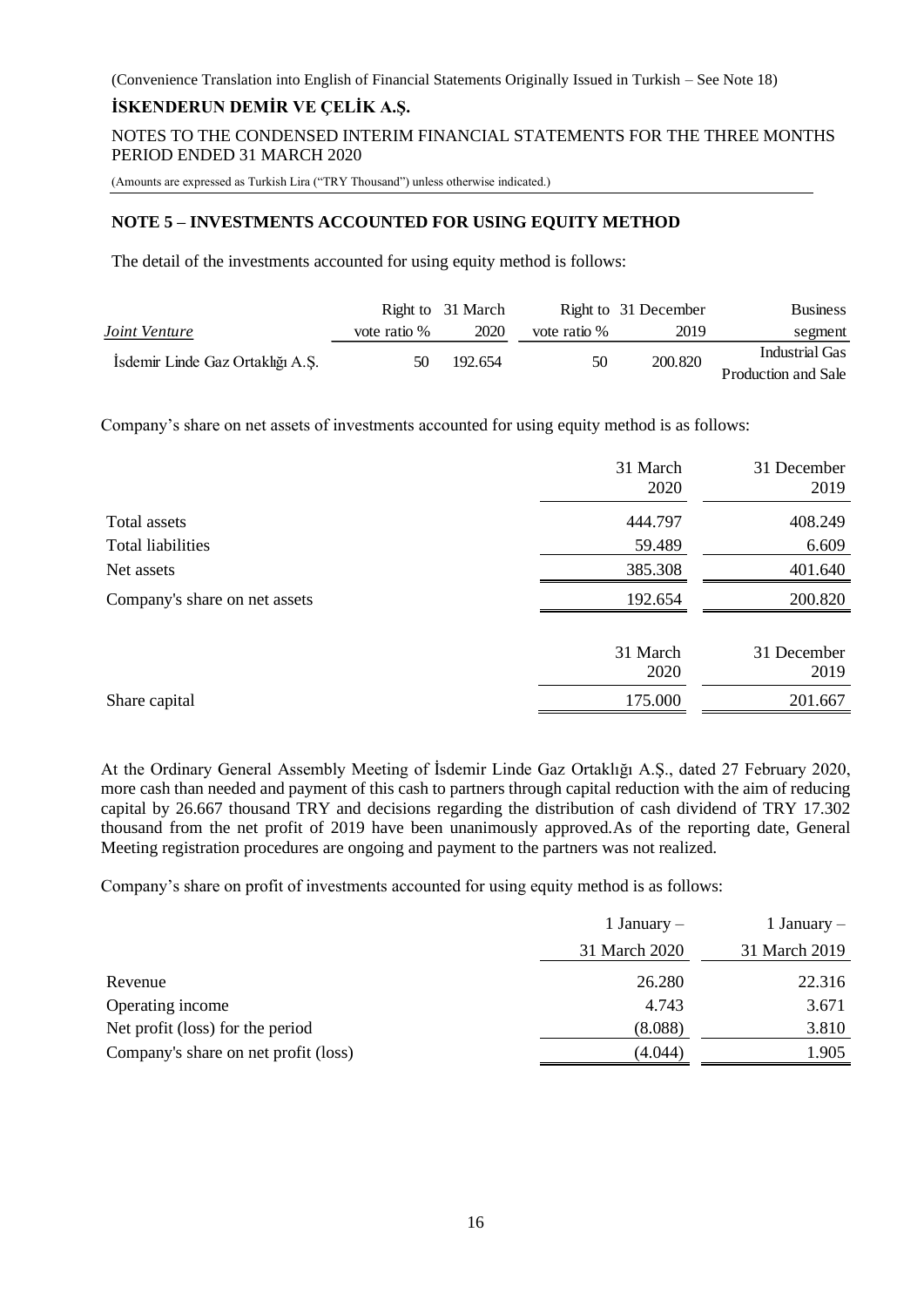### **İSKENDERUN DEMİR VE ÇELİK A.Ş.**

NOTES TO THE CONDENSED INTERIM FINANCIAL STATEMENTS FOR THE THREE MONTHS PERIOD ENDED 31 MARCH 2020

(Amounts are expressed as Turkish Lira ("TRY Thousand") unless otherwise indicated.)

### **NOTE 6 – TANGIBLE AND INTANGIBLE ASSETS**

The movement of tangible assets for the reporting period is as follows:

|                                                          | 31 March     | 31 March     |
|----------------------------------------------------------|--------------|--------------|
|                                                          | 2020         | 2019         |
| Opening balance as of 1 January                          |              |              |
| Cost                                                     | 27.088.610   | 23.958.965   |
| Accumulated depreciation                                 | (16.087.374) | (14.027.040) |
| Net book value                                           | 11.001.236   | 9.931.925    |
| Net book value at the beginning of the period            | 11.001.236   | 9.931.925    |
| <b>Additions</b>                                         | 122.956      | 101.300      |
| Disposals $(-)$                                          | (1.727)      | (5.701)      |
| Cost of disposals                                        | (3.704)      | (20.912)     |
| Accumulated depreciation of disposals                    | 1.977        | 15.211       |
| Transfers to intangible assets                           |              | (1.796)      |
| Currency translation difference                          | 1.063.318    | 691.162      |
| Maliyet değeri çevrim farkları                           | 2.634.398    | 1.677.847    |
| Accumulated depreciation currency translation difference | (1.571.080)  | (986.685)    |
| Currenct period depreciation (-)                         | (165.267)    | (145.920)    |
| Net book value at the end of the period                  | 12.020.516   | 10.570.970   |
| Closing balance as of                                    |              |              |
| Cost                                                     | 29.842.260   | 25.715.404   |
| Accumulated depreciation                                 | (17.821.744) | (15.144.434) |
| Net book value                                           | 12.020.516   | 10.570.970   |

As of reporting period, the Company has no collaterals or pledges upon its tangible assets (31 March 2019: None).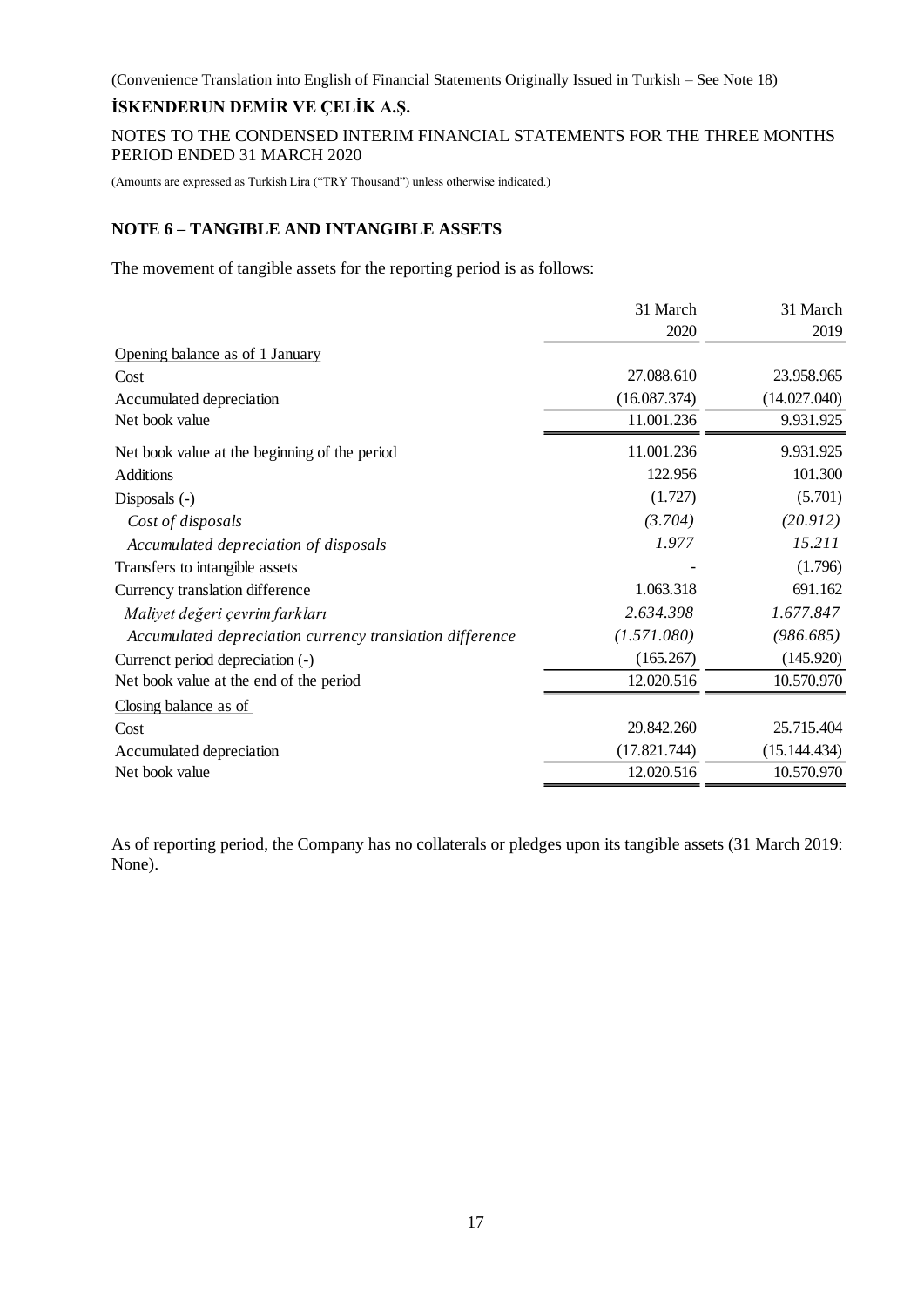### **İSKENDERUN DEMİR VE ÇELİK A.Ş.**

NOTES TO THE CONDENSED INTERIM FINANCIAL STATEMENTS FOR THE THREE MONTHS PERIOD ENDED 31 MARCH 2020

(Amounts are expressed as Turkish Lira ("TRY Thousand") unless otherwise indicated.)

### **NOTE 6 – TANGIBLE AND INTANGIBLE ASSETS (cont'd)**

The movement of intangible assets for the reporting period is as follows:

|                                                          | 31 March  | 31 March  |
|----------------------------------------------------------|-----------|-----------|
|                                                          | 2020      | 2019      |
| Opening balance as of 1 January                          |           |           |
| Cost                                                     | 459.313   | 402.552   |
| Accumulated depreciation                                 | (207.865) | (169.785) |
| Net book value                                           | 251.448   | 232.767   |
| Net book value at the beginning of the period            | 251.448   | 232.767   |
| <b>Additions</b>                                         | 594       | 326       |
| Transfers to intangible assets                           |           | 1.796     |
| Currency translation difference                          | 24.154    | 16.177    |
| Cost currency translation difference                     | 44.564    | 28.228    |
| Accumulated depreciation currency translation difference | (20.410)  | (12.051)  |
| Currenct period depreciation (-)                         | (3.755)   | (3.770)   |
| Net book value at the end of the period                  | 272.441   | 247.296   |
| Closing balance as of                                    |           |           |
| Cost                                                     | 504.471   | 432.902   |
| Accumulated depreciation                                 | (232.030) | (185.606) |
| Net book value                                           | 272.441   | 247.296   |
|                                                          |           |           |

As of reporting period, the Company has no collaterals or pledges upon its intangible assets (31 March 2019: None).

The breakdown of depreciation and amortisation expenses related to tangible and intangible assets are as follows:

|                                            | 1 January-    | 1 January-    |
|--------------------------------------------|---------------|---------------|
|                                            | 31 March 2020 | 31 March 2019 |
| Associated with cost of production         | 163.472       | 144.397       |
| General administrative expenses            | 1.435         | 812           |
| Marketing, sales and distribution expenses | 4.584         | 4.481         |
| <b>Other Operating Expenses</b>            | 2.051         | 7.398         |
|                                            | 171.542       | 157.088       |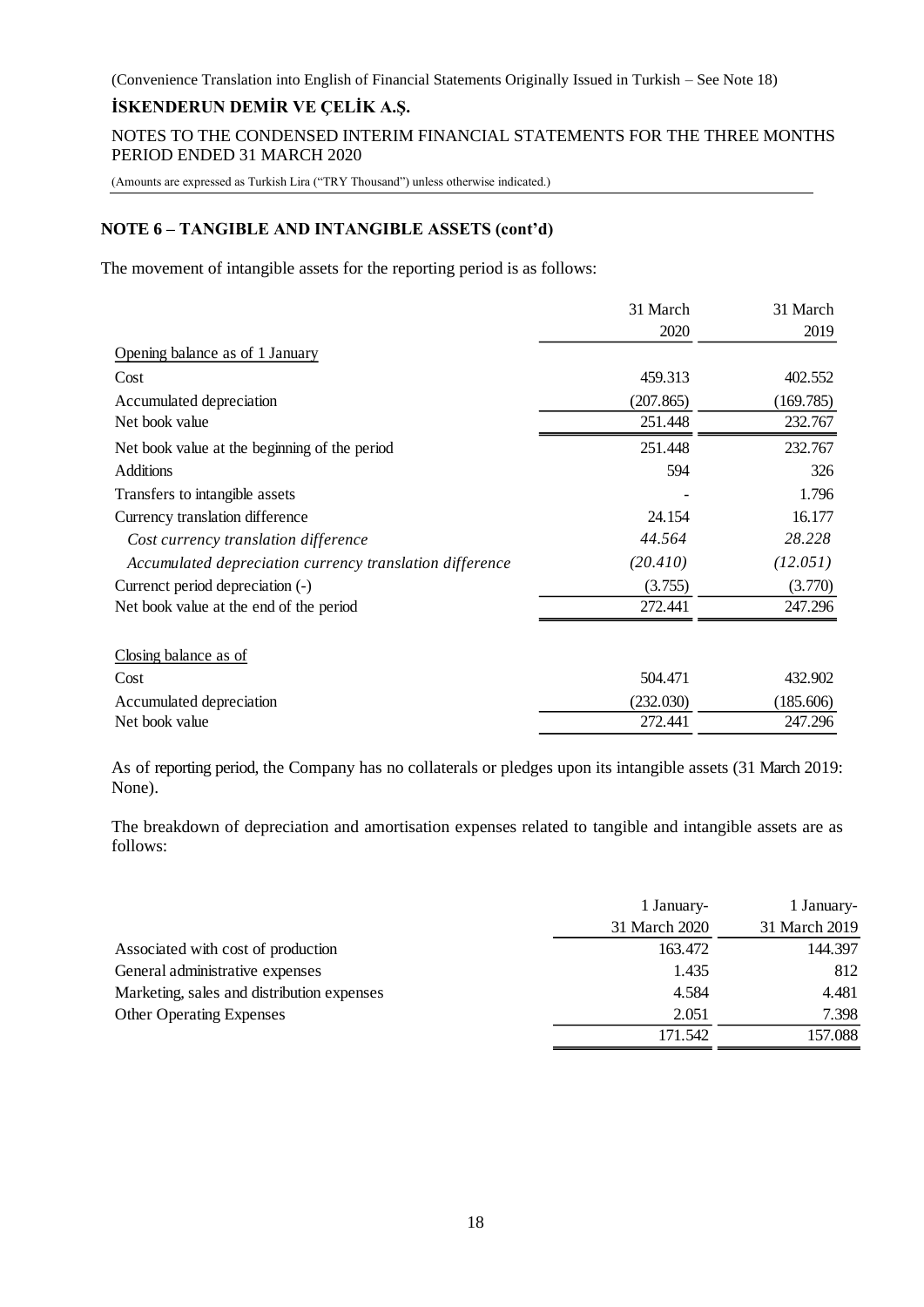# **İSKENDERUN DEMİR VE ÇELİK A.Ş.**

NOTES TO THE CONDENSED INTERIM FINANCIAL STATEMENTS FOR THE THREE MONTHS PERIOD ENDED 31 MARCH 2020

(Amounts are expressed as Turkish Lira ("TRY Thousand") unless otherwise indicated.)

### **NOTE 7 – BORROWINGS**

Breakdown of borrowings is as follows:

| 31 March<br>2020                                                   | 31 December<br>2019 |
|--------------------------------------------------------------------|---------------------|
| Short term bank borrowings<br>1.459.729                            | 1.221.234           |
| Short term portion of long term bank borrowings<br>174.715         | 168.689             |
| 215.597<br>Long term bank borrowings                               | 226.396             |
| 1.850.041<br>Total bank borrowings                                 | 1.616.319           |
| 31.865<br>Current portion of long term lease payables              | 30.897              |
| (8.250)<br>Cost of current portion of long term lease payables (-) | (5.381)             |
| 792.227<br>Long term lease payables                                | 781.231             |
| (601.868)<br>Cost of long term lease payables (-)                  | (603.430)           |
| 213.974<br>Total leases borrowings                                 | 203.317             |
| 2.064.015<br>Total borrowings                                      | 1.819.636           |

As of 31 March 2020, the breakdown of the Company's loans with their original currency and their weighted average interest rates is presented as follows:

| Interest    | Type of           | Weight Average Rate of | <b>Short Term</b> | Long Term                |               |
|-------------|-------------------|------------------------|-------------------|--------------------------|---------------|
| <b>Type</b> | Currency          | Interest $(\% )$       | Portion           | Portion                  | 31 March 2020 |
| No interest | TRY               |                        | 3.322             | $\overline{\phantom{0}}$ | 3.322         |
| Fixed       | <b>US Dollars</b> | 2.46                   | 1.524.216         | $\overline{\phantom{a}}$ | 1.524.216     |
| Floating    | <b>US Dollars</b> | $Libor+1,9$            | 7.713             | $\overline{\phantom{0}}$ | 7.713         |
| Floating    | <b>EURO</b>       | Euribor+2,14           | 99.193            | 215.597                  | 314.790       |
|             |                   |                        | 1.634.444         | 215.597                  | 1.850.041     |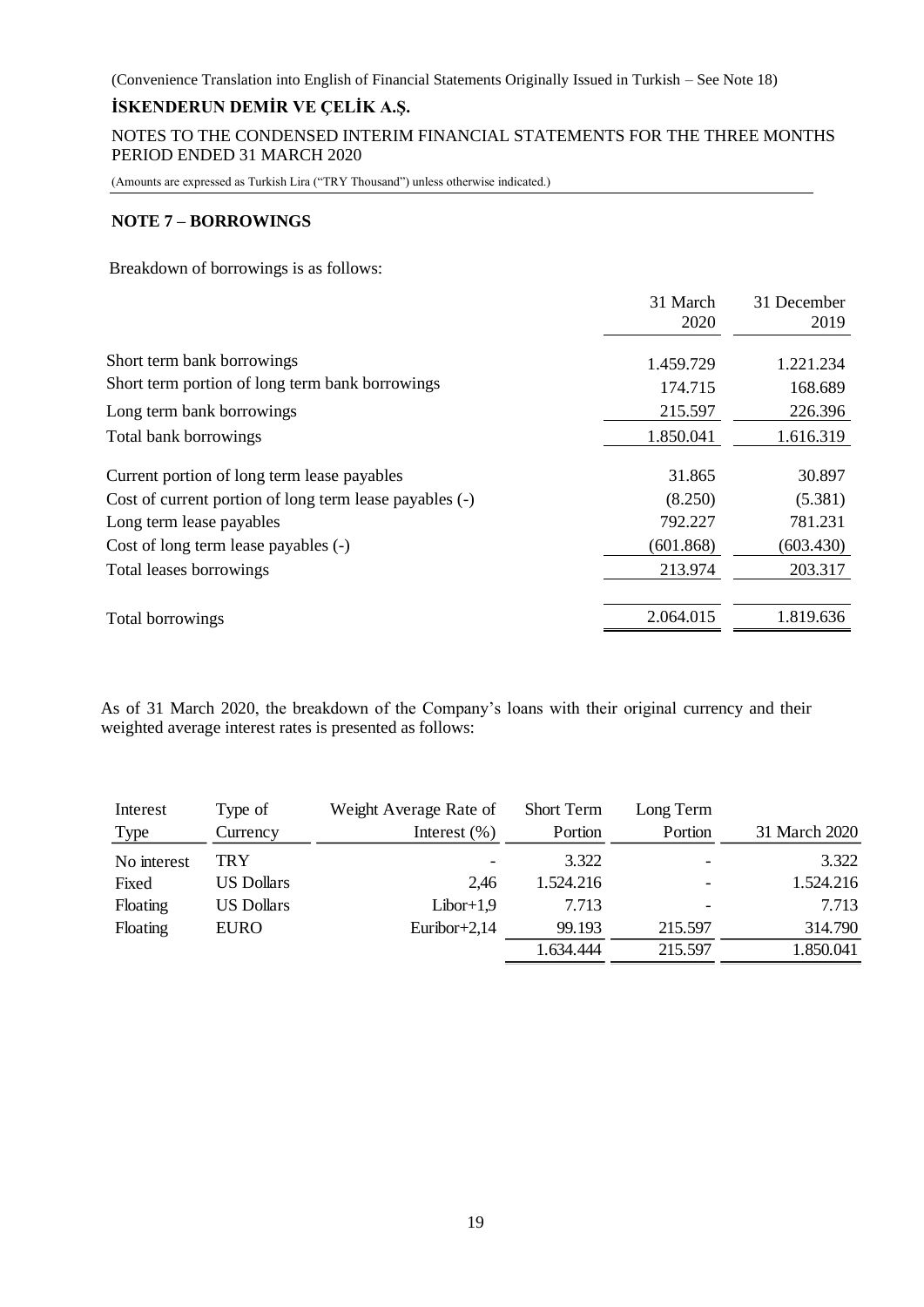NOTES TO THE CONDENSED INTERIM FINANCIAL STATEMENTS FOR THE THREE MONTHS PERIOD ENDED 31 MARCH 2020

(Amounts are expressed as Turkish Lira ("TRY Thousand") unless otherwise indicated.)

### **NOTE 7 – BORROWINGS (cont'd)**

As of 31 December 2019, the breakdown of the Company's loans with their original currency and their weighted average interest rates is presented as follows:

| Interest    | Type of           | Weight Average Rate of | <b>Short Term</b> | Long Term |                  |
|-------------|-------------------|------------------------|-------------------|-----------|------------------|
| <b>Type</b> | Currency          | Interest $(\% )$       | Portion           | Portion   | 31 December 2019 |
| No interest | TRY               |                        | 13.437            | ۰         | 13.437           |
| Fixed       | <b>US Dollars</b> | 2.94                   | 1.268.930         | ۰         | 1.268.930        |
| Floating    | <b>US Dollars</b> | $Libor+1,9$            | 14.070            |           | 14.070           |
| Floating    | Avro              | Euribor+2,25           | 93.486            | 226.396   | 319.882          |
|             |                   |                        | 1.389.923         | 226.396   | 1.616.319        |

The breakdown of loan repayment is as follows:

|                       |             | 31 March 2020 |             |                              | 31 December 2019 |             |
|-----------------------|-------------|---------------|-------------|------------------------------|------------------|-------------|
|                       | Financial   | Lease         | Total       | Financial                    | Lease            | Total       |
|                       | liabilities | liabilities   | liabilities | <b>liabilities</b>           | liabilities      | liabilities |
| Within 1 year         | 1.634.444   | 23.615        | 1.658.059   | 1.389.923                    | 25.516           | 1.415.439   |
| Between $1 - 2$ years | 99.557      | 22.020        | 121.577     | 90.534                       | 21.603           | 112.137     |
| Between $2 - 3$ years | 100.985     | 18.617        | 119.602     | 90.533                       | 17.704           | 108.237     |
| Between $3 - 4$ years | 2.733       | 15.678        | 18.411      | 45.329                       | 15.315           | 60.644      |
| Between $4-5$ years   | 2.733       | 13.566        | 16.299      | -                            | 13.248           | 13.248      |
| Five years or more    | 9.589       | 120.478       | 130.067     | $\qquad \qquad \blacksquare$ | 109.931          | 109.931     |
|                       | 1.850.041   | 213.974       | 2.064.015   | 1.616.319                    | 203.317          | 1.819.636   |

### **NOTE 8 – PROVISIONS**

The Company's short term provisions are as follows:

|                                                              | 31 March | 31 December |
|--------------------------------------------------------------|----------|-------------|
|                                                              | 2020     | 2019        |
| Provision for lawsuits                                       | 37.541   | 35.558      |
| Penalty provision for employment shortage of disabled person | 9.696    | 9.635       |
| Provision for land occupation                                | 2.294    | 2.138       |
|                                                              | 49.531   | 47.331      |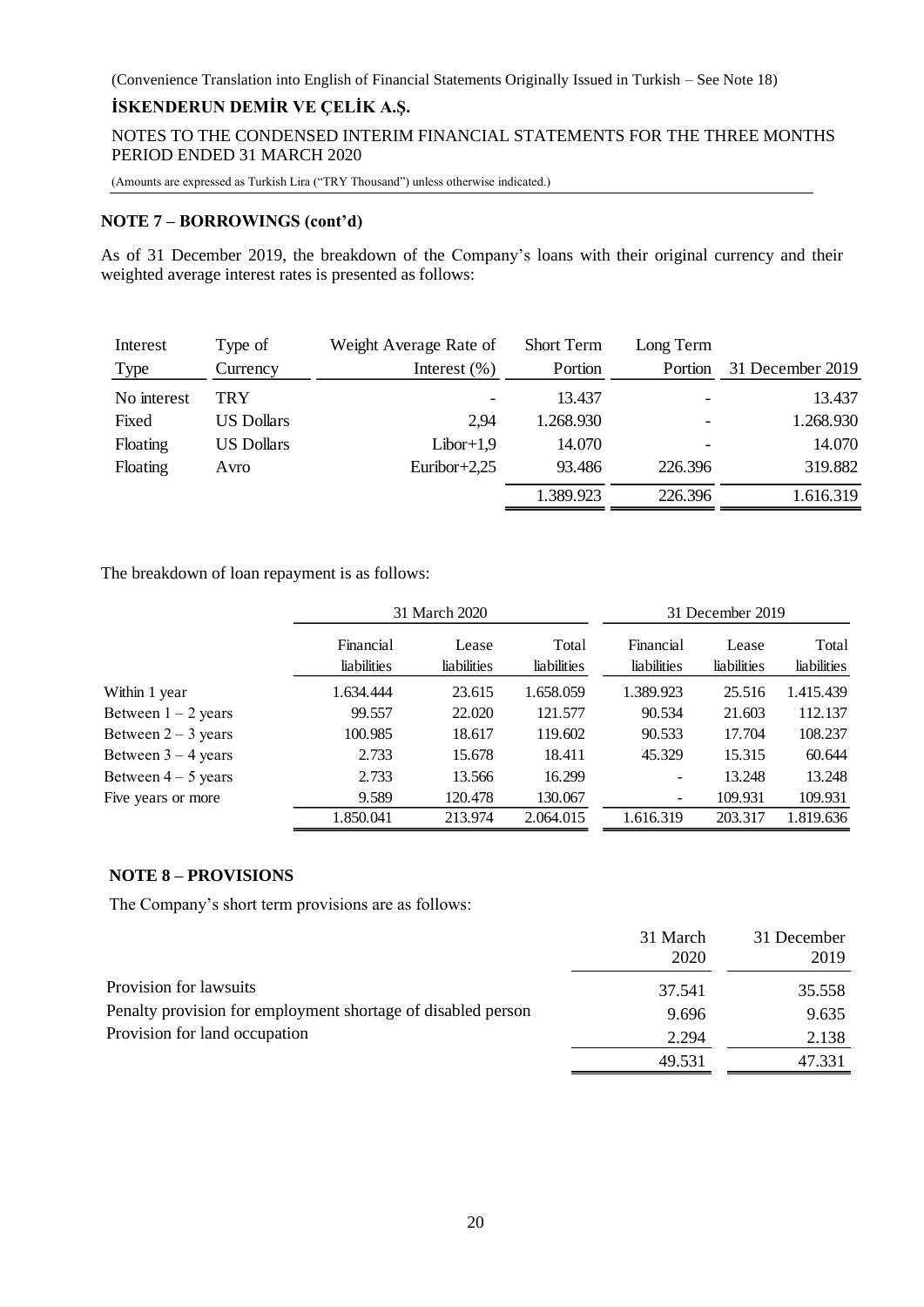# **İSKENDERUN DEMİR VE ÇELİK A.Ş.**

### NOTES TO THE CONDENSED INTERIM FINANCIAL STATEMENTS FOR THE THREE MONTHS PERIOD ENDED 31 MARCH 2020

(Amounts are expressed as Turkish Lira ("TRY Thousand") unless otherwise indicated.)

### **NOTE 8 – PROVISIONS (cont'd)**

The movement of the short term provisions is as follows:

|                                                                 | January<br>2020 | Change<br>for the period | Payments | Provision<br>released | Translation<br>difference | 31 March<br>2020 |
|-----------------------------------------------------------------|-----------------|--------------------------|----------|-----------------------|---------------------------|------------------|
| Provision for lawsuits                                          | 35.558          | 2.140                    | (166)    | (643)                 | 652                       | 37.541           |
| Penalty provision for employment shortage of disabled personnel | 9.635           | 60                       | -        |                       |                           | 9.696            |
| Provision for land occupation                                   | 2.138           | 155                      |          |                       |                           | 2.294            |
|                                                                 | 47.331          | 2.355                    | (166)    | (643)                 | 654                       | 49.531           |

|                                                                 | January<br>2019 | Change<br>for the period | Payments | Provision<br>released | Translation<br>difference | 31 March<br>2019 |
|-----------------------------------------------------------------|-----------------|--------------------------|----------|-----------------------|---------------------------|------------------|
| Provision for lawsuits                                          | 24.051          | 4.415                    |          | (420)                 | 432                       | 28.478           |
| Penalty provision for employment shortage of disabled personnel | 7.301           | 574                      | -        |                       |                           | 7.879            |
| Provision for land occupation                                   | l.450           | 171                      |          |                       |                           | .622             |
|                                                                 | 32.802          | 5.160                    |          | (420)                 | 437                       | 37.979           |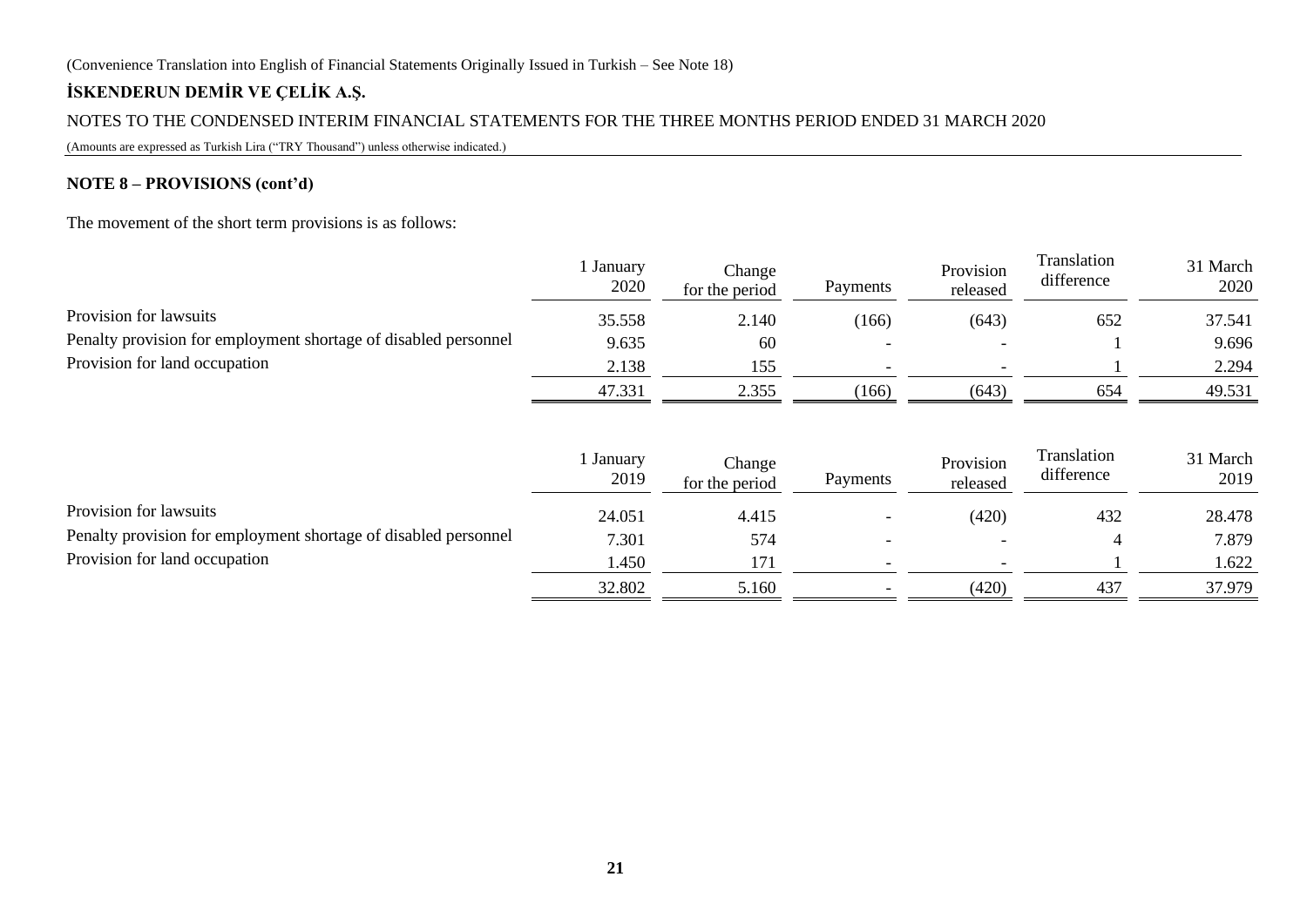### **İSKENDERUN DEMİR VE ÇELİK A.Ş.**

NOTES TO THE CONDENSED INTERIM FINANCIAL STATEMENTS FOR THE THREE MONTHS PERIOD ENDED 31 MARCH 2020

(Amounts are expressed as Turkish Lira ("TRY Thousand") unless otherwise indicated.)

#### **NOTE 9 – EMPLOYEE BENEFITS**

Short term payables of the employee termination benefits of the Company is as follows:

|                                  | 31 March | 31 December |
|----------------------------------|----------|-------------|
|                                  | 2020     | 2019        |
|                                  |          |             |
| Due to personnel                 | 58.265   | 47.362      |
| Social security premiums payable | 13.385   | 13.333      |
|                                  | 71.650   | 60.695      |

Long term provision of the employee termination benefits of the Company is as follows:

|                                              | 31 March<br>2020 | 31 December<br>2019 |
|----------------------------------------------|------------------|---------------------|
| Provisions for employee termination benefits | 277.376          | 273.104             |
| Provisions for seniority incentive premium   | 32.626           | 30.904              |
| Provision for unpaid vacations               | 26.618           | 30.749              |
|                                              | 336.620          | 334.757             |

According to the articles of Turkish Labor Law in force, there is an obligation to pay the legal employee termination benefits to each employee whose employment contracts are ended properly entitling them to receive employee termination benefits. Also, in accordance with the effective laws of the Social Insurance Act No: 506 No: 2422 on 6 March 1981 and No: 4447 on 25 August 1999 and with the amended Article 60 of the related Act, it is obliged to pay the employees their legal employee termination benefits, who are entitled to terminate.

As of 31 March 2020, the employee termination benefit has been updated to a maximum of TRY 6.730,15 (31 December 2019: TRY 6.379,86).

The employee termination benefit legally is not subject to any funding requirement.

The employee termination benefit has been calculated by estimating the present value of the future probable obligation of the Company arising from the retirement of employees. TAS 19 ("Employee Benefits") requires actuarial valuation methods to be developed to estimate the Company's obligation under defined benefit plans. The obligation as of 31 March 2020 has been calculated by an independent actuary. The actuarial assumptions used in the calculation of the present value of the future probable obligation are as follows:

|                            | 31 March 2020 | 31 December 2019 |
|----------------------------|---------------|------------------|
| Discount rate              | %12,50        | % 12,50          |
| Inflation rate             | %8,20         | %8,20            |
| Salary increase            | reel % $1,5$  | reel % $1,5$     |
| Maximum liability increase | %8,20         | %8,20            |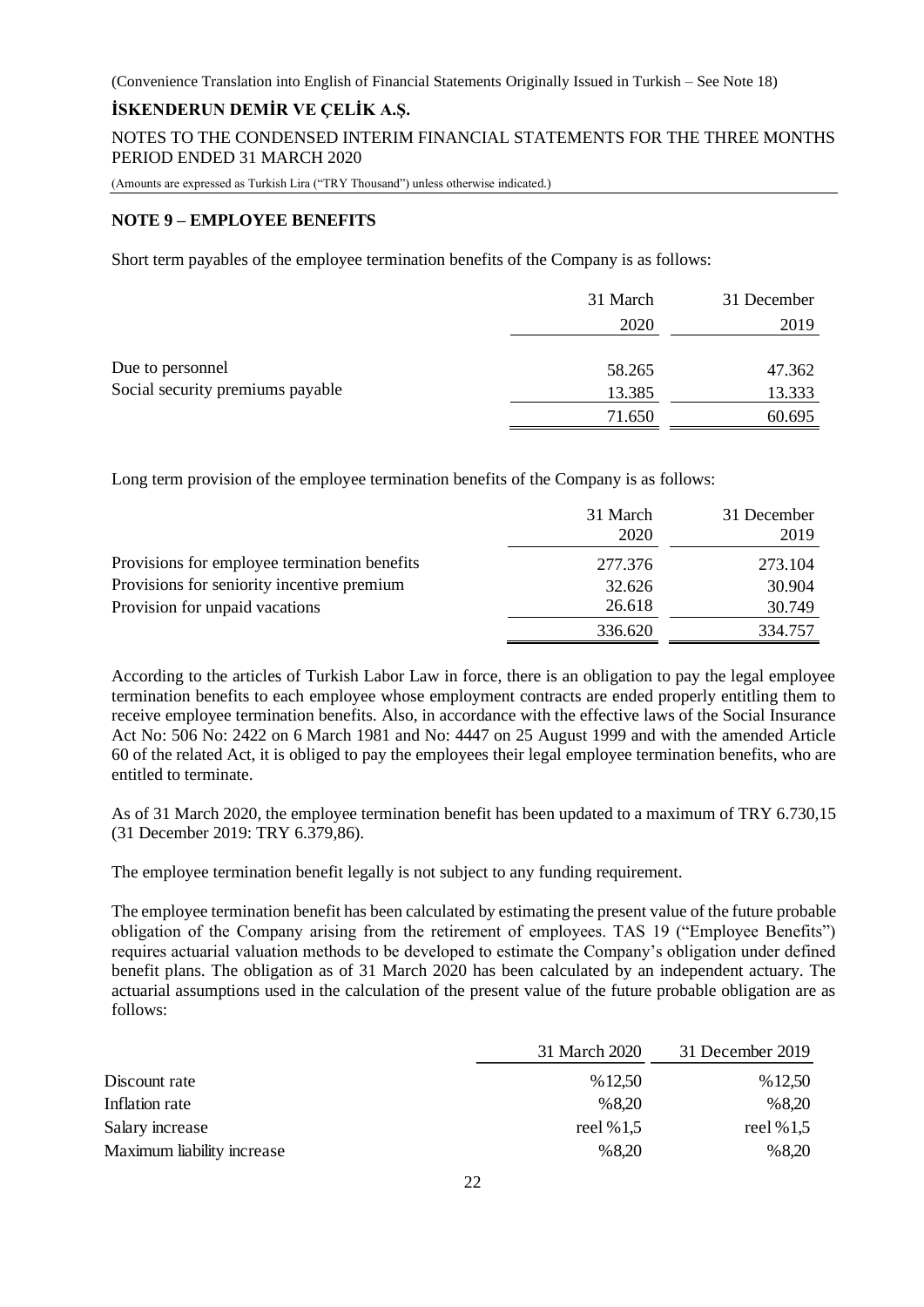### **İSKENDERUN DEMİR VE ÇELİK A.Ş.**

NOTES TO THE CONDENSED INTERIM FINANCIAL STATEMENTS FOR THE THREE MONTHS PERIOD ENDED 31 MARCH 2020

(Amounts are expressed as Turkish Lira ("TRY Thousand") unless otherwise indicated.)

#### **NOTE 9 – EMPLOYEE BENEFITS (cont'd)**

Discount rates are determined considering the expected duration of the retirement obligations and the currency in which the obligations will be paid. In calculations as of 31 March 2020, a fixed discount rate is used. Long term inflation estimates are made using an approach consistent with discount rate estimates and long term inflation rate fixed over years is used.

The anticipated rate of resignation which do not result in the payment of employee benefits is also considered in the calculation. The anticipated rate of resignation is assumed to be related with the past experience, therefore past experiences of employees are analyzed and considered in the calculation.

In the actuarial calculation as of reporting period, the anticipated rate of resignation is considered to be inversely proportional to the past experience. The anticipated rate of resignation is between 2%-0% for the employees with past experience between 0-15 years or over.

The movement of the provision for employee termination benefits is as follows:

|                               | 1 January -   | 1 January -   |
|-------------------------------|---------------|---------------|
|                               | 31 March 2020 | 31 March 2019 |
| Opening balance               | 273.104       | 220.511       |
| Service cost                  | 4.417         | 4.358         |
| Interest cost                 | 7.954         | 8.270         |
| Termination benefits paid     | (8.041)       | (5.716)       |
| <b>Translation difference</b> | (58)          | 105           |
| Closing balance               | 277.376       | 227.528       |

According to the current labor agreement, employees completing their 10th, 15th and 20th service years receive seniority incentive premium payments.

The movement of the provision for seniority incentive premium is as follows:

|                               | 1 January -   | 1 January -   |
|-------------------------------|---------------|---------------|
|                               | 31 March 2020 | 31 March 2019 |
| Opening balance               | 30.904        | 21.228        |
| Service cost                  | 756           | 585           |
| Interest cost                 | 928           | 839           |
| <b>Translation difference</b> | 38            | 10            |
| Closing balance               | 32.626        | 22.662        |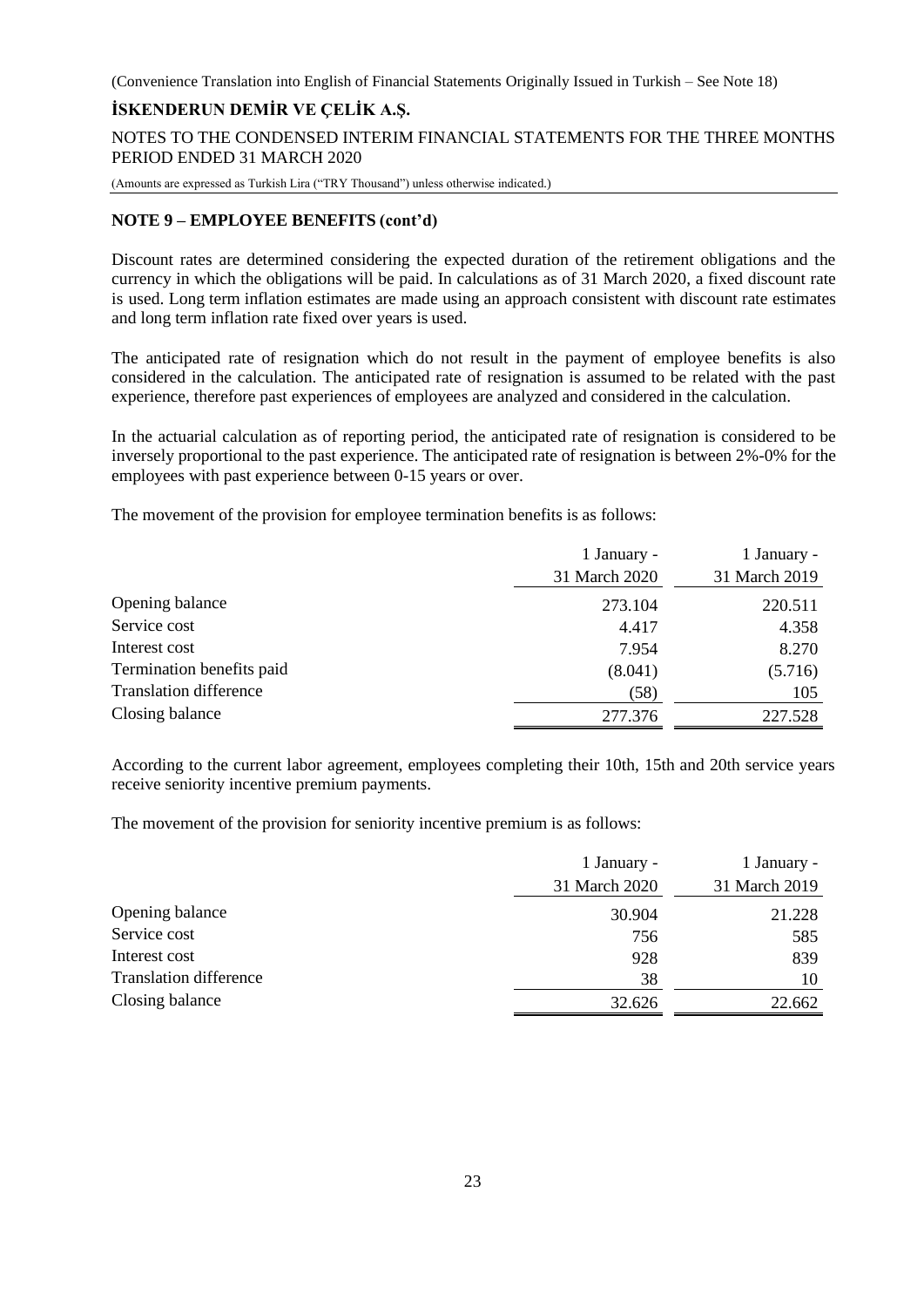### **İSKENDERUN DEMİR VE ÇELİK A.Ş.**

NOTES TO THE CONDENSED INTERIM FINANCIAL STATEMENTS FOR THE THREE MONTHS PERIOD ENDED 31 MARCH 2020

(Amounts are expressed as Turkish Lira ("TRY Thousand") unless otherwise indicated.)

#### **NOTE 9 – EMPLOYEE BENEFITS (cont'd)**

The movement of the provision for unused vacation is as follows:

|                                     | 1 January -   | 1 January -   |
|-------------------------------------|---------------|---------------|
|                                     | 31 March 2020 | 31 March 2019 |
| Opening balance                     | 30.749        | 31.361        |
| Provision for the period            | 3.035         | 2.519         |
| Vacation paid during the period (-) | (479)         | (422)         |
| Provisions released (-)             | (6.558)       | (4.701)       |
| <b>Translation difference</b>       | (129)         |               |
| Closing balance                     | 26.618        | 28.757        |

### **NOTE 10 – COMMITMENTS**

The guarantees received reporting period by the Company are as follows:

|                                | 31 March | 31 December |
|--------------------------------|----------|-------------|
|                                | 2020     | 2019        |
| Letters of guarantees received | 586.437  | 522.628     |
|                                | 586.437  | 522.628     |

The Collaterals, Pledges and Mortgages (CPM) given by the Company are as follows:

|                                                            | 31 March | 31 December |
|------------------------------------------------------------|----------|-------------|
|                                                            | 2020     | 2019        |
| A. Total CPM given for the Company's own legal entity      | 35.780   | 34.354      |
| B. Total CPM given in favour of subsidiaries consolidated  |          |             |
| on line-by-line basis                                      |          |             |
| C. Total CPM given in favour of other                      |          |             |
| 3rd parties for ordinary                                   |          |             |
| trading operations                                         |          |             |
| D. Other CPM given                                         |          |             |
| i. Total CPM given in favour of parent entity              |          |             |
| ii. Total CPM given in favour of other Group companies     |          |             |
| out of the scope of clause B and C                         |          |             |
| iii. Total CPM given in favour of other 3rd parties out of |          |             |
| the scope of clause C                                      |          |             |
|                                                            | 35.780   | 34.354      |

As of reporting period, the ratio of the other CPM given by the Company to shareholders equity is 0% (31 December 2019: 0%).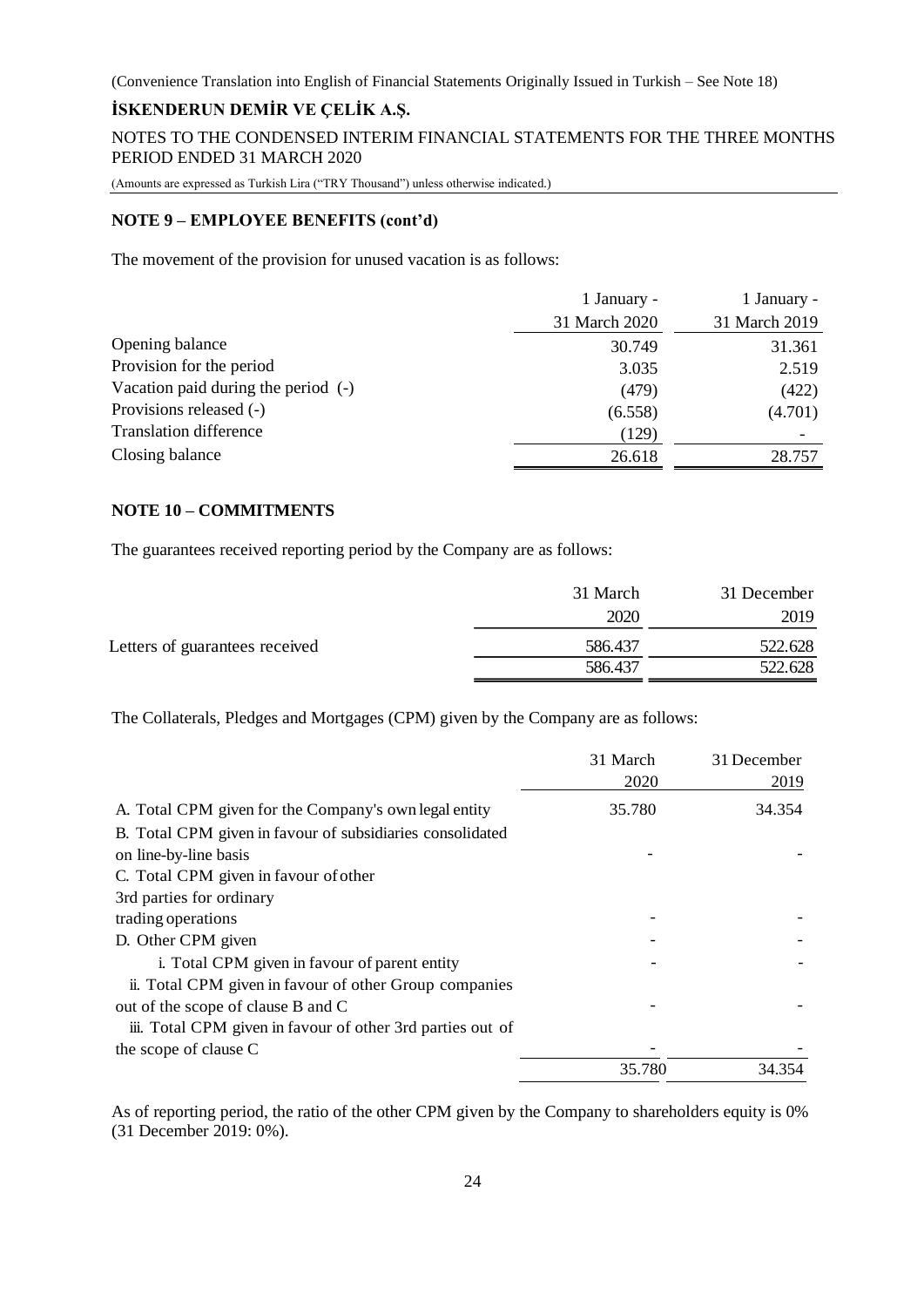### **İSKENDERUN DEMİR VE ÇELİK A.Ş.**

NOTES TO THE CONDENSED INTERIM FINANCIAL STATEMENTS FOR THE THREE MONTHS PERIOD ENDED 31 MARCH 2020

(Amounts are expressed as Turkish Lira ("TRY Thousand") unless otherwise indicated.)

#### **NOTE 10 – COMMITMENTS (cont'd)**

The breakdown of the Company's collaterals according to their original currency is as follows:

|             | 31 March<br>2020 | 31 December<br>2019 |
|-------------|------------------|---------------------|
| <b>TRY</b>  | 21.350           | 21.053              |
| <b>EURO</b> | 14.430           | 13.301              |
|             | 35.780           | 34.354              |

### **NOTE 11 – TAX ASSETS AND LIABILITIES**

The period income tax liabilities by the Company are as follows:

|                                      | 31 March      | 31 December   |
|--------------------------------------|---------------|---------------|
|                                      | 2020          | 2019          |
| Corporate tax payable:               |               |               |
| Corporation tax for the year of 2019 | 887.181       |               |
| Current corporate tax provision      | 234.611       | 887.181       |
| Prepaid taxes and funds (-)          | (887.561)     | (736.449)     |
|                                      | 234.231       | 150.732       |
|                                      | 1 January -   | 1 Ocak -      |
|                                      | 31 March 2020 | 31 March 2019 |
| Taxation:                            |               |               |
| Current corporate tax expense        | 234.611       | 270.520       |
| Deferred tax expense                 | 67.378        | 65.832        |
|                                      | 301.989       | 336.352       |

### Corporate Tax

The Company is subject to corporation tax applicable in Turkey.

Corporate tax is applied on taxable corporate income, which is calculated from the statutory accounting profit by adding non-deductible expenses, and by deducting dividends received from resident companies, other exempt income and investment incentives utilized.

Pursuant to the Provisional Article 10 of the Law No. 7061 added with the Article 91 of the Law on Corporate Income Tax, published in the Official Gazette dated December 5, 2017 and numbered 30261, the corporate tax rate for corporate earnings to be obtained during the tax years 2018, 2019 and 2020 has been increased from 20% to 22%. The total amount of corporate tax payments made by the Company in 2020 three months period is TRY 151.112 thousand. (31 March 2019 : TRY 160.032 thousand.)

Except for the changes in the corporate tax rate, the 75% exemption applied to the earnings generated from the sale of intangibles is reduced to 50% and the deferred tax rate to be applied based on the temporary differences arising on the revaluation of the related assets, is required to be taken into consideration as 10% instead of 5%.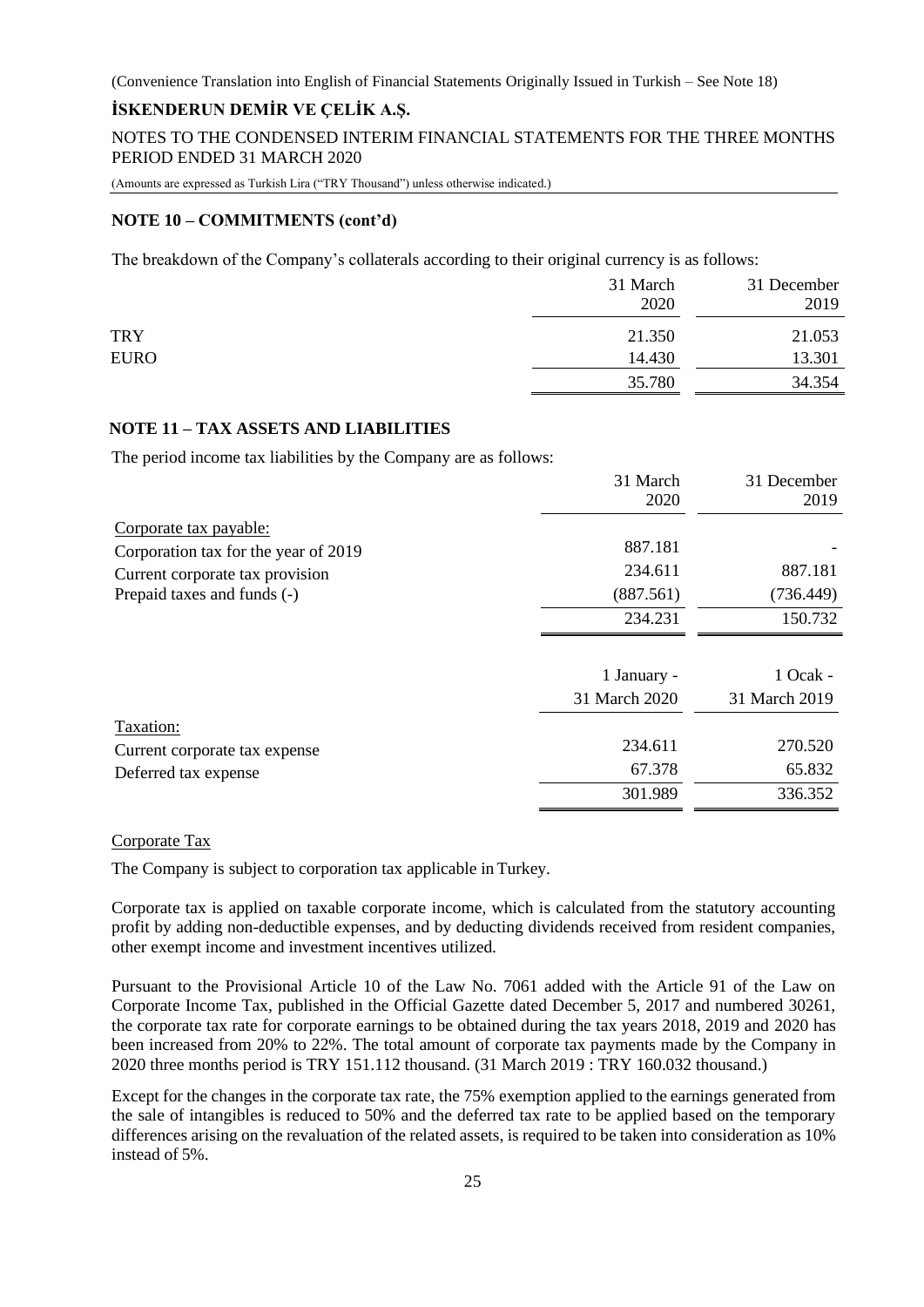### **İSKENDERUN DEMİR VE ÇELİK A.Ş.**

NOTES TO THE CONDENSED INTERIM FINANCIAL STATEMENTS FOR THE THREE MONTHS PERIOD ENDED 31 MARCH 2020

(Amounts are expressed as Turkish Lira ("TRY Thousand") unless otherwise indicated.)

#### **NOTE 11 – TAX ASSETS AND LIABILITIES (cont'd)**

#### Deferred tax

The Company recognizes deferred tax assets and liabilities based upon the temporary differences arising between its taxable statutory financial statements and its financial statements prepared in accordance with the CMB's Communiqué on Accounting Standards. These differences usually result in the recognition of revenue and expenses in different reporting periods for the CMB regulations and tax purposes and are explained below.

Deferred tax assets and liabilities (excluding land) tax rate used for calculating corporate tax for the subsidiaries in Turkey in accordance with the additional provisional Article 10 of Corporate Tax Law; corporate tax rate will be 22% for the corporate earnings to be obtained in the taxation periods of 2018, 2019, 2020 and 20% for the following years. The deferred tax on the temporary timing differences arising from land is calculated with the 10% tax rate (31 December 2019: 10%).

Deferred tax assets and liabilities by the Company are as follows:

|                                                    | 31 March    | 31 December |
|----------------------------------------------------|-------------|-------------|
|                                                    | 2020        | 2019        |
| Deferred tax assets:                               |             |             |
| Provisions for employee benefits                   | 68.210      | 67.962      |
| Lease payables                                     | 42.795      | 40.664      |
| Provision for lawsuits                             | 8.764       | 8.293       |
| Adjustment of receivable rediscount                | 4.465       | 4.476       |
| Provision for other doubtful receivables           | 18.258      | 17.869      |
| Other                                              | 25.257      | 25.080      |
|                                                    | 167.749     | 164.344     |
| Deferred tax liabilities:                          |             |             |
| Tangible and intangible fixed assets               | (2.004.006) | (1.809.864) |
| <b>Right Use of Assets</b>                         | (50.899)    | (46.156)    |
| Amortized cost adjustment on loans                 | (2.366)     | (2.294)     |
| Inventories                                        | (100.442)   | (54.453)    |
|                                                    | (2.157.713) | (1.912.767) |
| Presentation of deferred tax assets/(liabilities): | (1.989.964) | (1.748.423) |

The temporary differences disclosed above besides the deferred tax asset and liabilities, have been prepared on the basis of the gross values and show the net deferred tax position.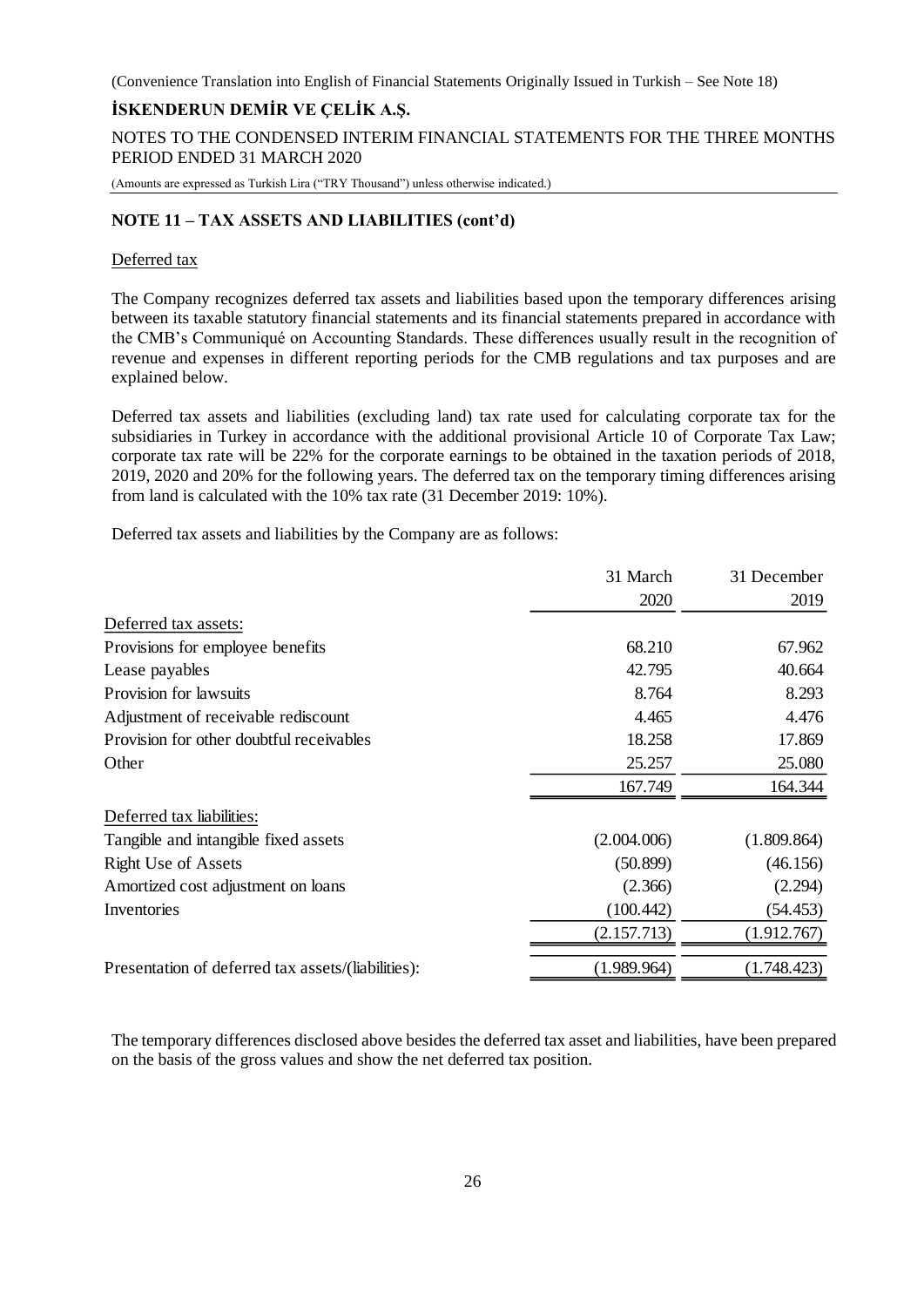### **İSKENDERUN DEMİR VE ÇELİK A.Ş.**

NOTES TO THE CONDENSED INTERIM FINANCIAL STATEMENTS FOR THE THREE MONTHS PERIOD ENDED 31 MARCH 2020

(Amounts are expressed as Turkish Lira ("TRY Thousand") unless otherwise indicated.)

### **NOTE 11 – TAX ASSETS AND LIABILITIES (cont'd)**

The breakdown of deferred tax asset / (liability) is as follows:

|                               | 1 January -   | 1 January -   |
|-------------------------------|---------------|---------------|
|                               | 31 March 2020 | 31 March 2019 |
| Opening balance               | (1.748.423)   | (1.539.857)   |
| Deferred tax expense          | (67.378)      | (65.832)      |
| <b>Translation difference</b> | (174.163)     | (110.891)     |
| Closing balance               | (1.989.964)   | (1.716.580)   |

Reconciliation of tax provision is as follows:

|                                                                  | 1 January -<br>31 March 2020 | 1 January -<br>31 March 2019 |
|------------------------------------------------------------------|------------------------------|------------------------------|
|                                                                  |                              |                              |
| Profit before tax                                                | 512.871                      | 859.381                      |
| Statutory tax rate                                               | 22%                          | 22%                          |
| Calculated tax acc. to effective tax rate                        | (112.832)                    | (189.064)                    |
| Reconciliation between the tax provision and calculated tax:     |                              |                              |
| - Non-deductible expenses                                        | (52)                         | (297)                        |
| - Correction effect of corporate tax rate and deferred tax rates | 1.700                        | 12.963                       |
| - Effect of currency translation (*)                             | (190.805)                    | (159.954)                    |
| Tax expense in reported in the statement of income               | (301.989)                    | (336.352)                    |

(\*) The difference between the Company's functional currency and the currency in basis of tax base cause to translation difference.

### **NOTE 12** – **EQUITY**

The capital structure reporting period by the Company is as follows:

|                                          |       | 31 March  |       | 31 December |
|------------------------------------------|-------|-----------|-------|-------------|
|                                          | (% )  | 2020      | (% )  | 2019        |
| Shareholders                             |       |           |       |             |
| Ereğli Demir ve Çelik Fabrikaları T.A.Ş. | 94,87 | 2.751.326 | 94,87 | 2.751.326   |
| Quoted in Stock Exchange                 | 5,13  | 148.674   | 5,13  | 148.674     |
| Historical capital                       |       | 2.900.000 |       | 2.900.000   |
| Effect of inflation                      |       | 164       |       | 164         |
| Restated capital                         |       | 2.900.164 |       | 2.900.164   |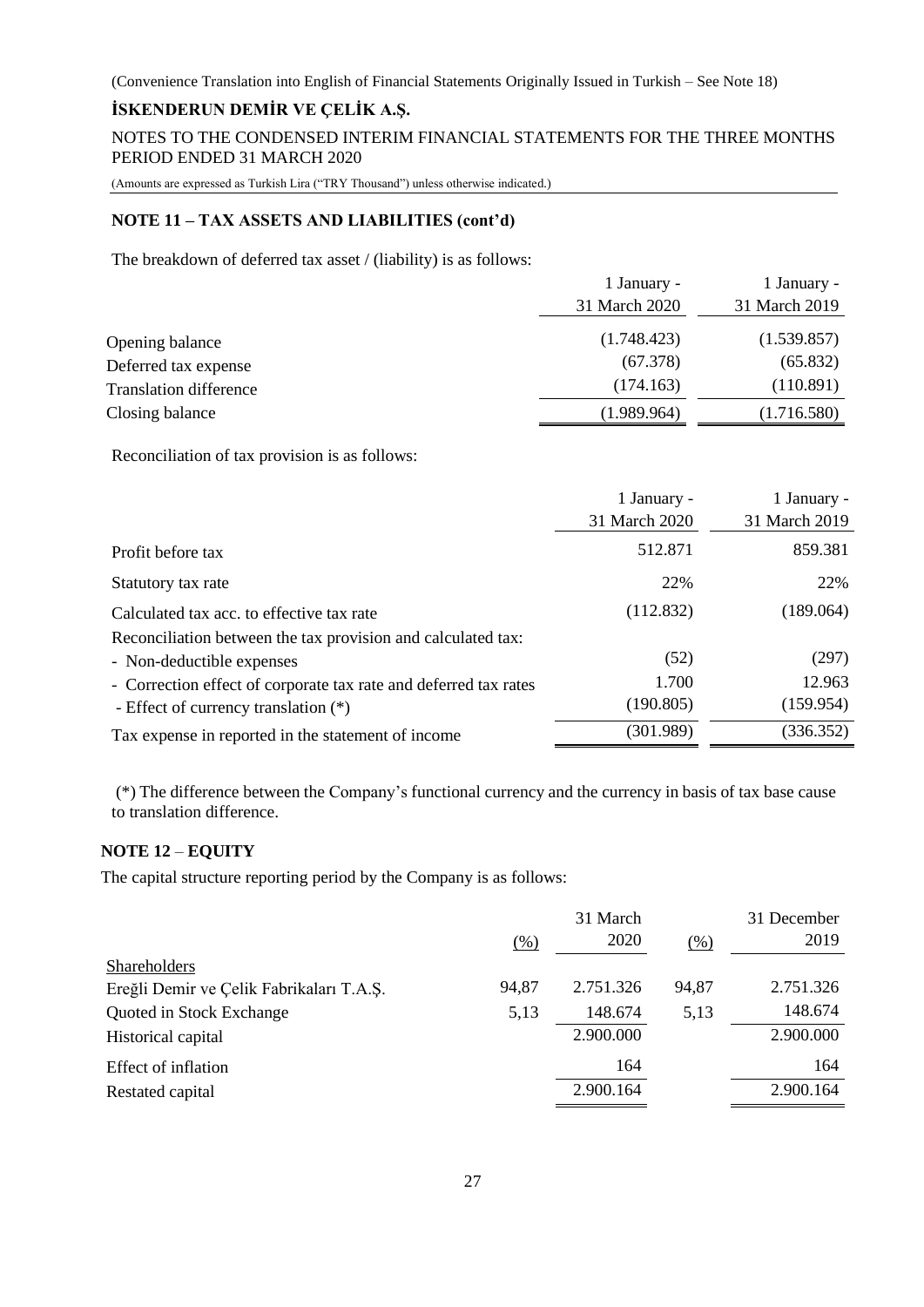### **İSKENDERUN DEMİR VE ÇELİK A.Ş.**

NOTES TO THE CONDENSED INTERIM FINANCIAL STATEMENTS FOR THE THREE MONTHS PERIOD ENDED 31 MARCH 2020

(Amounts are expressed as Turkish Lira ("TRY Thousand") unless otherwise indicated.)

#### **NOTE 13 – SALES AND COST OF SALES**

The breakdown of sales revenue for the reporting period is as follows:

|                                            | 1 January -   | 1 January -   |
|--------------------------------------------|---------------|---------------|
|                                            | 31 March 2020 | 31 March 2019 |
| <b>Sales Revenue</b>                       |               |               |
| Domestic sales                             | 3.219.763     | 2.884.683     |
| Export sales                               | 321.571       | 1.067.864     |
| Other revenues $(*)$                       | 147.424       | 96.869        |
| Interest income from sales with maturities | 8.471         | 11.507        |
| Sales returns (-)                          |               | (949)         |
|                                            | 3.697.229     | 4.059.974     |
| Cost of sales $(-)$                        | (3.086.527)   | (3.240.276)   |
| Gross profit                               | 610.702       | 819.698       |

(\*)The total amount of by product exports in other revenues is TRY 86.311 thousand (31 March 2019: TRY 58.681 thousand).

The Company derives its revenue from the transfer of goods at a point in time in the following major product lines. The amount of performance obligations in the ongoing contracts of the Company will be eligible for recognition in the future is TRY 68.333 thousand. The Company planning to recognize related revenue amount as a revenue in a year.

The breakdown of cost of goods sales for the reporting period is as follows:

|                                                  | 1 January -   | 1 January -   |
|--------------------------------------------------|---------------|---------------|
|                                                  | 31 March 2020 | 31 March 2019 |
| Raw material usage                               | (2.416.546)   | (2.612.492)   |
| Personnel costs                                  | (143.864)     | (135.639)     |
| Energy costs                                     | (130.997)     | (112.002)     |
| Depreciation and amortization expenses           | (156.391)     | (145.925)     |
| Factory overheads                                | (91.794)      | (68.806)      |
| Other cost of goods sold                         | (105.473)     | (103.744)     |
| Freight costs for sales delivered to customers   | (23.204)      | (44.431)      |
| Inventory write-downs within the period (Note 4) | (2.465)       | (2.210)       |
| Other                                            | (15.793)      | (15.027)      |
|                                                  | (3.086.527)   | (3.240.276)   |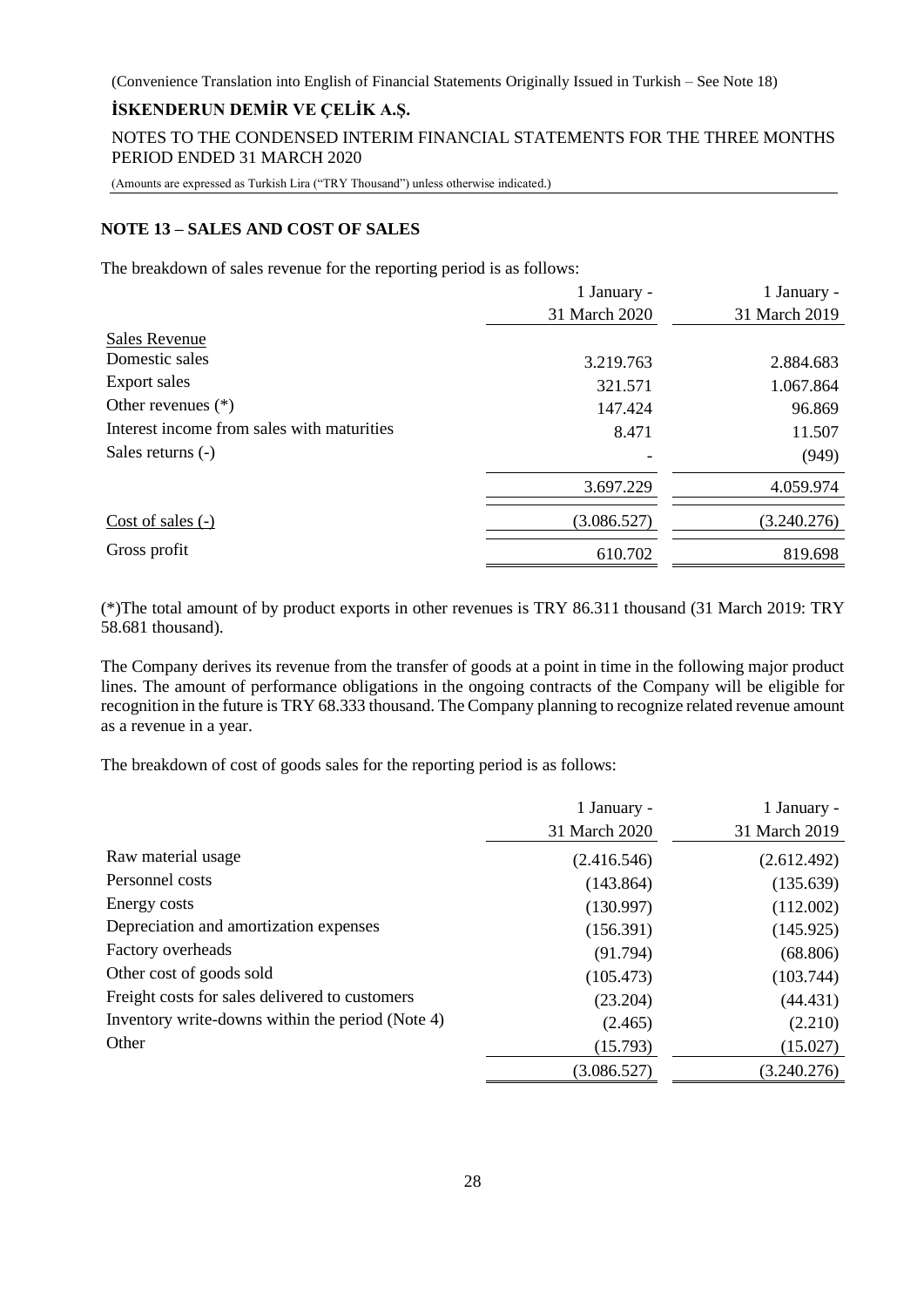### **İSKENDERUN DEMİR VE ÇELİK A.Ş.**

NOTES TO THE CONDENSED INTERIM FINANCIAL STATEMENTS FOR THE THREE MONTHS PERIOD ENDED 31 MARCH 2020

(Amounts are expressed as Turkish Lira ("TRY Thousand") unless otherwise indicated.)

### **NOTE 14 – OPERATING EXPENSES ACCORDING TO THEIR NATURE AND OTHER OPERATING INCOME / (EXPENSES)**

The breakdown of marketing expenses according to their nature for the reporting period is as follows:

|                                  | 1 January -   | 1 January -   |
|----------------------------------|---------------|---------------|
|                                  | 31 March 2020 | 31 March 2019 |
| Personnel expenses (-)           | (6.072)       | (5.817)       |
| Depreciation and amortization(-) | (4.584)       | (4.481)       |
| Tax, duty and charges (-)        | (206)         | (186)         |
| Service expenses (-)             | (14.107)      | (16.076)      |
|                                  | (24.969)      | (26.560)      |

The breakdown of general administrative expenses according to their nature for the reporting period is as follows:

|                                              | 1 January -   | 1 January -   |
|----------------------------------------------|---------------|---------------|
|                                              | 31 March 2020 | 31 March 2019 |
| Personnel expenses (-)                       | (11.482)      | (10.124)      |
| Depreciation and amortization expenses(-)    | (966)         | (812)         |
| Right of use expenses $(-)$                  | (469)         |               |
| Provision for doubtful receivables (-) (net) | (1.793)       | (3.461)       |
| Tax, duty and charges (-)                    | (4.675)       | (3.044)       |
| Service expenses (-)                         | (25.553)      | (20.155)      |
|                                              | (44.938)      | (37.596)      |

The breakdown of other operating income for the reporting period is as follows:

|                                                           | 1 January -   | 1 January -   |
|-----------------------------------------------------------|---------------|---------------|
| Other operating income                                    | 31 March 2020 | 31 March 2019 |
| Foreign exchange gain from trade receivables and payables | 2.707         | 8.671         |
| Discount income                                           | 48            | 62            |
| Provisions released                                       | 643           | 420           |
| Service income                                            | 1.948         | 1.617         |
| Maintenance repair and rent income                        | 3.360         | 3.133         |
| Lawsuit income                                            | 29            | 36            |
| Indemnity and penalty detention income                    | 754           | 697           |
| Insurance indemnity income                                | 66            | 1.174         |
| Warehouse income                                          | 355           | 765           |
| Overdue interest income                                   | 250           | 25            |
| Other income and gains                                    | 2.299         | 4.142         |
|                                                           | 12.459        | 20.742        |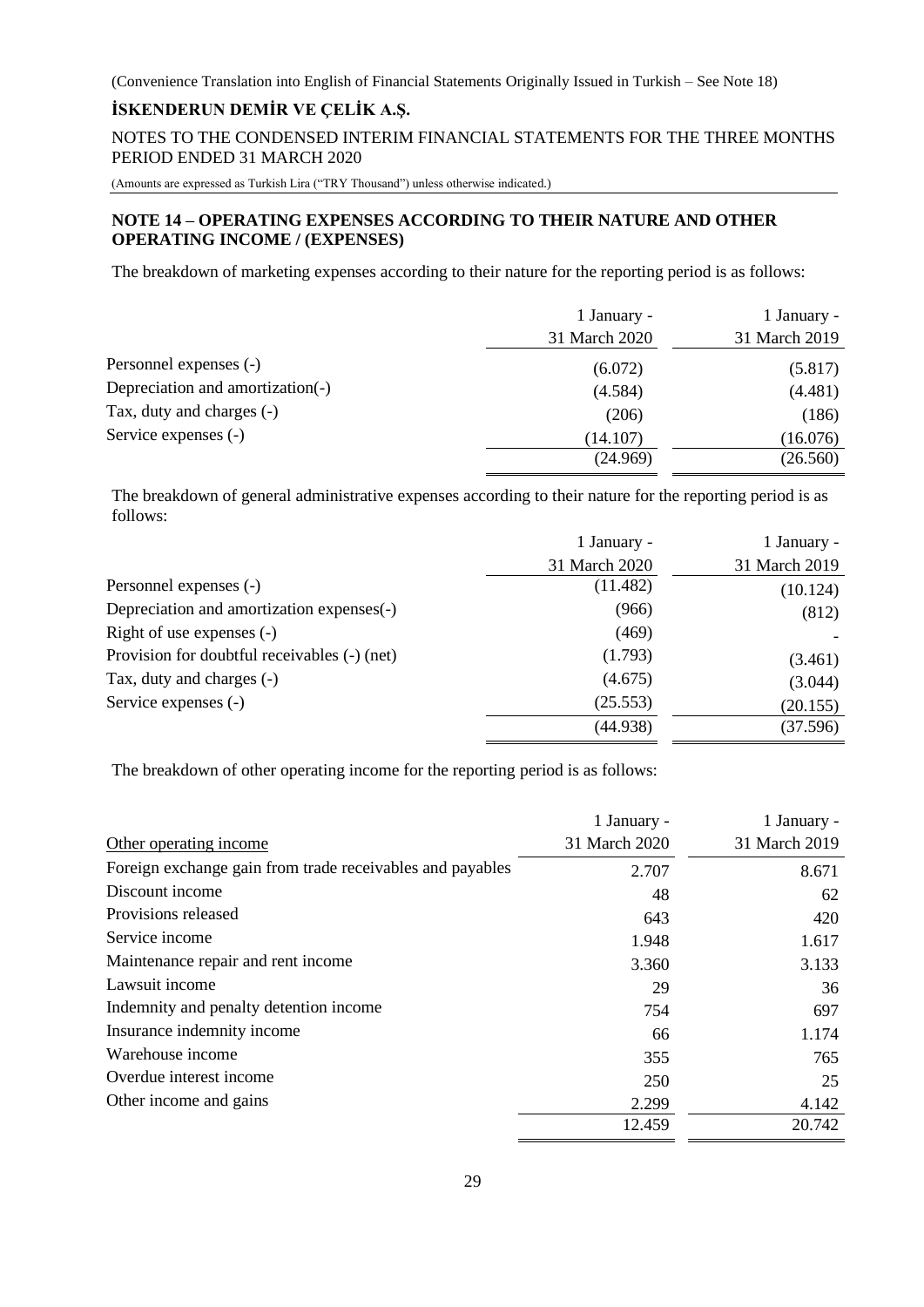### **İSKENDERUN DEMİR VE ÇELİK A.Ş.**

NOTES TO THE CONDENSED INTERIM FINANCIAL STATEMENTS FOR THE THREE MONTHS PERIOD ENDED 31 MARCH 2020

(Amounts are expressed as Turkish Lira ("TRY Thousand") unless otherwise indicated.)

### **NOTE 14 – OPERATING EXPENSES ACCORDING TO THEIR NATURE AND OTHER OPERATING INCOME / (EXPENSES) (cont'd)**

The breakdown of other operating expenses for the reporting period is as follows:

|                                      | 1 January -   | 1 January -   |
|--------------------------------------|---------------|---------------|
| Other operating expenses (-)         | 31 March 2020 | 31 March 2019 |
| Provision expenses                   | (2.200)       | (4.989)       |
| Donation expenses                    | (570)         | (461)         |
| Right of use assets amortization     | (2.051)       | (7.398)       |
| Penalty expenses                     | (178)         | (78)          |
| Service expenses                     | (656)         | (577)         |
| Lawsuit compensation expenses        | (499)         | (801)         |
| Stock exchange registration expenses | (38)          | (1.026)       |
| Other expenses and losses            | (1.507)       | (4.842)       |
|                                      | (7.699)       | (20.172)      |

### **NOTE 15 – FINANCE INCOME AND EXPENSES**

The breakdown of financial income for the reporting period is as follows:

|                                  | 1 January -   | 1 January -   |
|----------------------------------|---------------|---------------|
| Financial incomes                | 31 March 2020 | 31 March 2019 |
| Interest income on bank deposits | 483           | 421           |
| Foreign exchange gains           | 15.252        | 79.019        |
| Interest income on related party | 20.154        | 53.736        |
|                                  | 35.889        | 133.176       |

The breakdown of financial expenses for the reporting period is as follows:

|                                    | 1 January -   | 1 January -   |
|------------------------------------|---------------|---------------|
| Finance expenses (-)               | 31 March 2020 | 31 March 2019 |
| Interest expenses on borrowings    | (13.164)      | (15.567)      |
| Foreign exchange expenses (net)    | (32.696)      |               |
| Interest cost of employee benefits | (8.882)       | (9.109)       |
| Interest expenses on leasings      | (7.403)       |               |
| Guarantee expenses                 | (637)         | (3.674)       |
|                                    | (62.782)      | (28.350)      |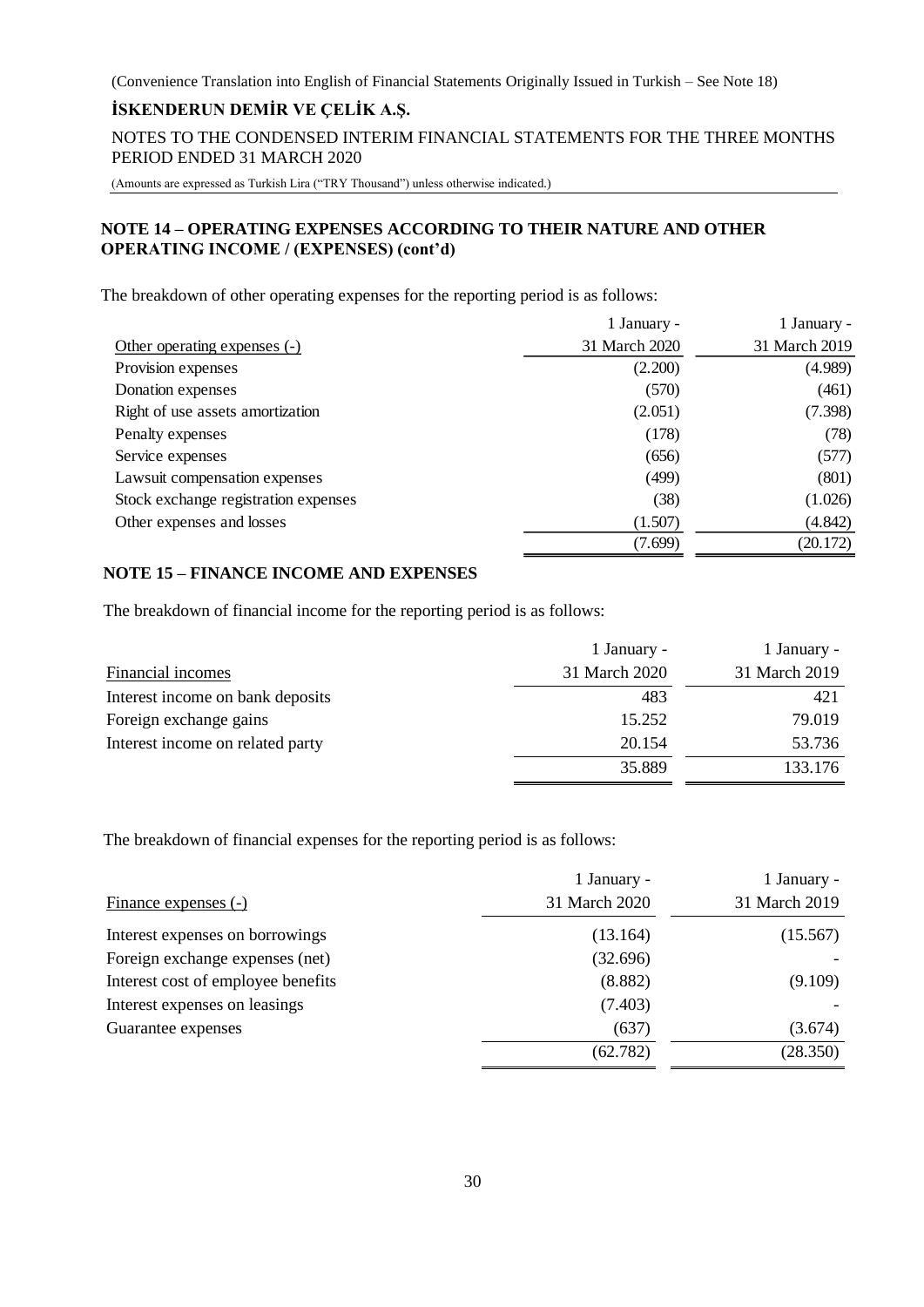### **İSKENDERUN DEMİR VE ÇELİK A.Ş.**

NOTES TO THE CONDENSED INTERIM FINANCIAL STATEMENTS FOR THE THREE MONTHS PERIOD ENDED 31 MARCH 2020

(Amounts are expressed as Turkish Lira ("TRY Thousand") unless otherwise indicated.)

#### **NOTE 16 – NATURE AND LEVEL OF RISKS DERIVED FROM FINANCIAL INSTRUMENTS**

### **Additional information about financial instruments**

Foreign currency risk management

As of reporting period, the foreign currency position of the Company in terms of original currency is calculated as it as follows:

31 March 2020

|                                                                                   | <b>TRY</b> | <b>TRY</b> | EURO       | Jap.Yen                  |
|-----------------------------------------------------------------------------------|------------|------------|------------|--------------------------|
|                                                                                   | (Total in  | (Original  | (Original) | (Original                |
|                                                                                   | currency)  | currency)  |            | currency) currency)      |
| 1. Trade Receivables                                                              | 235.653    | 215.201    | 2.835      |                          |
| 2a. Monetary financial assets                                                     | 5.444.137  | 1.399.689  | 560.561    | 21                       |
| 2b. Non-monetary financial assets                                                 |            |            |            |                          |
| 3. Other                                                                          | 31.294     | 30.091     | 167        |                          |
| 4. Current assets $(1+2+3)$                                                       | 5.711.084  | 1.644.981  | 563.563    | 21                       |
| 5. Trade receivables                                                              |            |            |            |                          |
| 6a. Monetary financial assets                                                     | 11.483     | 11.483     |            |                          |
| 6b. Non-monetary financial assets                                                 |            |            |            |                          |
| 7. Other                                                                          | 106.575    | 12.309     | 13.065     | $\overline{\phantom{0}}$ |
| 8. Non-current assets $(5+6+7)$                                                   | 118.058    | 23.792     | 13.065     |                          |
| 9. Total assets $(4+8)$                                                           | 5.829.142  | 1.668.773  | 576.628    | 21                       |
| 10. Trade payables                                                                | 331.892    | 309.302    | 3.131      |                          |
| 11. Financial liabilities                                                         | 126.176    | 26.983     | 13.748     |                          |
| 12a. Other monetary financial liabilities                                         | 557.841    | 551.222    | 917        |                          |
| 12b. Other non-monetary financial liabilities                                     |            |            |            |                          |
| 13. Current liabilities $(10+11+12)$                                              | 1.015.909  | 887.507    | 17.796     |                          |
| 14. Trade payables                                                                |            |            |            |                          |
| 15. Financial liabilities                                                         | 405.956    | 190.358    | 29.882     |                          |
| 16a. Other monetary financial liabilities                                         | 336.620    | 336.620    |            |                          |
| 16b. Other non-monetary financial liabilities                                     |            |            |            |                          |
| 17. Non-current liabilities $(14+15+16)$                                          | 742.576    | 526.978    | 29.882     |                          |
| 18. Total liabilities $(13+17)$                                                   | 1.758.485  | 1.414.485  | 47.678     |                          |
| 19. Net asset/liability position of off-balance sheet derivative financial        |            |            |            |                          |
| instruments (19a-19b)                                                             |            |            |            |                          |
| 19a. Off-balance sheet foreign currency derivative financial assets               |            |            |            |                          |
| 19b. Off-balance sheet foreign currency derivative financial liabilities          |            |            |            |                          |
| 20. Net foreign currency asset/liability position (9-18+19)                       | 4.070.657  | 254.288    | 528.950    | 21                       |
| 21. Net foreign currency asset / liability position                               |            |            |            |                          |
| of monetary items $(1+2a+5+6a-10-11-12a-14-15-16a)$                               | 3.932.788  | 211.888    | 515.718    | 21                       |
| 22. Fair value of derivative financial instruments used in foreign currency hedge |            |            |            |                          |
| 23. Hedged foreign currency assets<br>24. Hedged foreign currency liabilities     |            |            |            |                          |
| 25. Exports                                                                       | 407.882    |            |            |                          |
| 26. Imports                                                                       | 1.642.668  |            |            |                          |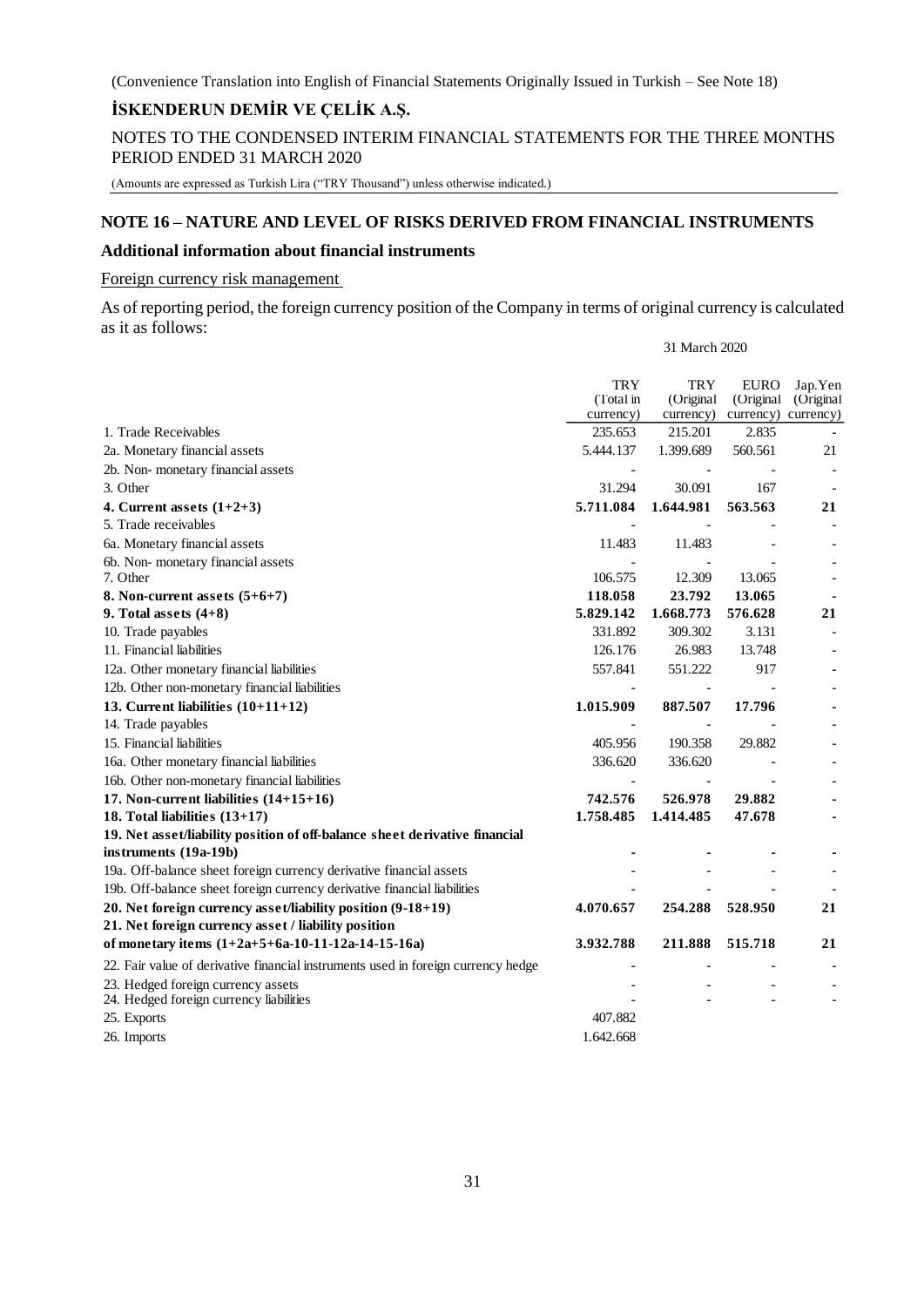### **İSKENDERUN DEMİR VE ÇELİK A.Ş.**

NOTES TO THE CONDENSED INTERIM FINANCIAL STATEMENTS FOR THE THREE MONTHS PERIOD ENDED 31 MARCH 2020

(Amounts are expressed as Turkish Lira ("TRY Thousand") unless otherwise indicated.)

### **NOTE 16 – NATURE AND LEVEL OF RISKS DERIVED FROM FINANCIAL INSTRUMENTS (cont'd)**

31 December 2019

### **Additional information about financial instruments (cont'd)**

Foreign currency risk management (cont'd)

|                                                                                   | <b>TRY</b> | TRY                      | <b>EURO</b>         | Jap.Yen   |
|-----------------------------------------------------------------------------------|------------|--------------------------|---------------------|-----------|
|                                                                                   | (Total in  | (Original                | (Original           | (Original |
|                                                                                   | currency)  | currency)                | currency) currency) |           |
| 1. Trade Receivables                                                              | 313.188    | 214.529                  | 14.834              |           |
| 2a. Monetary financial assets                                                     | 3.738.569  | 138.067                  | 541.380             | 21        |
| 2b. Non-monetary financial assets                                                 |            | $\overline{\phantom{a}}$ |                     |           |
| 3. Other                                                                          | 9.278      | 9.235                    | 6                   |           |
| 4. Current assets $(1+2+3)$                                                       | 4.061.035  | 361.831                  | 556.220             | 21        |
| 5. Trade receivables                                                              |            |                          |                     |           |
| 6a. Monetary financial assets                                                     | 11.467     | 11.467                   |                     |           |
| 6b. Non-monetary financial assets                                                 |            |                          |                     |           |
| 7. Other                                                                          | 83.365     | 4.311                    | 11.887              |           |
| 8. Non-current assets $(5+6+7)$                                                   | 94.832     | 15.778                   | 11.887              |           |
| 9. Total assets $(4+8)$                                                           | 4.155.867  | 377.609                  | 568.107             | 21        |
| 10. Trade payables                                                                | 349.492    | 329.483                  | 3.009               |           |
| 11. Financial liabilities                                                         | 132.440    | 38.954                   | 14.057              |           |
| 12a. Other monetary financial liabilities                                         | 306.492    | 304.459                  | 306                 |           |
| 12b. Other non-monetary financial liabilities                                     |            | $\overline{\phantom{a}}$ |                     |           |
| 13. Current liabilities $(10+11+12)$                                              | 788.424    | 672.896                  | 17.372              |           |
| 14. Trade payables                                                                |            | $\overline{\phantom{a}}$ |                     |           |
| 15. Financial liabilities                                                         | 404.197    | 177.802                  | 34.041              |           |
| 16a. Other monetary financial liabilities                                         | 334.757    | 334.757                  |                     |           |
| 16b. Other non-monetary financial liabilities                                     |            |                          |                     |           |
| 17. Non-current liabilities $(14+15+16)$                                          | 738.954    | 512.559                  | 34.041              |           |
| 18. Total liabilities $(13+17)$                                                   | 1.527.378  | 1.185.455                | 51.413              |           |
| 19. Net asset/liability position of off-balance sheet derivative financial        |            |                          |                     |           |
| instruments (19a-19b)                                                             |            |                          |                     |           |
| 19a. Off-balance sheet foreign currency derivative financial assets               |            |                          |                     |           |
| 19b. Off-balance sheet foreign currency derivative financial liabilities          |            |                          |                     |           |
| 20. Net foreign currency asset/liability position (9-18+19)                       | 2.628.489  | $(807.846)$ 516.694      |                     | 21        |
| 21. Net foreign currency asset / liability position                               |            |                          |                     |           |
| of monetary items (1+2a+5+6a-10-11-12a-14-15-16a)                                 | 2.535.846  | $(821.392)$ 504.801      |                     | 21        |
| 22. Fair value of derivative financial instruments used in foreign currency hedge |            |                          |                     |           |
| 23. Hedged foreign currency assets                                                |            |                          |                     |           |
| 24. Hedged foreign currency liabilities                                           |            |                          |                     |           |
| 25. Exports                                                                       | 3.651.238  |                          |                     |           |
| 26. Imports                                                                       | 8.549.528  |                          |                     |           |
|                                                                                   |            |                          |                     |           |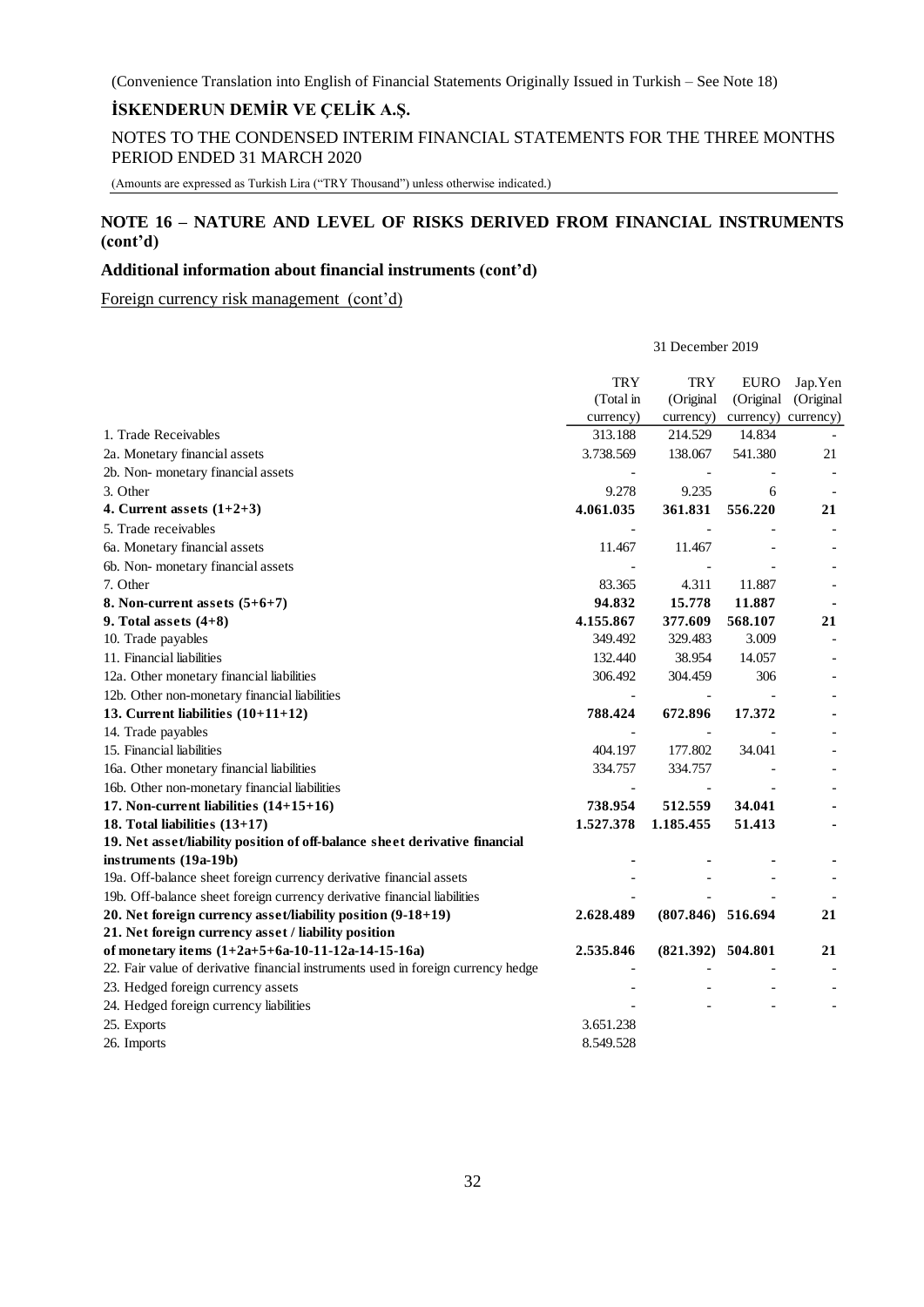### **İSKENDERUN DEMİR VE ÇELİK A.Ş.**

NOTES TO THE CONDENSED INTERIM FINANCIAL STATEMENTS FOR THE NINE MONTHS PERIOD ENDED 31 MARCH 2020

(Amounts are expressed as Turkish Lira ("TRY Thousand") unless otherwise indicated.)

### **NOTE 16 – NATURE AND LEVEL OF RISKS DERIVED FROM FINANCIAL INSTRUMENTS (cont'd)**

#### **Additional information about financial instruments (cont'd)**

Foreign currency risk management (cont'd)

The following table shows the Company's sensitivity to a  $10\%$  (+/-) change in the TRY and EURO 10% is the sensitivity rate used when reporting foreign currency risk internally to key management personnel and represents management's assessment of the possible change in foreign exchange rates.

As of 31 March 2020 asset and liability balances are translated by using the following exchange rates: TRY 6,5160 = US \$ 1, TRY 7,2150 = EUR 1 (31 December 2019: TRY 5,9402 = US\$ 1, TRY 6,6506 = EUR 1)

| 31 March 2020                             | Appreciation of<br>foreign currency | Depreciation of<br>foreign currency |
|-------------------------------------------|-------------------------------------|-------------------------------------|
| 1- TRY net asset/liability                | 25.429                              | (25.429)                            |
| 2- Hedged portion from TRY risk (-)       |                                     |                                     |
| 3- Effect of capitalization (-)           |                                     |                                     |
| 4- TRY net effect $(1+2+3)$               | 25.429                              | (25.429)                            |
| 5- Euro net asset/liability               | 381.637                             | (381.637)                           |
| 6- Hedged portion from Euro risk (-)      |                                     |                                     |
| 7- Effect of capitalization (-)           |                                     |                                     |
| 8- Euro net effect $(5+6+7)$              | 381.637                             | (381.637)                           |
| 9- Jap. Yen net asset/liability           |                                     |                                     |
| 10- Hedged portion from Jap. Yen risk (-) |                                     |                                     |
| 11- Effect of capitalization (-)          |                                     |                                     |
| 12- Jap. Yen net effect $(9+10+11)$       |                                     |                                     |
| <b>TOTAL</b> $(4+8+12)$                   | 407.066                             | (407.066)                           |

Profit/(loss) after capitalization on tangible assets and before tax and non-controlling interest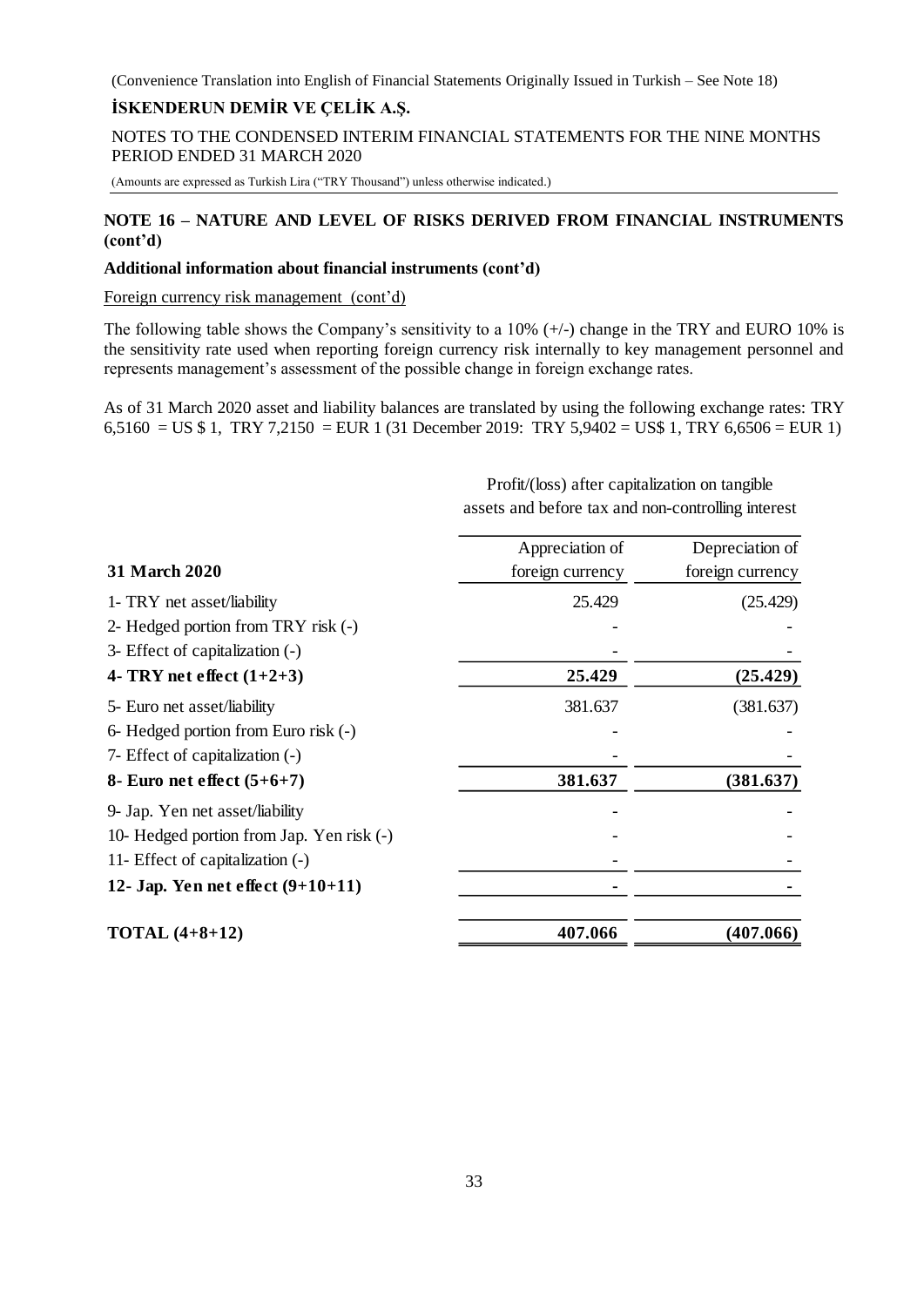# **İSKENDERUN DEMİR VE ÇELİK A.Ş.**

NOTES TO THE CONDENSED INTERIM FINANCIAL STATEMENTS FOR THE NINE MONTHS PERIOD ENDED 31 MARCH 2020

(Amounts are expressed as Turkish Lira ("TRY Thousand") unless otherwise indicated.)

### **NOTE 16 – NATURE AND LEVEL OF RISKS DERIVED FROM FINANCIAL INSTRUMENTS (cont'd)**

#### **Additional information about financial instruments (cont'd)**

Foreign currency risk management (cont'd)

Profit/(loss) after capitalization on tangible assets and before tax and non-controlling interest

|                                           | Appreciation of  | Depreciation of  |
|-------------------------------------------|------------------|------------------|
| 31 December 2019                          | foreign currency | foreign currency |
| 1- TRY net asset/liability                | (80.785)         | 80.785           |
| 2- Hedged portion from TRY risk (-)       |                  |                  |
| 3- Effect of capitalization (-)           |                  |                  |
| 4- TRY net effect $(1+2+3)$               | (80.785)         | 80.785           |
| 5- Euro net asset/liability               | 343.633          | (343.633)        |
| 6- Hedged portion from Euro risk (-)      |                  |                  |
| 7- Effect of capitalization (-)           |                  |                  |
| 8- Euro net effect $(5+6+7)$              | 343.633          | (343.633)        |
| 9- Jap. Yen net asset/liability           |                  |                  |
| 10- Hedged portion from Jap. Yen risk (-) |                  |                  |
| 11- Effect of capitalization (-)          |                  |                  |
| 12- Jap. Yen net effect $(9+10+11)$       |                  |                  |
| <b>TOTAL</b> $(4+8+12)$                   | 262.848          | (262.848)        |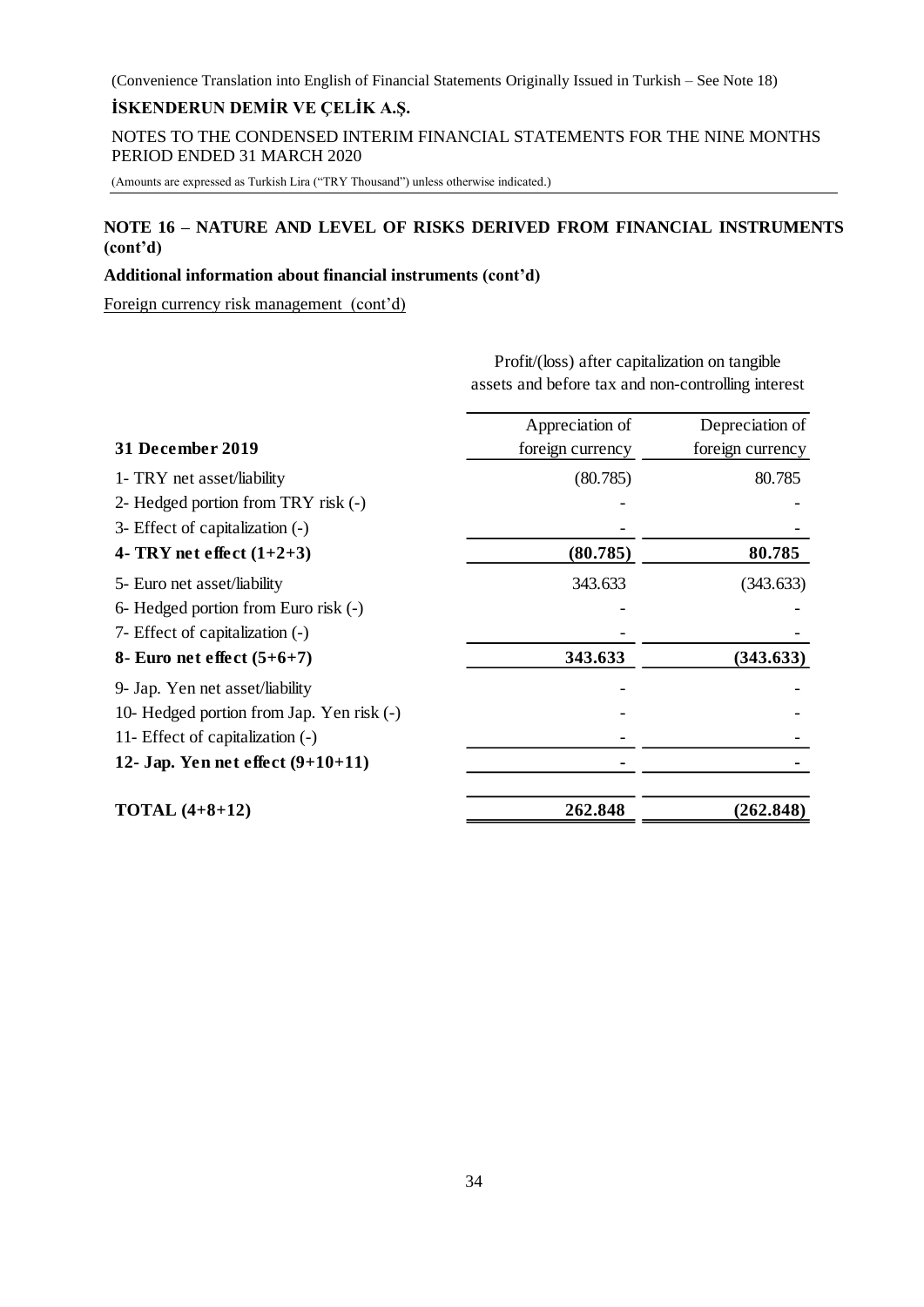NOTES TO THE CONDENSED INTERIM FINANCIAL STATEMENTS FOR THE NINE MONTHS PERIOD ENDED 31 MARCH 2020

(Amounts are expressed as Turkish Lira ("TRY Thousand") unless otherwise indicated.)

### **NOTE 16 – NATURE AND LEVEL OF RISKS DERIVED FROM FINANCIAL INSTRUMENTS (cont'd)**

### **Additional information about financial instruments (cont'd)**

Categories of the financial instruments and their fair values

|                                  | Financial assets/        | Derivative financial |                            |
|----------------------------------|--------------------------|----------------------|----------------------------|
|                                  | liabilities at amortized | instruments through  |                            |
|                                  | cost                     |                      | profit/loss Carrying value |
| <b>31 March 2020</b>             |                          |                      |                            |
| <b>Financial Assets</b>          |                          |                      |                            |
| Cash and cash equivalents        | 32.637                   |                      | 32.637                     |
| Trade receivables                | 1.188.364                |                      | 1.188.364                  |
| <b>Financial investments</b>     |                          | 177                  | 177                        |
| Derivative financial instruments | 5.955.507                |                      | 5.955.507                  |
| <b>Financial Liabilities</b>     |                          |                      |                            |
| <b>Financial liabilities</b>     | 2.064.015                |                      | 2.064.015                  |
| Trade payables                   | 1.027.490                |                      | 1.027.490                  |
| Other liabilities                | 136.228                  |                      | 136.228                    |
| Derivative financial instruments |                          | 51                   | 51                         |
| 31 December 2019                 |                          |                      |                            |
| <b>Financial Assets</b>          |                          |                      |                            |
| Cash and cash equivalents        | 58.197                   |                      | 58.197                     |
| Trade receivables                | 1.062.852                |                      | 1.062.852                  |
| Financial investments            |                          | 161                  | 161                        |
| Other financial assets           | 4.533.900                |                      | 4.533.900                  |
| <b>Financial Liabilities</b>     |                          |                      |                            |
| <b>Financial liabilities</b>     | 1.819.636                |                      | 1.819.636                  |
| Trade payables                   | 1.195.179                |                      | 1.195.179                  |
| Other liabilities                | 101.021                  |                      | 101.021                    |
| Derivative financial instruments |                          | 87                   | 87                         |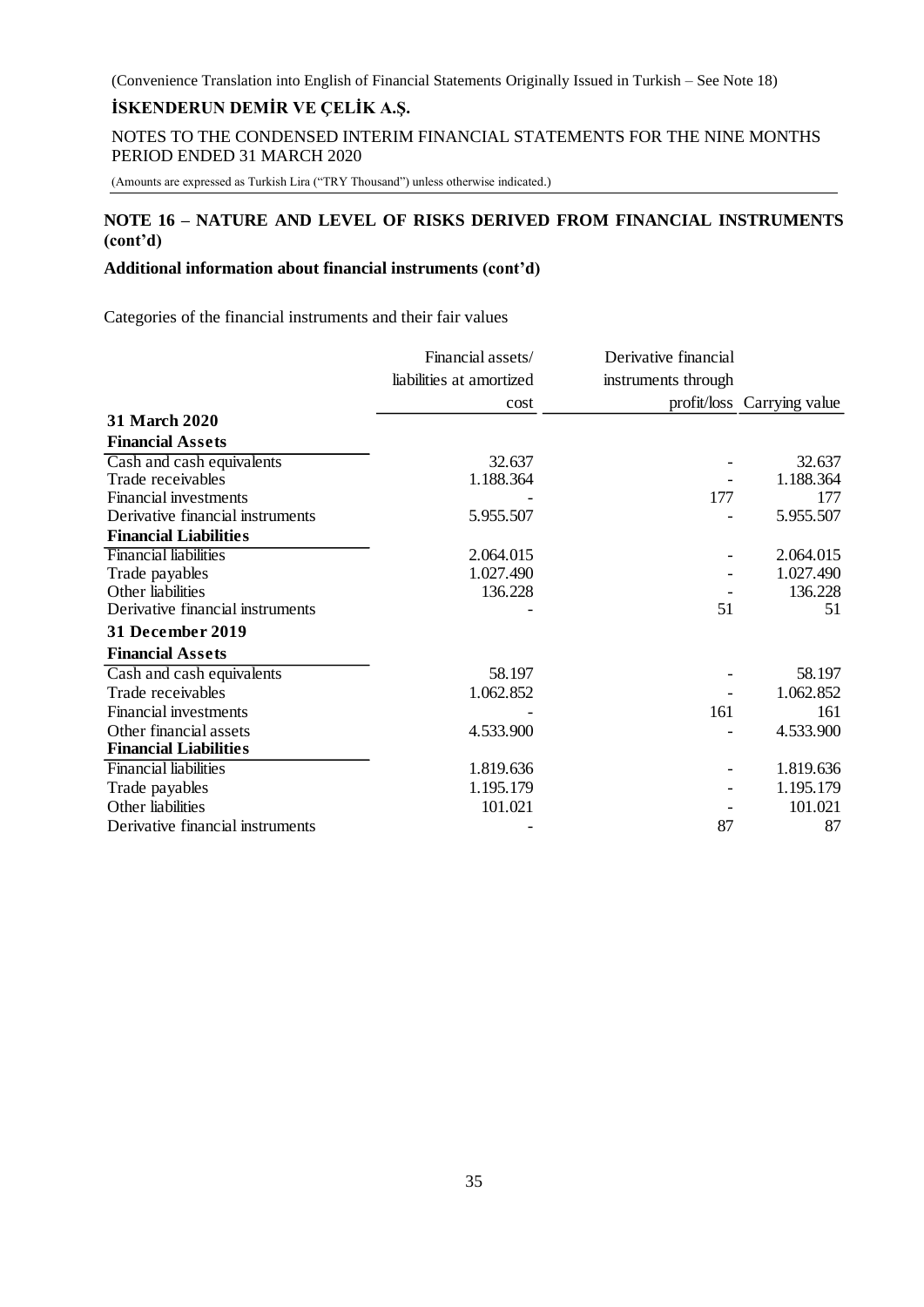### **İSKENDERUN DEMİR VE ÇELİK A.Ş.**

NOTES TO THE CONDENSED INTERIM FINANCIAL STATEMENTS FOR THE NINE MONTHS PERIOD ENDED 31 MARCH 2020

(Amounts are expressed as Turkish Lira ("TRY Thousand") unless otherwise indicated.)

### **NOTE 16 – NATURE AND LEVEL OF RISKS DERIVED FROM FINANCIAL INSTRUMENTS (cont'd)**

#### **Additional information about financial instruments (cont'd)**

Categories of the financial instruments and their fair values (cont'd)

#### **31 March 2020**

|                                                        |                   | Fair value level as of   |         |         |
|--------------------------------------------------------|-------------------|--------------------------|---------|---------|
| Financial asset and liabilities at fair value          |                   | reporting date           |         |         |
|                                                        | <b>Book Value</b> | Level 1                  | Level 2 | Level 3 |
| Financial assets and liabilities at fair value through |                   |                          |         |         |
| profit/loss                                            |                   |                          |         |         |
| Derivative financial assets                            |                   |                          |         |         |
| Derivative financial liabilities                       | (51)              | $\overline{\phantom{a}}$ | (51)    |         |
| Financial assets and liabilities at fair value through |                   |                          |         |         |
| other comprehensive income/expense                     |                   |                          |         |         |
| Derivative financial assets                            |                   |                          |         |         |
| Derivative financial liabilities                       |                   |                          |         |         |
| Total                                                  | (51)              |                          | (51)    |         |

#### **31 December 2019**

|                                                        |                   |                | Fair value level as of |         |
|--------------------------------------------------------|-------------------|----------------|------------------------|---------|
| Financial asset and liabilities at fair value          |                   | reporting date |                        |         |
|                                                        | <b>Book Value</b> | Level 1        | Level 2                | Level 3 |
| Financial assets and liabilities at fair value through |                   |                |                        |         |
| profit/loss                                            |                   |                |                        |         |
| Derivative financial assets                            |                   |                |                        |         |
| Derivative financial liabilities                       | (87)              |                | (87)                   |         |
| Financial assets and liabilities at fair value through |                   |                |                        |         |
| other comprehensive income/expense                     |                   |                |                        |         |
| Derivative financial assets                            |                   |                |                        |         |
| Derivative financial liabilities                       |                   |                |                        |         |
| Total                                                  | (87)              |                | (87)                   |         |

First Level: Quoted (non adjusted) prices in active markets for identical assets or liabilities.

Second Level: Other valuation techniques for which all inputs which have a significant effect on the recorded fair value are observable, either directly or indirectly.

Third Level: Valuation techniques which use inputs which have a significant effect on the recorded fair value that are not based on observable market data.